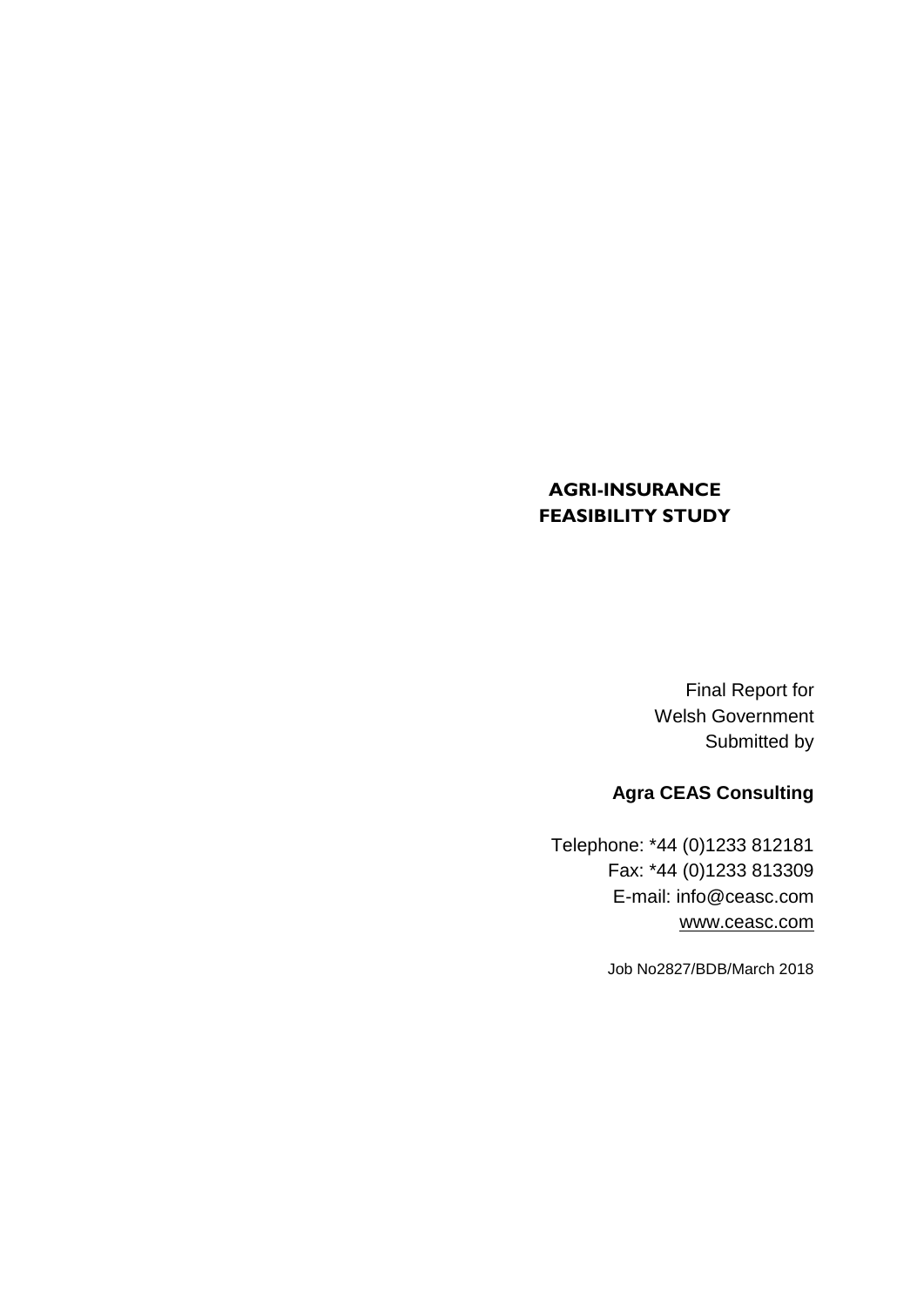#### AGRI-INSURANCE FEASIBILITY STUDY: FINAL REPORT

### **Contents**

| 3.4. EFFECTIVENESS OF SUPPORT PROVIDED VIA FARMING HELP UMBRELLA, AND LESSONS LEARNED 9                                                                                    |
|----------------------------------------------------------------------------------------------------------------------------------------------------------------------------|
|                                                                                                                                                                            |
|                                                                                                                                                                            |
|                                                                                                                                                                            |
| 6. ADDRESSING RISKS FROM CATASTROPHES AND NATURAL DISASTERS 19                                                                                                             |
| 6.1. DEFINITION OF NATIONAL DISASTER, AND CONDITIONS FOR AID APPLIED BY WTO RULES 21                                                                                       |
|                                                                                                                                                                            |
| 7.2. FINANCIAL SUPPORT IN THE FORM OF COMPULSORY CROSS-SUBSIDY: FLOOD RE CASE STUDY  31<br>7.2.1. Potential application of a compulsory cross-subsidy approach in Wales 32 |
| 8. EXAMPLES OF INTERNATIONAL RESPONSES TO RISKS ASSOCIATED WITH NATURAL                                                                                                    |
|                                                                                                                                                                            |
|                                                                                                                                                                            |

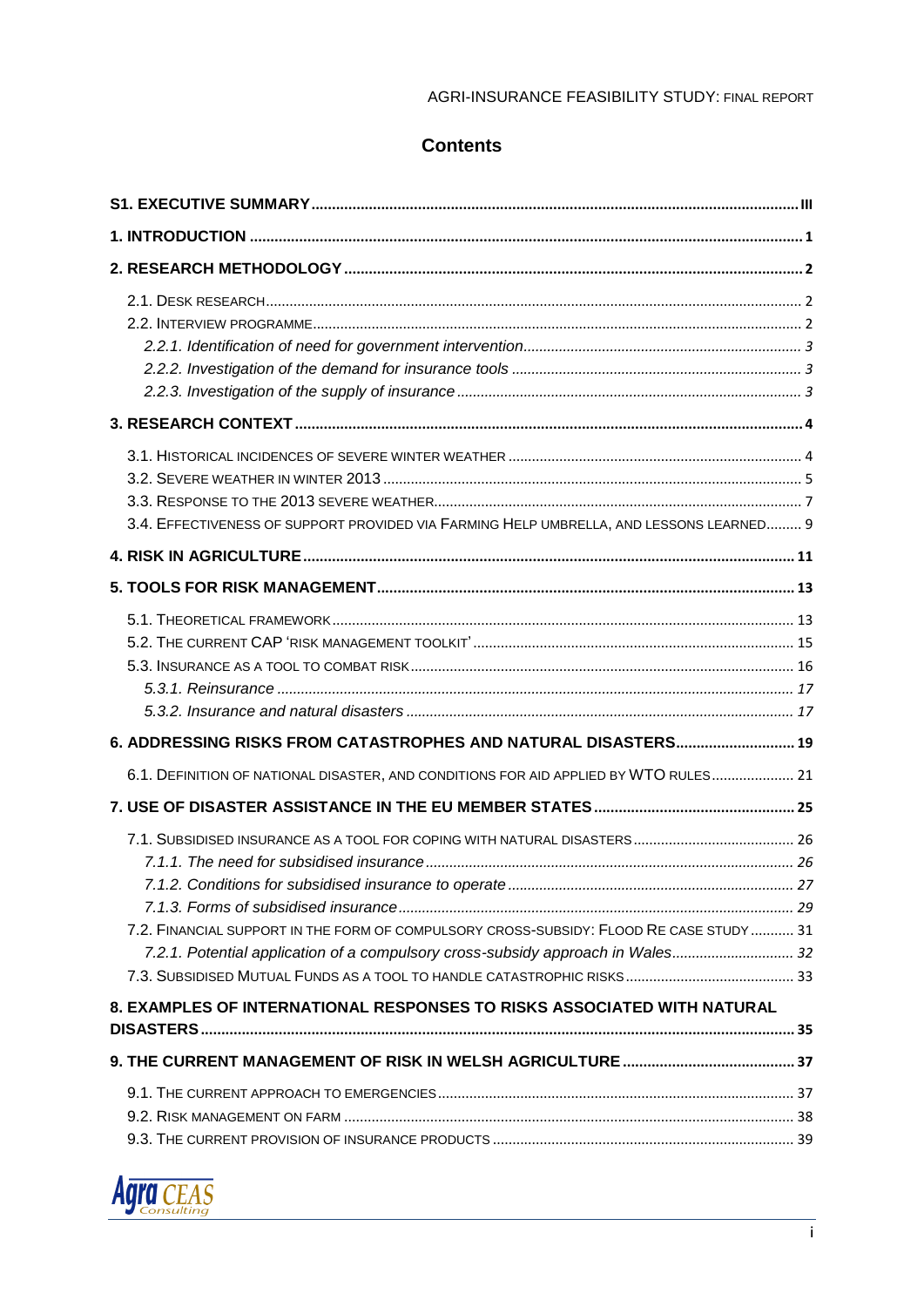#### AGRI-INSURANCE FEASIBILITY STUDY: FINAL REPORT

| 9.5. THE CURRENT UPTAKE OF INSURANCE PRODUCTS BY THE AGRICULTURAL SECTOR  42    |  |
|---------------------------------------------------------------------------------|--|
| 10. THE POTENTIAL PROVISION OF INSURANCE AGAINST EXTREME WEATHER 43             |  |
|                                                                                 |  |
|                                                                                 |  |
| 10.3. WHY WAS COMMERCIAL PROVISION NOT MADE AFTER THE EVENTS OF WINTER 2013? 47 |  |
|                                                                                 |  |
| 10.5. POTENTIAL FOR WELSH GOVERNMENT SUPPORT IN RELATION TO EXTREME EVENTS  49  |  |
|                                                                                 |  |
|                                                                                 |  |
|                                                                                 |  |
|                                                                                 |  |
|                                                                                 |  |
|                                                                                 |  |
|                                                                                 |  |
|                                                                                 |  |
|                                                                                 |  |

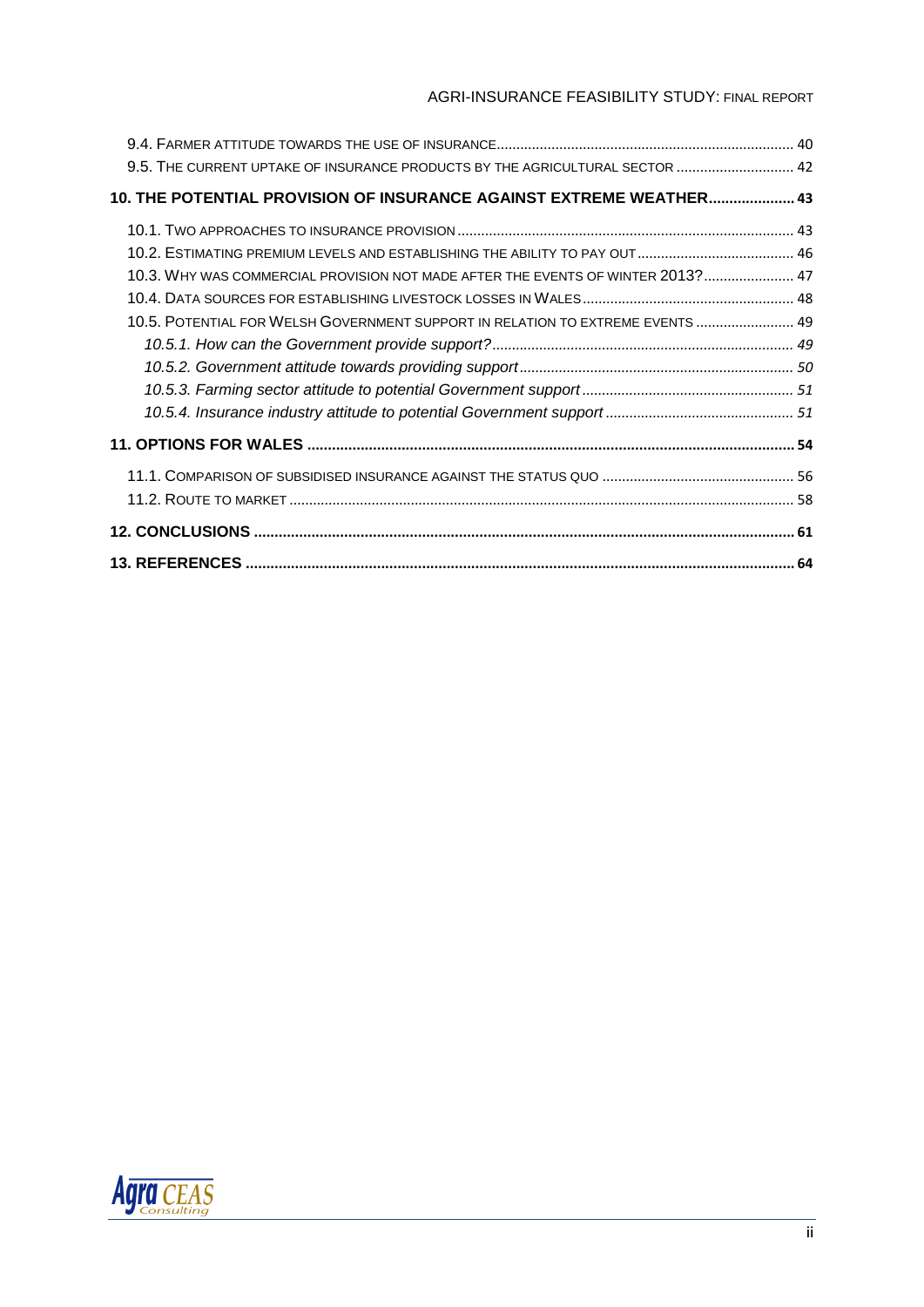## <span id="page-3-0"></span>**S1. Executive Summary**

The Welsh Government (WG) is aiming to build resilience of farming in Wales to the threats posed by catastrophic events, in particular severe weather and climate change. It wishes to investigate what options are applicable, affordable and possible to take forward. The options have to be seen within the framework of the Well-being of Future Generations (Wales) Act, and the Environment (Wales) Act, particularly as these relate to resilience and the potential change in frequency of extreme weather events.

Agra CEAS Consulting carried out this study and explored:

- a) the options for the form of arrangement between the government and private insurers for the subsidised provision of disaster insurance; and,
- b) the potential ways of travelling from the *status quo* to one in which the risks associated with extreme weather are transferred to subsidised insurance.

This exploration has considered, in conjunction with the insurance industry, the feasibility of subsidised insurance, including:

- the extent to which potential providers of subsidised insurance can be found among the private insurance community;
- the adequacy of data that would enable premiums to be calculated;
- the extent to which governments might intervene to fill any information gap; and,
- the adequacy of reinsurance provision.

This research for the Welsh Government was prompted by the extreme weather event of winter 2013 and was initiated before the UK's referendum on leaving the EU. The context was therefore different from the present, as a member of the EU, the potential use of subsidised insurance against extreme weather events was an option under EU rural development policy. The subsequent vote to leave the EU, though likely to close off the RDP opportunity, has opened up the possibility of subsidised insurance within domestic agricultural policy.

Irrespective of EU membership, the effects of anticipated climate change carry risks. Though uncertain, these include generally higher temperatures and, as a result, reduced snowfall. However, rarity may exacerbate impacts if farmers no longer routinely prepare for heavy snow. Also, there may be increased incidence of other extreme weather such as summer drought and winter flooding. It is therefore possible that insurance against extreme weather will be of greater interest in the future.

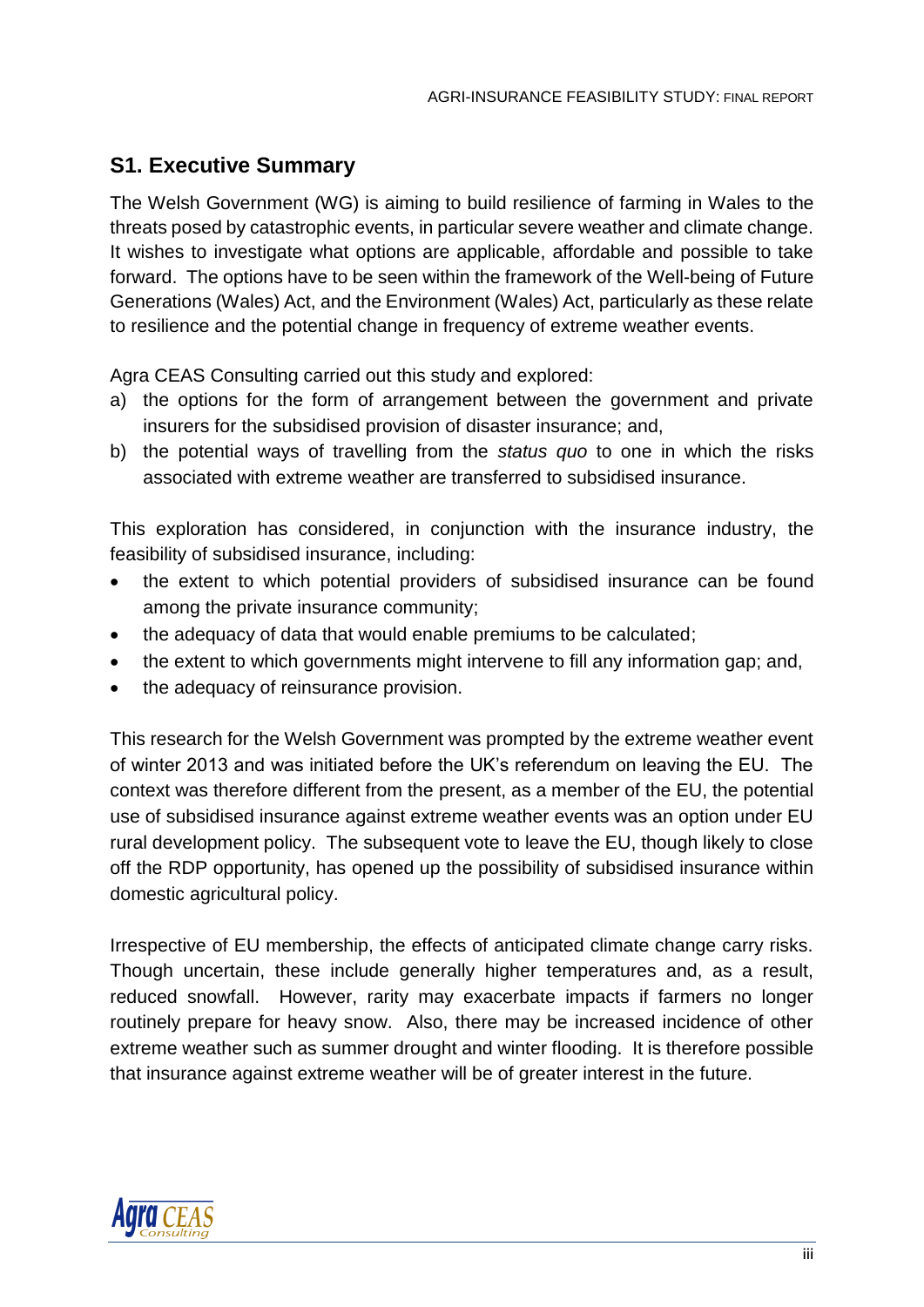### **S1.1. Methodology**

This study gathered information via two main methodologies: desk research and semistructured interviews. First, a literature review was undertaken of material on risks and insurance, especially that connected with agriculture. This covered studies produced by international organisations, academic research and 'grey literature' (such as evaluation reports and similar). The second element of desk research was into recent catastrophic events in order to provide context. The focus was the adverse weather in Wales during March and April 2013. The third element of desk research was an initial investigation of the current suppliers of insurance to the agricultural sector in Wales.

Interviews were undertaken with three groups of organisations (Welsh Government, insurance providers, and stakeholders including farmers' unions), firstly to understand the incidence and impact of recent catastrophic events on the farming sector in Wales. Additional interviews were undertaken with the Welsh Government and Defra to assess the possible establishment of an *ex ante* mechanism to provide support to farmers and to understand the approach taken to the events of winter 2013. Further interviews with farmer organisations and representatives of the insurance industry investigated the demand for, and potential supply of, insurance products in Wales.

The evidence gathered was then analysed within a SLEPT framework, which focuses on social, legal, economic, political and technical aspects of specific courses of action.

### **S1.2. Conclusions**

The OECD recommends that Governments take a holistic approach to risk management, starting with the provision of information and training. The Welsh Government deals with this principally through Farming Connect. To date, this approach has been supplemented by the provision of *ad hoc ex post* support. Whilst "ordinary" risk, the OECD's "market insurance layer", is adequately addressed via commercial insurance policies, there is no commercial provision against the impact of extreme weather events, the OECD's "market failure layer".

After the extreme weather events of winter 2013, the Welsh Government provided £500,000 to three farming charities to allow them to provide complementary assistance to the agricultural community. This assistance focused on the welfare of farming households and short-term business continuity. Though not the route chosen, had there been a policy concern with impact on productive capacity, disaster aid in the form of *ad hoc* compensation for lost animals might have been made from public funds. *A system of insurance, when used against extreme weather events, would offer protection through providing compensation for asset loss and income foregone*;

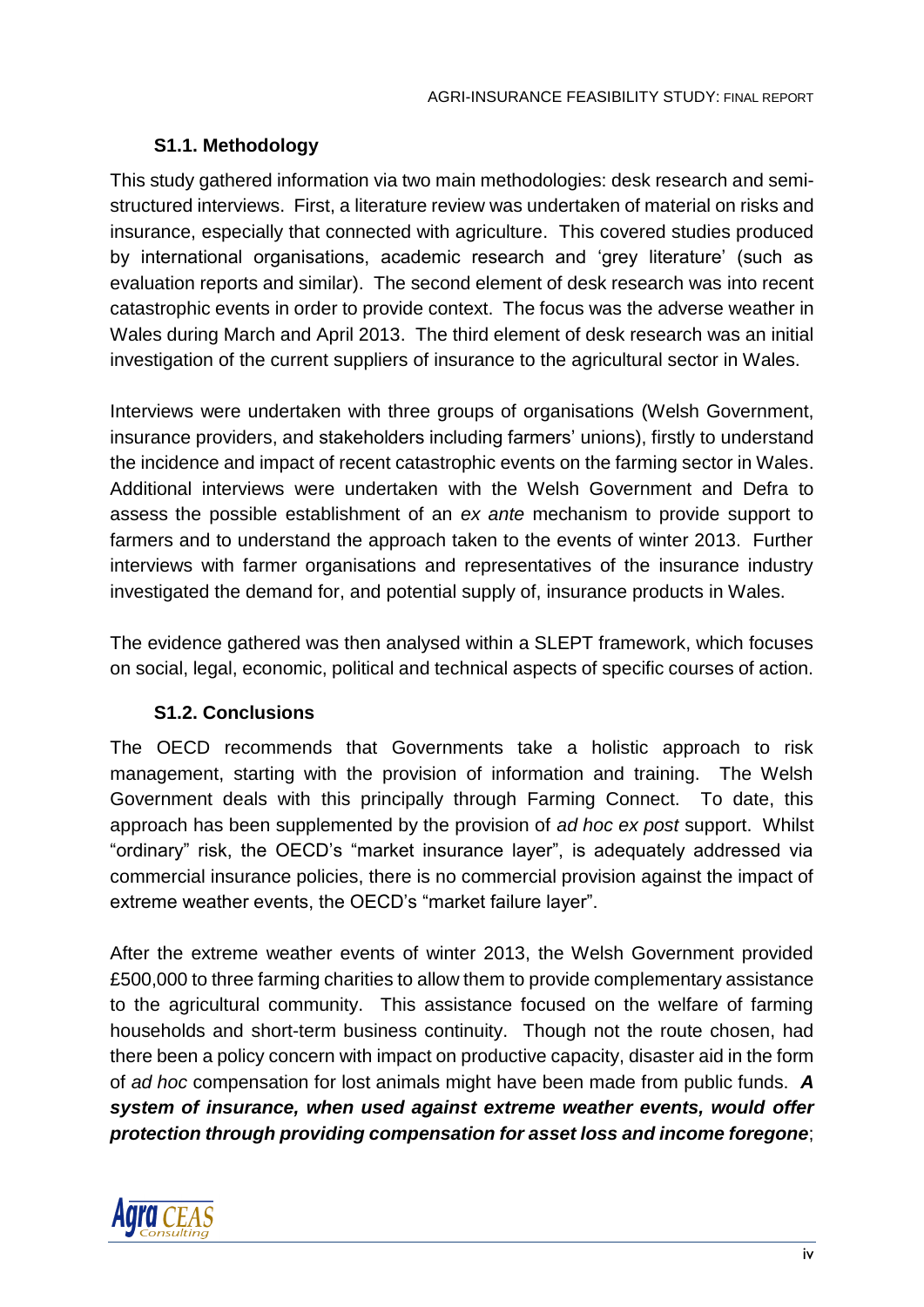such provision would not therefore be directly comparable to the approach taken in 2013.

The use of (subsidised) insurance has proved to be a practical way of providing support to agricultural sectors outside Wales, most notably in Canada and the USA, though policy history, insurance penetration and data sources there are different from Wales/UK. Insurance is also successfully used to provide cover against natural disasters, for example cold insurance for sugar beet growers in England and livestock producers in Mongolia.

Whilst farmers in Wales have a clearly demonstrated appetite for various forms of "ordinary" insurance, they hold *a perception that the cost of premiums for insurance of non-breeding livestock would be prohibitive*. Our interviews and literature review revealed *no intrinsic attitudinal barrier against the use of insurance against extreme weather risks*, although there is some suggestion that farmers underestimate the impact of events that are relatively rare.

However, *there is no apparent present effective demand for this form of insurance in Wales*. This is likely to be at least partly because direct payments under the current policy framework to some extent "crowd out" the need for insurance solutions to the presence of risk. Within the context of the UK leaving the EU, it is possible to envisage a future domestic agricultural policy under which insurance solutions become more attractive, such as if direct payments are reduced in magnitude or removed altogether.

Given the current lack of supply from the insurance industry of policies covering losses from extreme weather, our initial expectation had been that there were technical barriers to the introduction. However, this research has shown that such provision is more possible than initially thought since providers have ways to address these problems. As noted above, the reason for the lack of development of products to date is related to the existing policy framework and an associated lack of demand. That said, provision might be hampered by the failure of demand and supply curves to intersect, i.e. *premiums would need to be at a level farmers are not prepared to pay*.

Part of this problem appears to relate to market failure in terms of data on actual losses. The insurance industry explained that, while data on the value of losses are not actually required to establish initial premium levels, the lack of information has to be priced in, meaning that premiums are higher than they would otherwise be. Nevertheless*, the lack of information on the value of losses was cited as the main explanation why* 

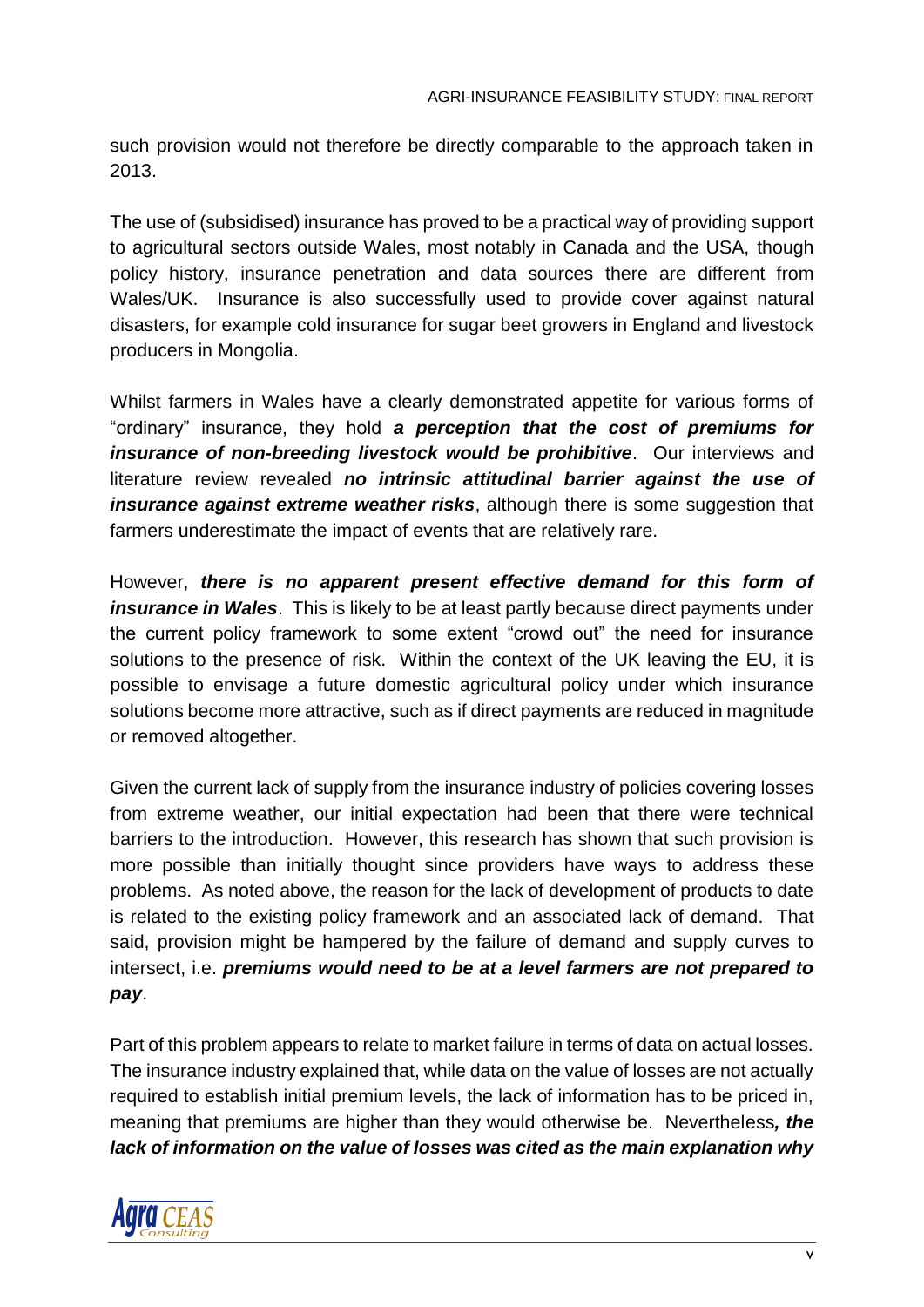*it did not prove possible for the insurance industry to develop commercial policies against extreme weather after the events of winter 2013*. The OECD notes that facilitating good start-up conditions (information, regulation and training) should be the primary role of government in the development of commercial insurance. *Consideration should therefore be given to gathering and developing likely sources of data relating to losses of animals*. According to the evidence gathered as part of this research, the availability of reinsurance does not present a barrier to the development of commercial insurance.

*Insurance companies told the consultants that they would be willing to consider various forms of insurance products subsidised by the Welsh Government*. They would also be prepared to consider operating an insurance system on behalf of the Welsh Government for a suitable fee. We were told that a variety of methods exist to subsidise insurance including granting tax relief to premiums, making payments to farmers, and subsidising the insurance industry directly. The latter approach is, perhaps understandably, more attractive to the industry and is probably also a less costly way of providing subsidy, as it would avoid contact with individual farmers and validation of their insurance purchases.

*A variety of approaches to subsidising insurance would be possible* and, in view of these unknowns, the level of subsidy required cannot be estimated without discussion between the Welsh Government and insurance suppliers.

*Should the Welsh Government decide that subsidised insurance provision is worthy of serious investigation as a policy tool after the UK leaves the EU, it would be prudent to undertake further exploration with insurers as to how this might be done. Before embarking on such discussions, as noted above, it would be useful to undertake further development of data systems capable of providing information on actual livestock losses through extreme weather.*

Our discussions with the insurance industry could not take the estimation of costs any further than general principles. *A more closely specified set of intentions on the part of the Welsh Government is required to go further*.

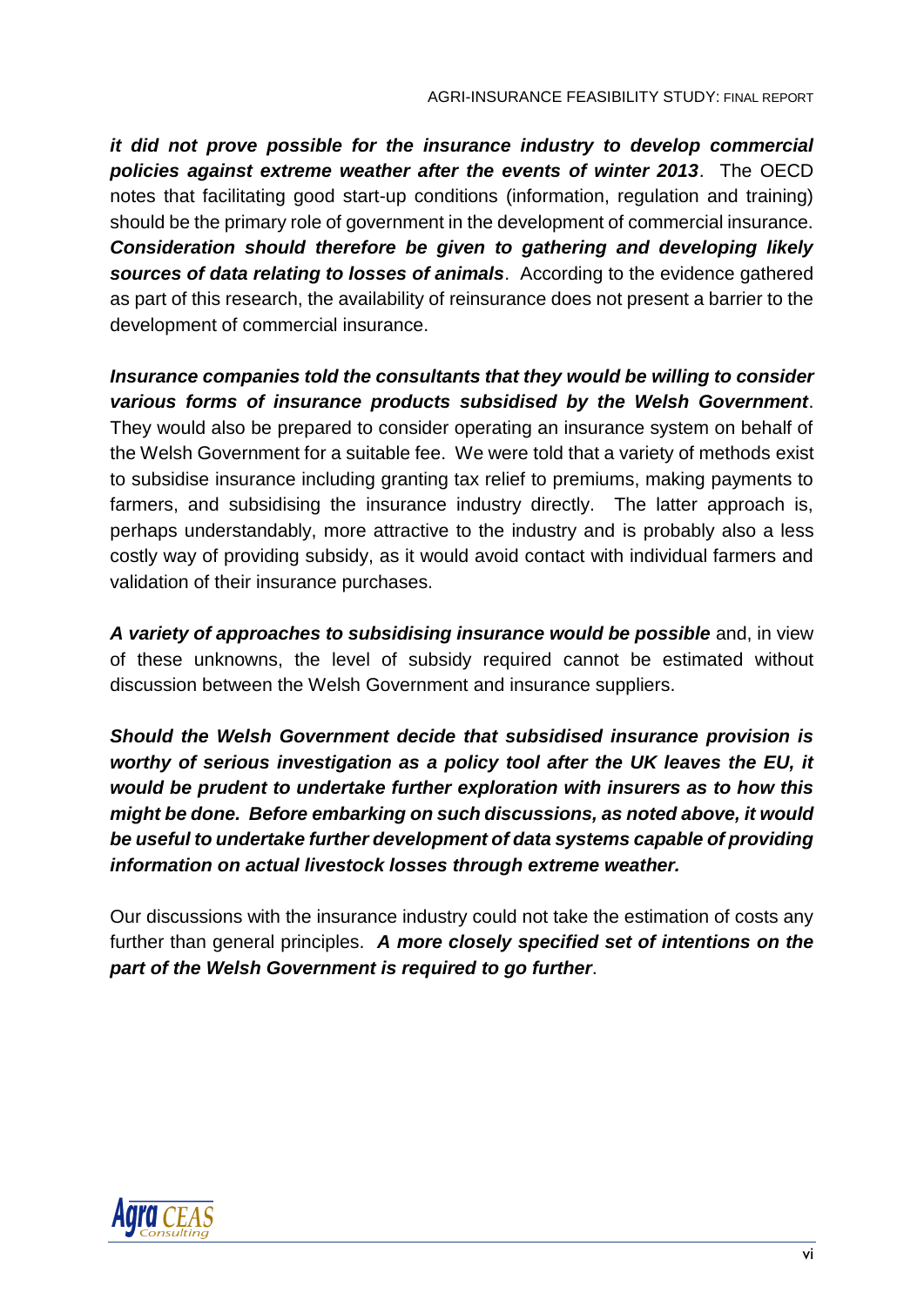## <span id="page-7-0"></span>**1. Introduction**

The Welsh Government (WG) is aiming to build resilience to the threats posed by catastrophic events, in particular severe weather and climate change. It wishes to investigate what options are applicable, affordable and possible to take forward. The options have to be seen within the framework of the Well-being of Future Generations (Wales) Act, and the Environment (Wales) Act, in particular as these relate to resilience and the potential change in frequency of extreme weather events.

Agra CEAS Consulting was awarded the contract to carry out this study. This research project has explored:

- c) the options for the form of arrangement between the government and private insurers for the subsidised provision of disaster insurance; and,
- d) the potential ways of travelling from the *status quo* to one in which the risks associated with extreme weather are transferred to subsidised insurance.

This exploration has considered, in conjunction with the insurance industry, the feasibility of subsidised insurance, *inter alia*:

- the extent to which potential providers can be found among the private insurance community;
- the adequacy of data that would enable premiums to be calculated;
- the extent to which governments might intervene to fill any information gap; and,
- the adequacy of reinsurance provision.

Part of this exploration has involved assessing the attitude of Welsh farmers to insurance in general and their current demand for insurance against natural disaster risks. To this end, interviews were carried out with the key farmer organisations. The reasons why such policies do not appear to be currently offered by the insurance industry are investigated. Discussions were held both with the Welsh Government and with the insurance industry, the latter in the form of the current main providers of insurance to agriculture in Wales, reinsurance companies and more broadly through the Association of British Insurers. Context was provided through a review of the extreme weather in winter 2013 and via discussions with the farming charities which administered support during this period.

The consultants were informed by Defra officials that a related contract has been let (November 2017) to collect evidence to determine the barriers to, and appetite for risk management tools by farmers in England. Defra is also carrying out an engagement exercise in England with insurers to understand what the barriers are to the provision of insurance products in the agricultural sector.

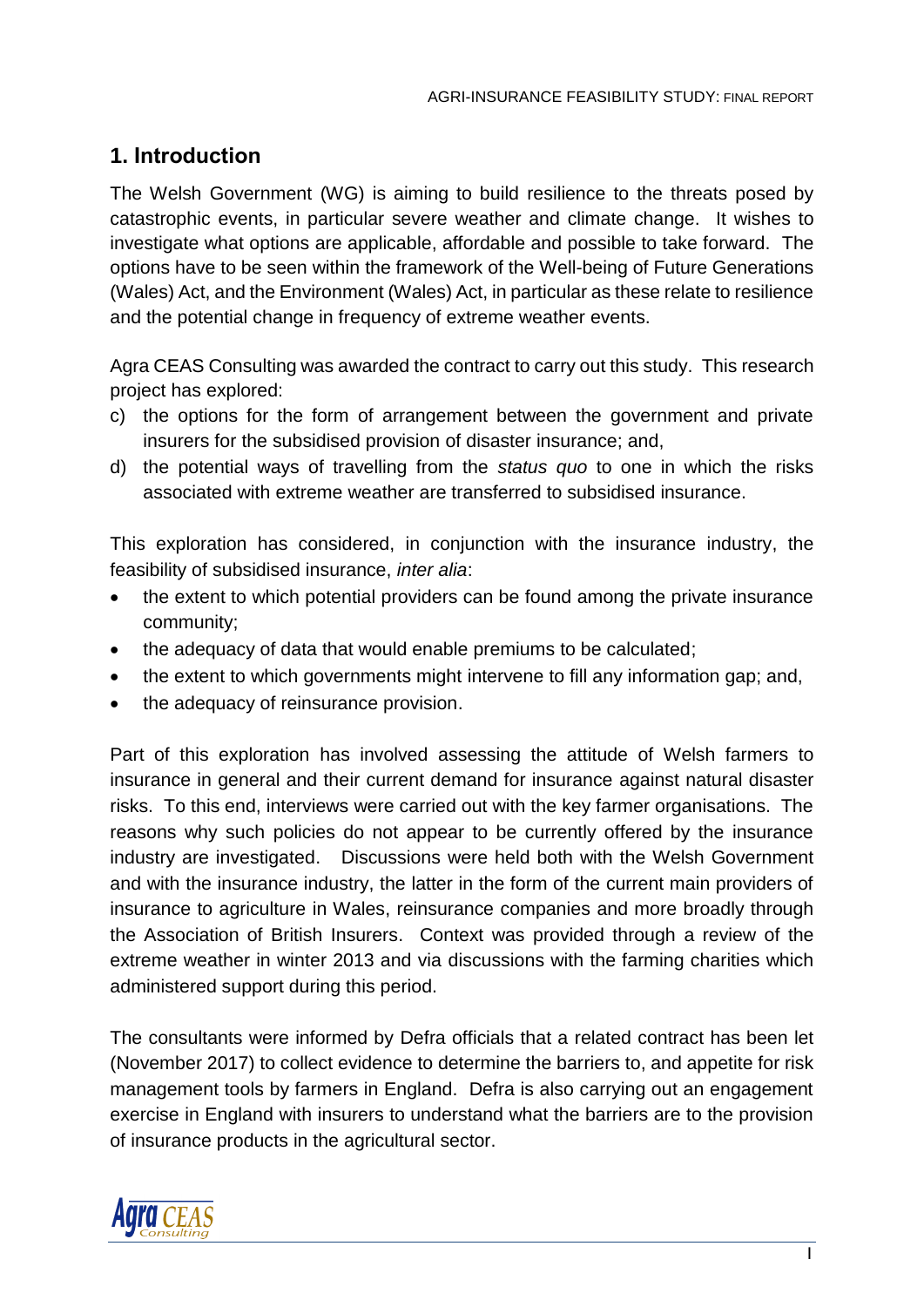# <span id="page-8-0"></span>**2. Research methodology**

This study gathered information via two main methodologies: desk research and semistructured interviews. The evidence gathered was then analysed within a SLEPT framework, which focuses on social, legal, economic, political and technical aspects of specific courses of action. The way in which the data gathering methodologies contributed to the evidence base is set out in the sub-sections below.

### <span id="page-8-1"></span>**2.1. Desk research**

There were three components of desk research. First, a *literature review* was undertaken of material on risks and insurance, especially that connected with agriculture. This covered literature produced by international organisations, academic research and 'grey literature' (such as evaluation reports and similar). The full literature review is included as Appendix 1 to this report. Key elements of the literature review have been summarised in this main report.

The literature review includes six country case studies where the approach to dealing with the impact of natural disasters linked to climatic events may hold lessons for application in Wales and where the approaches are well established and well documented (Australia, Canada, Netherlands, New Zealand, Spain and the USA). The literature review was dynamic in that it was updated throughout the study as new research became available.

The literature review was used as the starting point for the development of a set of questions which, after validation by the Steering Group, were subsequently used in our interview programme (see below).

The second element of desk research was into recent catastrophic events in order to provide context. The focus of this research was the adverse weather in Wales during March and April 2013, which has been contrasted to previous examples in this country.

The third element of desk research was an initial investigation of the current suppliers of insurance to the agricultural sector in Wales. An online search identified multiple organisations providing insurance to farmers, some of which appeared to cover natural events such as hail damage and other crop losses (see Appendix 2).

### <span id="page-8-2"></span>**2.2. Interview programme**

Our interview programme gathered information to supplement and build on our desk research. Interviews were carried out for purposes set out in the following subsections.

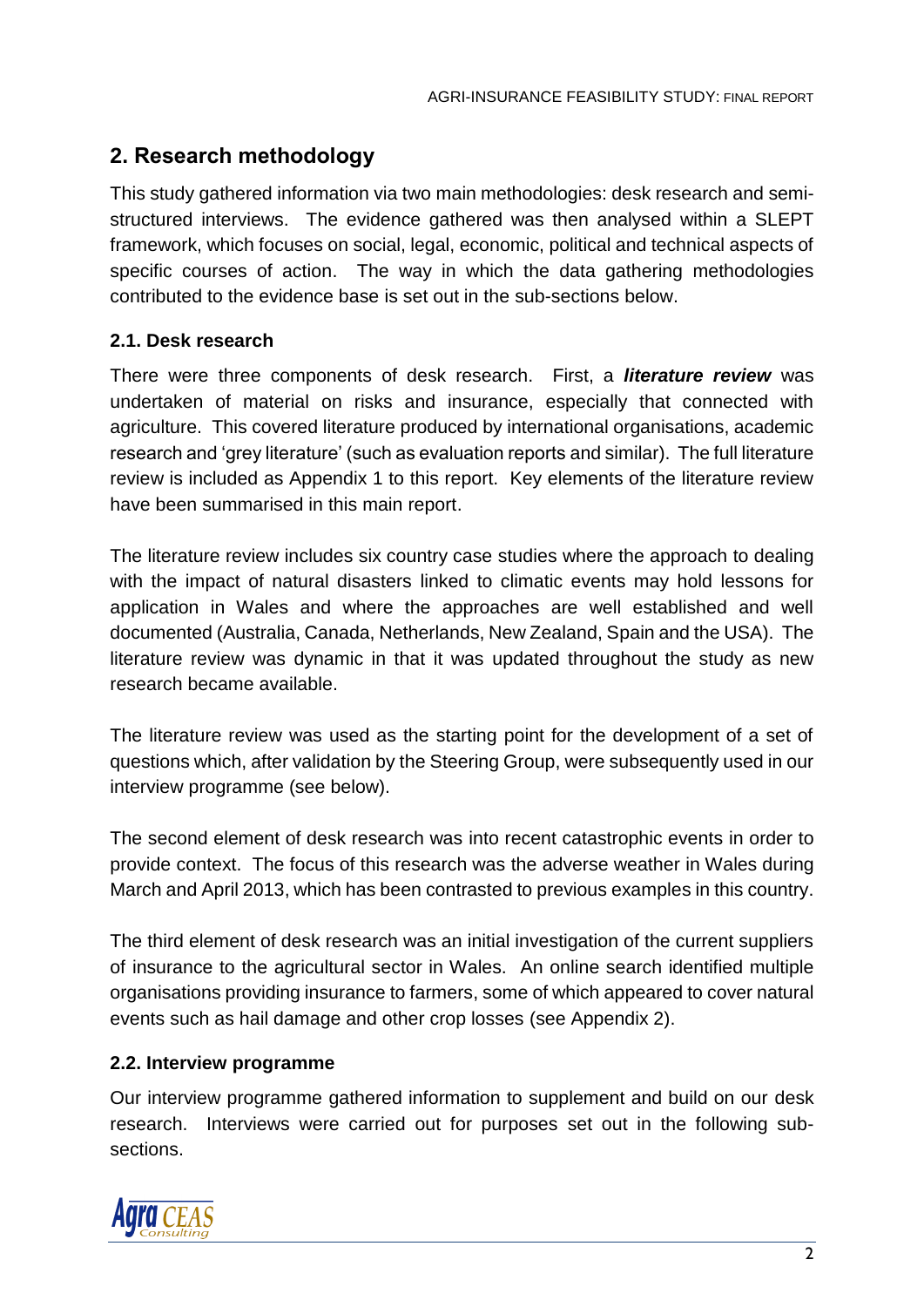### <span id="page-9-0"></span>**2.2.1. Identification of need for government intervention**

To understand the incidence and impact of recent catastrophic events on the farming sector in Wales, interviews were held with the *Welsh Government* Agricultural Policy staff, those with responsibility for the Farm Liaison Service and Farming Connect, the Resilience Team and Knowledge and Analytical Services. These were supplemented by interviews with the Department of Geography and Earth Sciences at the *University of Aberystwyth* to investigate more generally severe weather issues in Wales.

Additional questions were put to the *Welsh Government* to consider the possible establishment of an *ex ante* mechanism to provide support to farmers. This series of interviews focused on the rationale for intervention, choice of support offered and the organisations delivering support. A discussion was also held with *Defra* on the approach to crises and the incidence of UK disaster payments in the decades before the devolution of responsibility for agricultural policy and on the current situation in England.

Finally, interviews were carried out with *Menter a Busnes* (which implements Farming Connect) to understand their role in providing support to farmers in risk mitigation. Three farming charities were interviewed to understand their role in providing *ex post* assistance: these are the *Farming Community Network* (FCN); *Royal Agricultural Benevolent Institution* (RABI); and, the *Addington Fund*.

### <span id="page-9-1"></span>**2.2.2. Investigation of the demand for insurance tools**

Farmer demand for insurance tools was assessed through interviews with the *National Farmers' Union Wales* and the *Farmers' Union of Wales* (these discussions also covered the events of winter 2013 and on-farm risk management). These were supplemented by further questions to *Menter a Busnes* to understand their perception of barriers to the use of insurance that farmers in Wales face.

### <span id="page-9-2"></span>**2.2.3. Investigation of the supply of insurance**

A third set of interviews was held with the insurance industry to understand why policies to cover the impact of extreme weather are not made available and/or why farmers do not avail themselves of suitable policies. Our first interview was with the *Association of British Insurers*. Subsequent interviews were undertaken with the *NFU Mutual*, the insurance market leader in Wales, *Willis Tower Watson* and the *Qatar Reinsurance Company*.

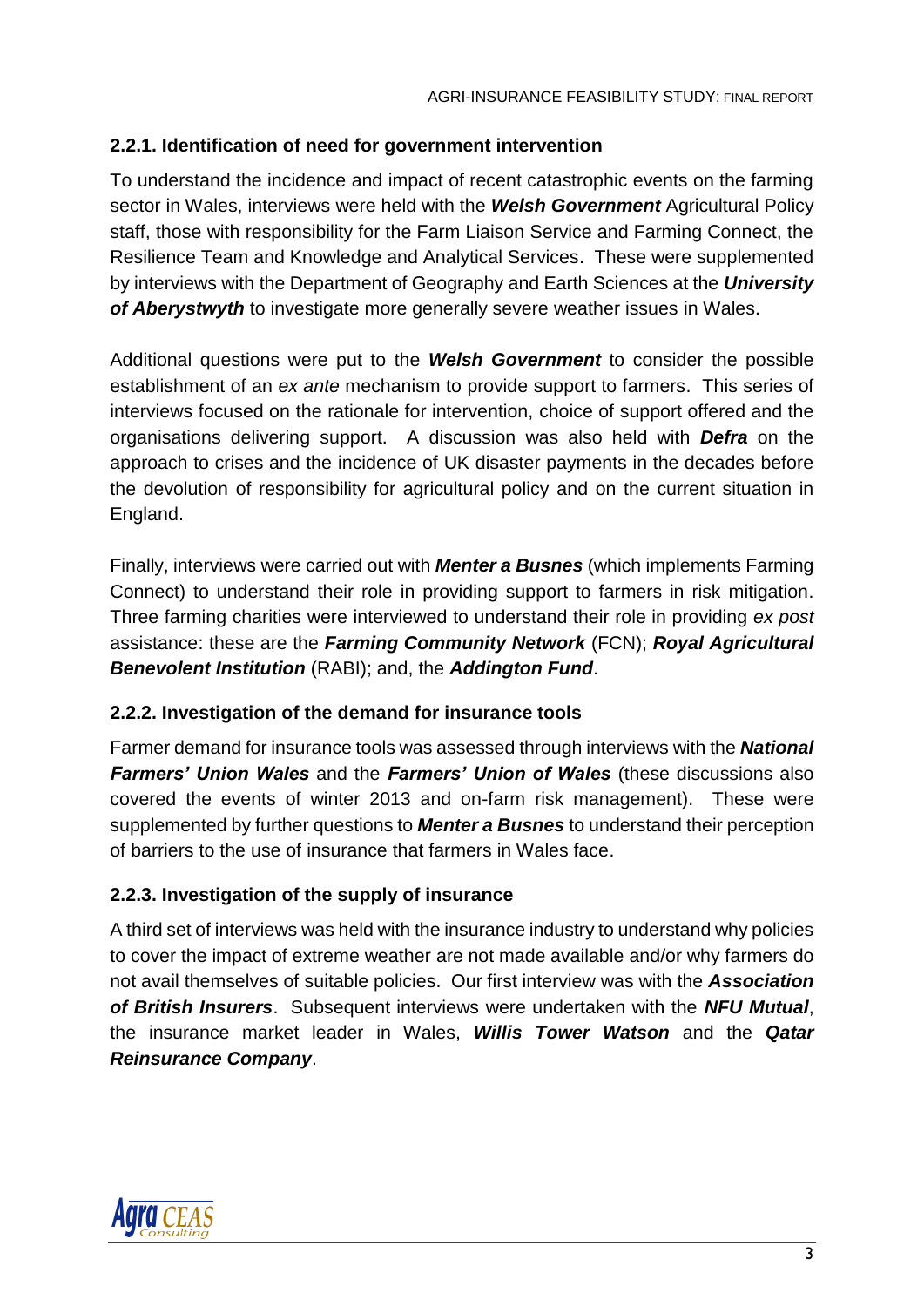## <span id="page-10-0"></span>**3. Research context**

The main impetus for this research was the catastrophic weather event of March/April 2013. This Chapter places it in its historical context and provides a brief summary of the event and the action taken as a result.

### <span id="page-10-1"></span>**3.1. Historical incidences of severe winter weather**

Extreme weather has a history in Wales. Prior and Kendon (2011) reported that the two most severe winters in the UK in the last 100 years occurred in 1947 and 1963; the winters of 1979 and 2009/10 were also extreme.

Jones, *et al.* (2012) examined the events of winter 1947 in Cwm Tywi, mid-Wales, a community of upland sheep farms. The summer of 1946 had been wet which had resulted in a shortage of food and livestock feed. An estimated four million sheep and lambs died in the UK, most in the uplands and on moors, with thousands lost in Cwm Tywi. Some 500 sheep were found crushed under a snow drift and Jones, *et al.* (2012) state that snowfalls resulted in the death of over 80% of the sheep at Dolgoch. A rapid thaw then followed, causing floods.

Bowen and Martin (2016) considered the winter of 1962/63 in the Cambrian Mountains area of Breconshire, Radnorshire and Montgomeryshire in mid-Wales (and Dartmoor and the south west in England). Again, the extreme weather was preceded by poor fodder production and most upland farmers went into winter with a shortage of winter fodder. Although nationally the loss of livestock was lower than in 1947, there were still significant losses of sheep and lambs, enough for questions to be raised in the House of Commons. In common with 2013, there were severe localised impacts which can be seen in local production statistics. Some farmers estimated their losses at 50- 70%, although it is not clear if this refers to the actual number of ewes that died, or lambs, or the potential loss of production; Bowen and Martin report that more conservative estimates put the increased mortality at 13%.

According to the Department of Geography and Earth Sciences at Aberystwyth University<sup>1</sup>, 1867 is a closer comparator to the events of winter 2013 than either 1963 or 1947. The 1867 event involved quite widespread snow in the second half of March, with 20-foot drifts in the valleys. As was the case in 1947, a rapid thaw resulted in subsequent flooding. Farmer diary entries from the time record the burial of dead lambs, other physical and financial losses, as well as the emotional impact. Joseph Jenkins from Tregaron reported not remembering such severe weather in March and

<sup>&</sup>lt;sup>1</sup> Dr Sarah Davies, personal communication.



 $\overline{a}$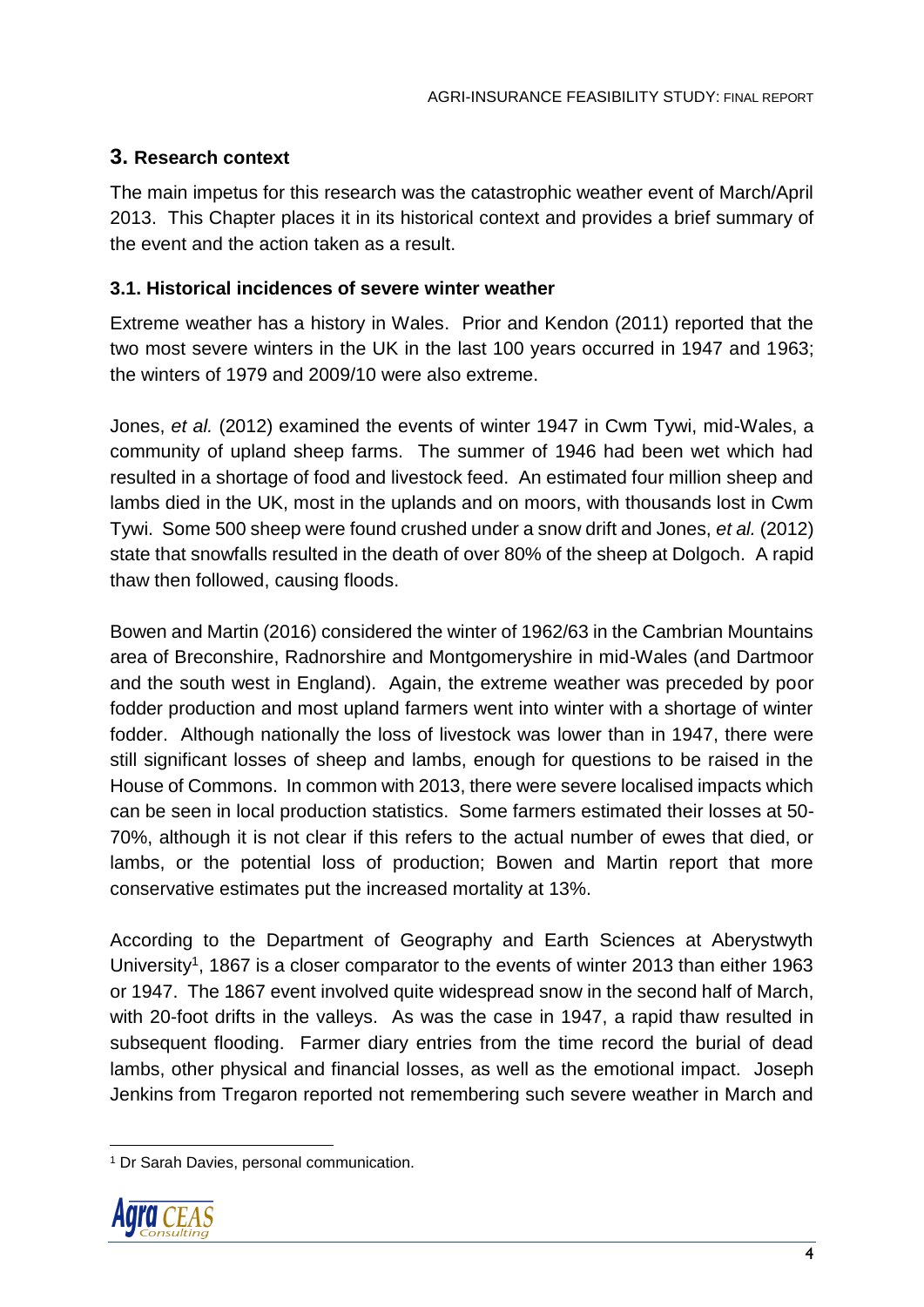that lambs had starved as a result of the "*inclemency of the weather and from difficiency [sic] of nourishment*".<sup>2</sup>

Looking forwards, Jones, *et al.* (2012) report that the UK Climate Projections indicate higher temperatures in Wales and therefore less frequent snowfall in the future, as well as more frequency of extreme weather, such as summer droughts and winter flooding. Whilst this suggests that the risk of heavy snow may be reduced, its rarity may in fact exacerbate future consequences. Prior and Kendon (2011) make a similar point; in the context of generally milder winters, the impact of severe weather may be greater due to lack of preparedness.

### <span id="page-11-0"></span>**3.2. Severe weather in winter 2013**

The Met Office reports that March 2013 was one of the coldest Marches in its historical series and that it was especially cold during the second half of the month<sup>3</sup>. Temperatures were well below average, with the UK mean temperature 3.3°C lower than the 1981-2010 average at 2.2°C. March 2013 was the coldest since 1962, and the equal second-coldest since 1910. It was also the coldest month of the "extended winter", the first time this has happened since 1975.

As the weather fronts moved further north between 22 and 24 March, they met cold air and brought sustained heavy snowfalls to North Wales. The persistent heavy snow combined with low temperatures and strong winds to bring blizzard conditions and severe drifting. The lying snow remained un-melted and in deep drifts across high ground into early April, with farmers struggling to recover livestock buried in the snowdrifts.

Like 1962/63, the severe weather in March 2013 was very localised. Jones, *et al.* (2012) note that severity is informally defined according to its risk of major damage, serious social disruption and loss of human life. Whilst by these criteria March 2013 might not be thought of as extreme, the spring had been very cold and so grass growth had been slow. This had increased the use of bought in feed at unanticipated cost leaving farmers in a vulnerable financial position. In addition, the snowfall occurred around lambing time. The timing and circumstances exacerbated the impact; had the snowfall occurred earlier, it would not have had the same impact.

Roberts (2012) in his review into the resilience of Welsh farming set out the events of winter 2013 as follows:

<sup>3</sup> <http://www.metoffice.gov.uk/climate/uk/summaries/2013/march>



<sup>2</sup> Diaries in the National Library of Wales.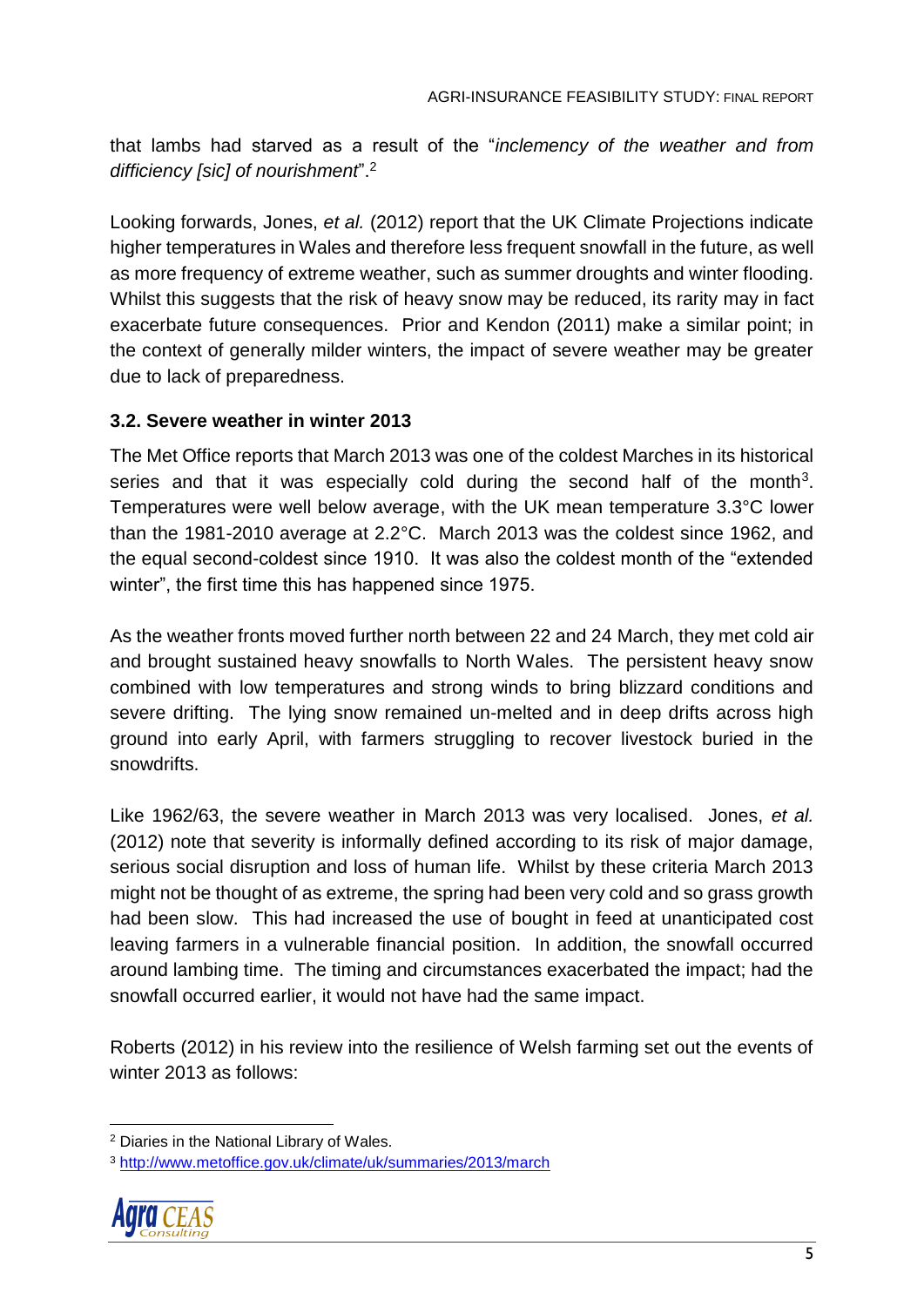"*The snowfall in March was an extremely unusual event due to the severity of the snow and the high winds, which prevailed, causing significant drifting in the uplands and mountains of North and parts of Mid Wales. This was compounded by the length of time the snow remained on the ground which, due to below average temperatures, was significantly longer than would normally be expected at this time of the year. The last time such an event was recorded was in the early 1940s.*

*"Secondly, the areas that were affected were extremely localised and without accurate intelligence many of the relevant parties would have been unaware of the events unfolding until much later. This was compounded by the fact it occurred over a double bank holiday period which meant there were fewer people at a managerial and an operational level within the relevant organisations present. These first two factors combined made an effective early response difficult to deliver.*

*"Thirdly, the snowfall came at the end of a long period of chronic bad weather which started with the cold spring of 2011. This coincided with the peak lambing period for upland flocks. The loss of breeding ewes and lambs was therefore much higher in certain businesses than would be expected during a normal lambing season*".

The difficulties faced by sheep farmers in north Wales were well documented by the media. For example, the BBC reported that heavy snow had trapped sheep across north Wales, leading to fears hundreds could die in the freezing conditions<sup>4</sup>. In the same article, the Farmers' Union of Wales (FUW) reported sheep buried under 15 ft (4.57m) snow drifts and problems with feed deliveries. The Guardian referred to, "*the worst crisis for hill farmers in Wales in 60 years*" and reported that the melting snow revealed the carcasses of thousands of heavily pregnant ewes and new-born lambs<sup>5</sup>. In some areas, as much as three feet of snow fell in under 24 hours and drifts lasted for more than ten days. Media articles a year later highlighted specific examples of livestock losses. For example, a hill sheep unit at Llechrydau on the Wrexham/Shropshire border near Selattyn lost 300 in-lamb Hardy Welsh ewes, buried in drifts, and more than 600 lambs died indoors in the Ceiriog Valley as drifts blocked up the 19ft-high shed and mis-mothering reached epic proportions.<sup>6</sup>

<sup>6</sup> <http://www.dailypost.co.uk/news/north-wales-news/snow-disaster-one-year-on-6863417>



<sup>4</sup> <http://www.bbc.co.uk/news/uk-wales-21940646>

<sup>5</sup> <https://www.theguardian.com/uk/2013/apr/01/wales-frozen-sheep-snow>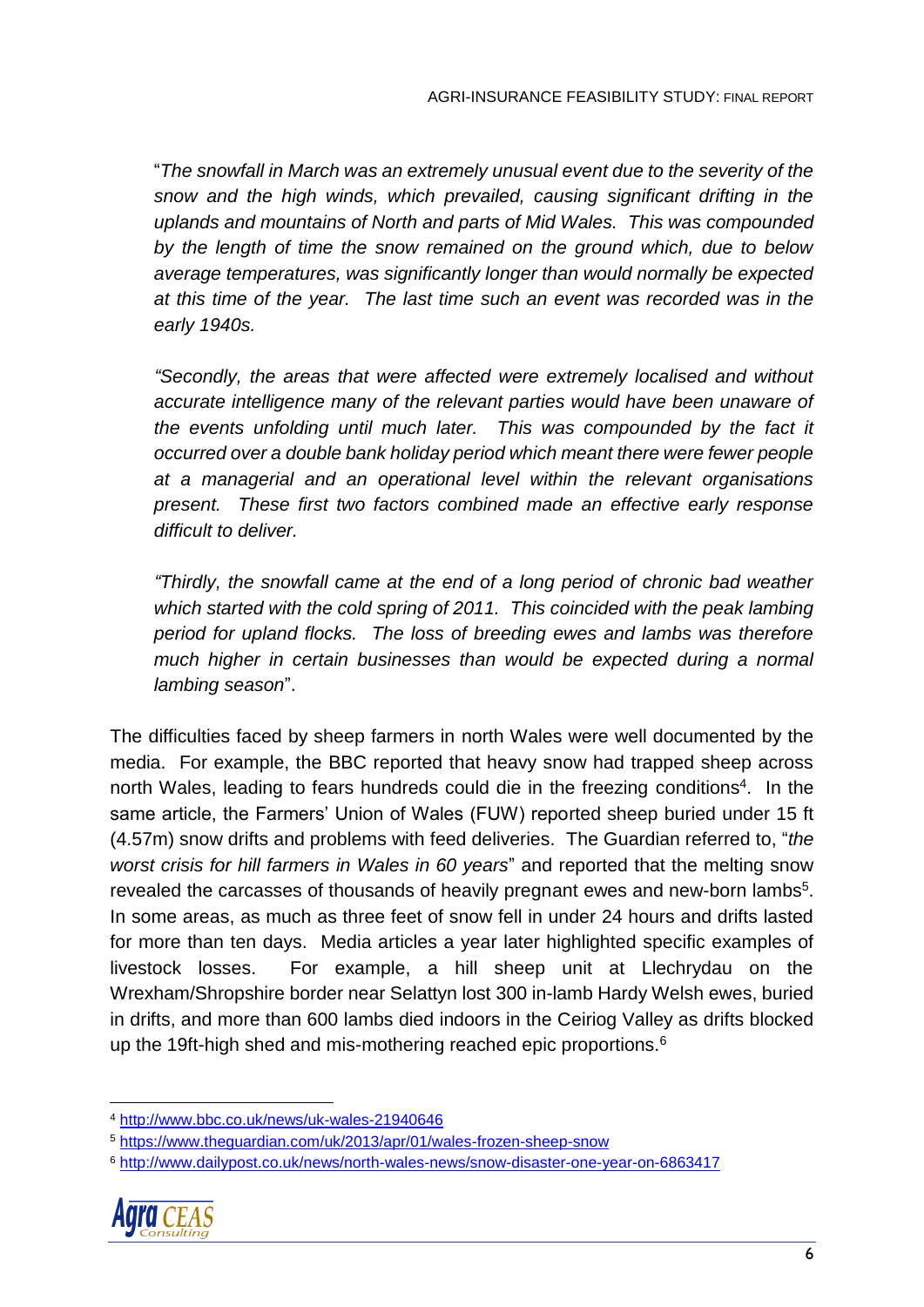Farm businesses faced increased costs due to additional supplementary feeding required throughout the spring, an increase in the costs disposing of fallen stock and purchasing of replacements in the autumn. Some farming businesses also suffered a reduced income later in the season due to lower stock levels being sold at market. However, the localised nature of the event meant that there was no reported contraction in supply at the sector level.

### <span id="page-13-0"></span>**3.3. Response to the 2013 severe weather**

Interviewees explained that the press identified the problem relatively quickly and that farming charity volunteers were aware of problems from their personal experience. The farming unions appealed for help from the Welsh Government<sup>7</sup> and, in response, the Welsh Government approached the three main rural charities: the Farming Community Network (FCN); Royal Agricultural Benevolent Institution (RABI); and, the Addington Fund. A meeting was held to discuss how support could be provided. The charities operated under the Farming Help umbrella.<sup>8</sup>

On the 16 April 2013, the then Minister for Natural Resources and Food awarded funds totalling £500,000 to support the work of the charities. Funds were provided as follows:

- *Addington Fund*, £250,000 to provide grants for fallen stock collection and animal feed bills.
- *Royal Agricultural Benevolent Institution*, £150,000 to provide grants to support farming families with living expenses.
- *Farming Community Network*, £100,000 to engage a Regional Director for Wales and expand the Network.

Welsh Government officials told the consultants that the funds provided were *ex-gratia* and were drawn from existing departmental budgets. Under section 60 of the Government of Wales Act (GoWA) 2006, the Welsh Ministers can do what they consider appropriate to achieve the promotion or improvement of the economic, social or environmental well-being of Wales.

The charities were used as vehicles for support because they had an established track record in providing assistance from the Foot and Mouth Disease outbreak in 2001 and because they are independent of government. According to a Welsh Government

<sup>&</sup>lt;sup>8</sup> Although not relevant to this report, it should be noted that the initial response from the Welsh Government was criticised by stakeholders as being slow and insufficient. See for example, <http://www.bbc.co.uk/news/uk-wales-politics-21980597> and [http://www.fwi.co.uk/news/minister-says](http://www.fwi.co.uk/news/minister-says-no-to-snow-aid-for-wales.htm)[no-to-snow-aid-for-wales.htm.](http://www.fwi.co.uk/news/minister-says-no-to-snow-aid-for-wales.htm)



 $\overline{a}$ <sup>7</sup> See for example,<http://www.fwi.co.uk/livestock/welsh-unions-join-forces-to-call-for-snow-aid.htm>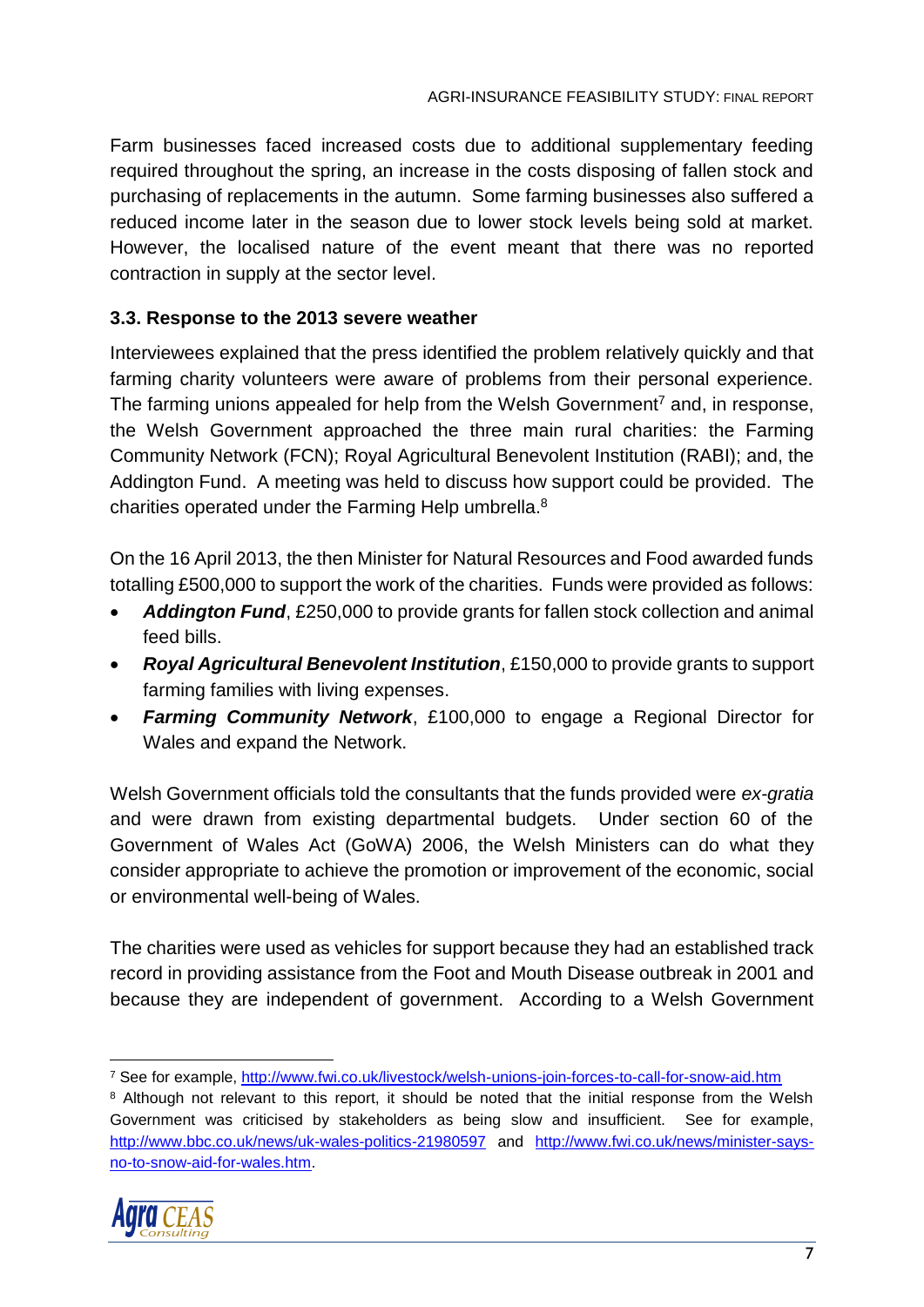official there was no political desire to make payments directly to farmers;<sup>9</sup> one interviewee from a charity involved felt that the indirect support avoided any risk of contravening EU rules on making payments to individuals. One interviewee explained that by distributing the money through charities, only those with genuine hardship were likely to come forward. Had a nationwide compensation programme been put in place, it was thought likely that everyone eligible would have accessed it, regardless of genuine need; the localised nature of the problem meant that not all those in eligible areas had genuine need of assistance. In addition, the rural charities already had established methods for assessing needs and for making payments which allowed a timely response.

The three charities provided complementary support. The *Addington Fund* provided support for business needs to keep affected businesses viable. This included money to pay for concentrate feed in the absence of forage or grass. The *RABI* provided support for living costs including food and heating costs for those unable to meet these expenses. The *FCN* provided (non-financial) support to farmers suffering from stress and anxiety.

The Welsh Government produced a list of affected Parishes and the *Addington Fund* provided assistance to farms within these which met the Funds' criteria for support. The amount provided depended on need, with a maximum support level of £2,000 per farm. The *RABI* dispersed money according to its usual practice, i.e. after assessment by regional welfare officers which takes account of savings.<sup>10</sup> Other criteria, including ownership of non-agricultural assets, presence of children, etc., were applied flexibly within a set of loose guidelines. The business assets of working farmers were not taken into account. The non-financial support provided by the *FCN* was available to all.

The Welsh Government also put in place a number of measures to support farming businesses:

- *Derogation to the EU rules on disposal of fallen farm stock.* This was implemented in the worst affected areas of Wales to allow fallen stock to be buried on farm where evidence was provided that the fallen stock collectors could not reach the farm holding.
- *An EU exemption to allow an extension to normal hours of operation for the fallen stock collectors.* The Welsh Government successfully sought an EU exemption to allow an extension to normal hours of operation for the stock disposal

<sup>&</sup>lt;sup>10</sup> A single applicant for support cannot have savings of more than £10,000 (£15,000 per couple).



 <sup>9</sup> This is borne out by comments made by the Wales farm minister at the time and reported here: [http://www.fwi.co.uk/news/minister-says-no-to-snow-aid-for-wales.htm.](http://www.fwi.co.uk/news/minister-says-no-to-snow-aid-for-wales.htm)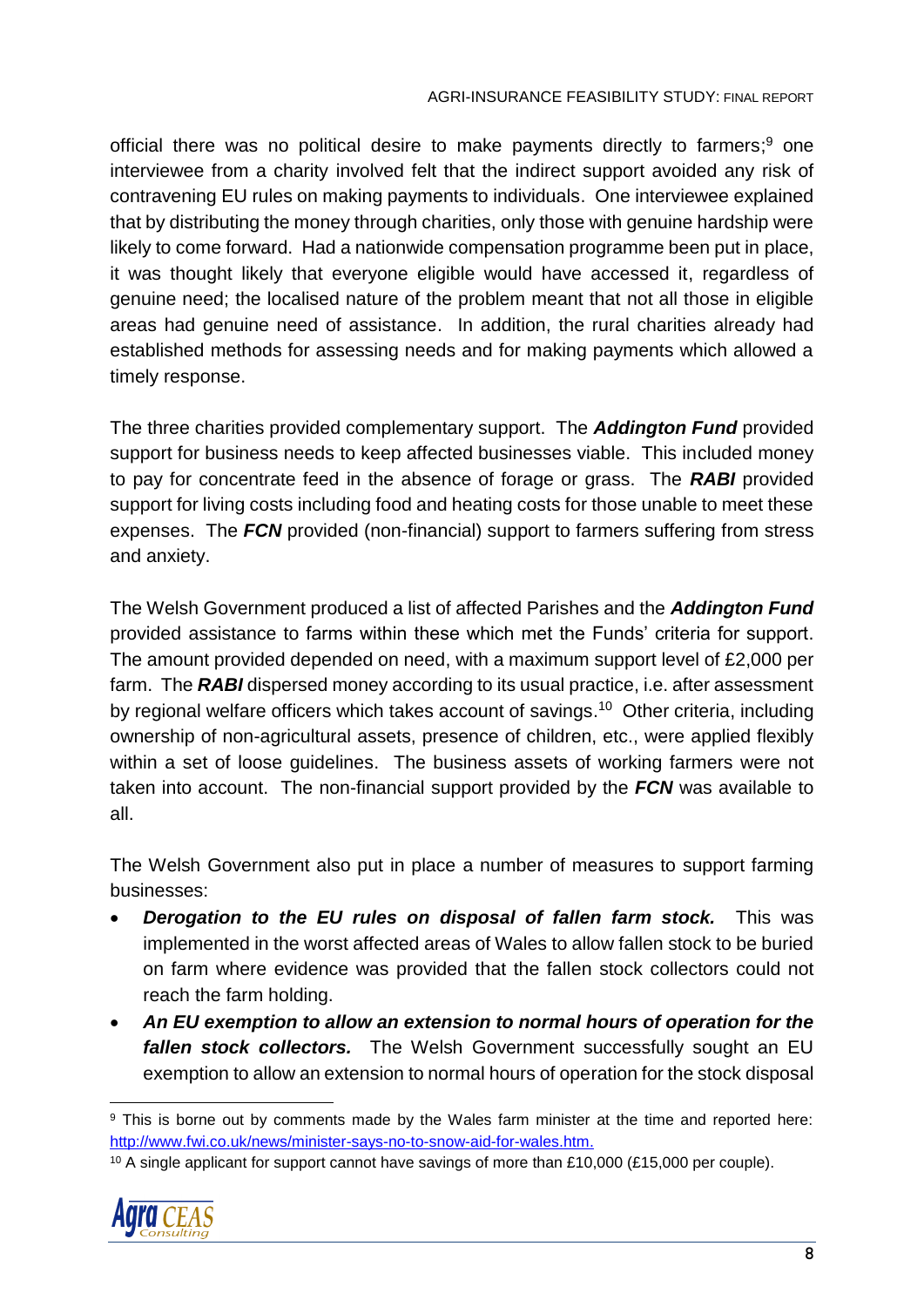companies as it became apparent that fallen stock was not being collected from farms in an acceptable time-span.

- *Discussions with the main high street banks.* To help with cash flow of farm businesses, Welsh Government officials met with the main banks to discuss how they could support farm businesses.
- *Early Payment of 50% of the annual Single Payment Scheme.* Some 2,665 farmers in the worst affected areas received 50% of their Single Payment for 2013 during mid-October.
- *Farming Connect.* In consideration of the longer-term future of farm businesses, Farming Connect prioritised applications for Whole Farm Plans for farm businesses that had been affected by the weather.
- *Task Force Group.* This brought together Government and stakeholders to discuss the situation and consider possible intervention by the Welsh Government and other Governmental bodies. Members included feed merchants, representatives of the transport and haulage industry and other ancillary companies.

Other initiatives were also put in place such as Forage Aid which was set up to support farmers whose livestock have been affected by an extreme weather event by providing forage and/or bedding to those in need.<sup>11</sup>

## <span id="page-15-0"></span>**3.4. Effectiveness of support provided via Farming Help umbrella, and lessons learned**

It is outside the remit of this report to assess the effectiveness of the support provided in 2013. However, the Welsh Government told the consultants that the funds given to the rural charities were deemed to be effective in supporting the organisations in meeting the increased demand for pastoral services; interviews with the charities suggested that the support had been well received. The Addington Fund referred to letters received from supported farmers to demonstrate the importance of the assistance for some. Similar feedback was received by the RABI; some of those assisted later made donations so that others can be helped in the future. The FCN also concluded that the support provided had been helpful to those who received it, but noted that the problem is always in persuading everyone who could benefit from support to seek help. It is difficult to raise awareness of the service offered, and some farmers who need help find it hard to accept charity, even if the support offered is not financial. The FCN told the consultants that the Rural Payments Agency in England advertises the FCN's details in their handbook, but that the Welsh Government does

<sup>11</sup> <http://www.forageaid.org.uk/Home.aspx>



 $\overline{a}$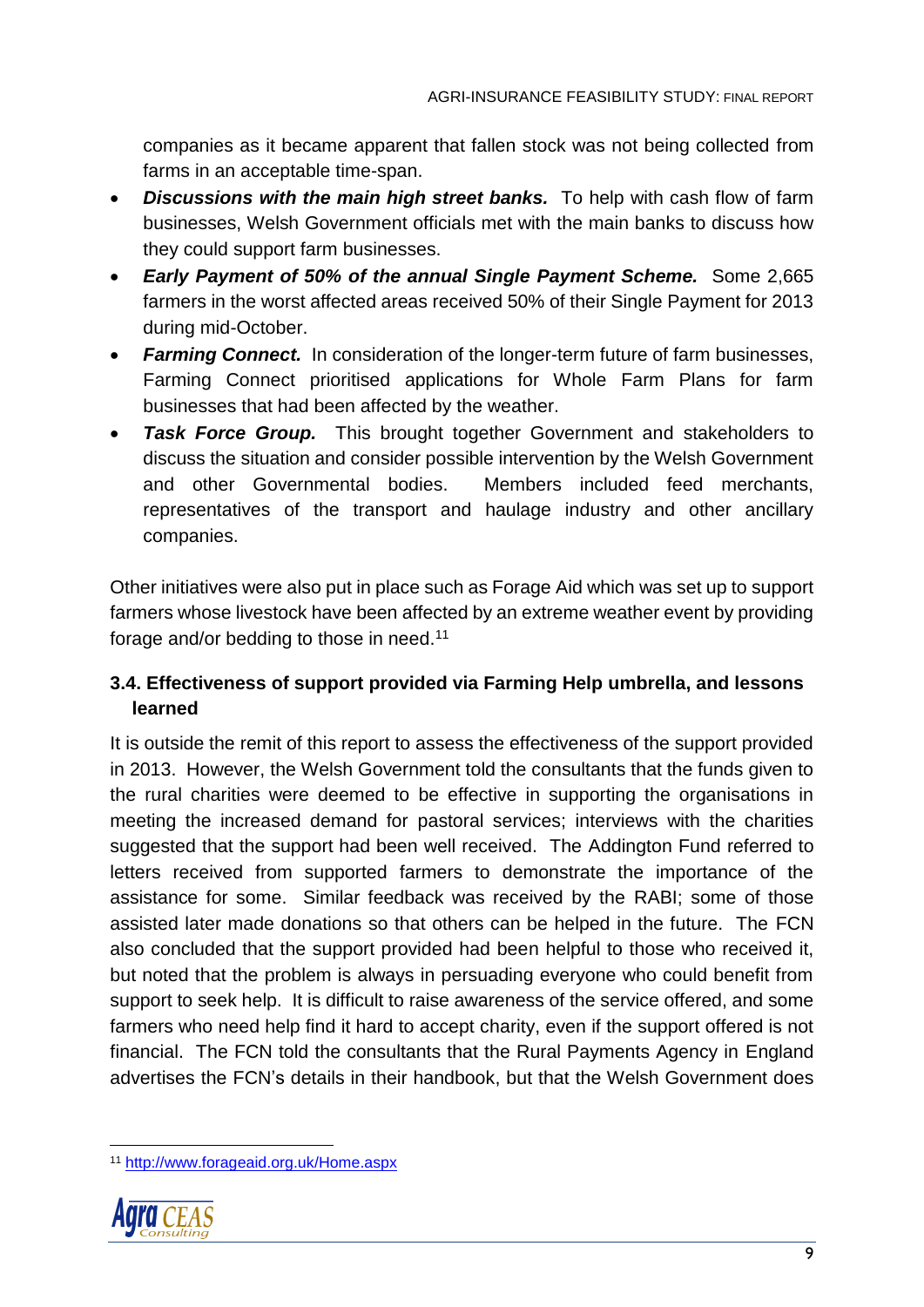not. The FCN also pointed to a perceived lack of articles publicising their work in Gwlad.

In interview, the charities highlighted some lessons learned from their experience. The Addington Fund felt that in future the Welsh Government should avoid advertising the availability of financial support before this had been made available to the charity. The RABI felt that having a pot of Government money known to be available for future crises might help farmers accept charitable support. Following the crisis the FCN started working with a wider network of agencies, so that by the time of the Somerset and Cumbrian floods of 2015/16 the FCN considered itself fairly proficient in delivering support when required. The FCN felt that the establishment of a standing plan in Wales ensuring all relevant support actors are in touch with one another would be useful for future crises; such a plan is now in place in Somerset where the emergency support groups meet regularly to ensure that they are ready to act quickly when needed.

The charities had somewhat mixed views on the process involved. One stated that it would be reluctant to become involved again on the same basis due to stresses caused to its staff by the use of eligibility criteria. However, the charity stressed that it would do so if help was needed and there was no alternative. Another stressed the usefulness of having an emergency plan which could be put into actions quickly. This was thought to be especially useful to navigate issues which require various permissions, such as the movement of livestock.

The farmer organisations were asked to comment on the most important features of assistance following extreme weather events in the light of the 2013 response. They stated that the key is to get farmers back on their feet as quickly as possible, i.e. to get income coming in again, provide compensation for losses so reinvestment can take place and provide certainty. In addition, there are acute and immediate problems, such as animal burial, which need to be addressed. In this last respect, the response in Wales, which required negotiation on EU Regulations, was criticised as being too bureaucratic. It is possible that, after the UK leaves the EU, future responses might be quicker.

It was though accepted that there are some things that governments can do little about and the point was made that there is now a rapid alert system in place in Wales.

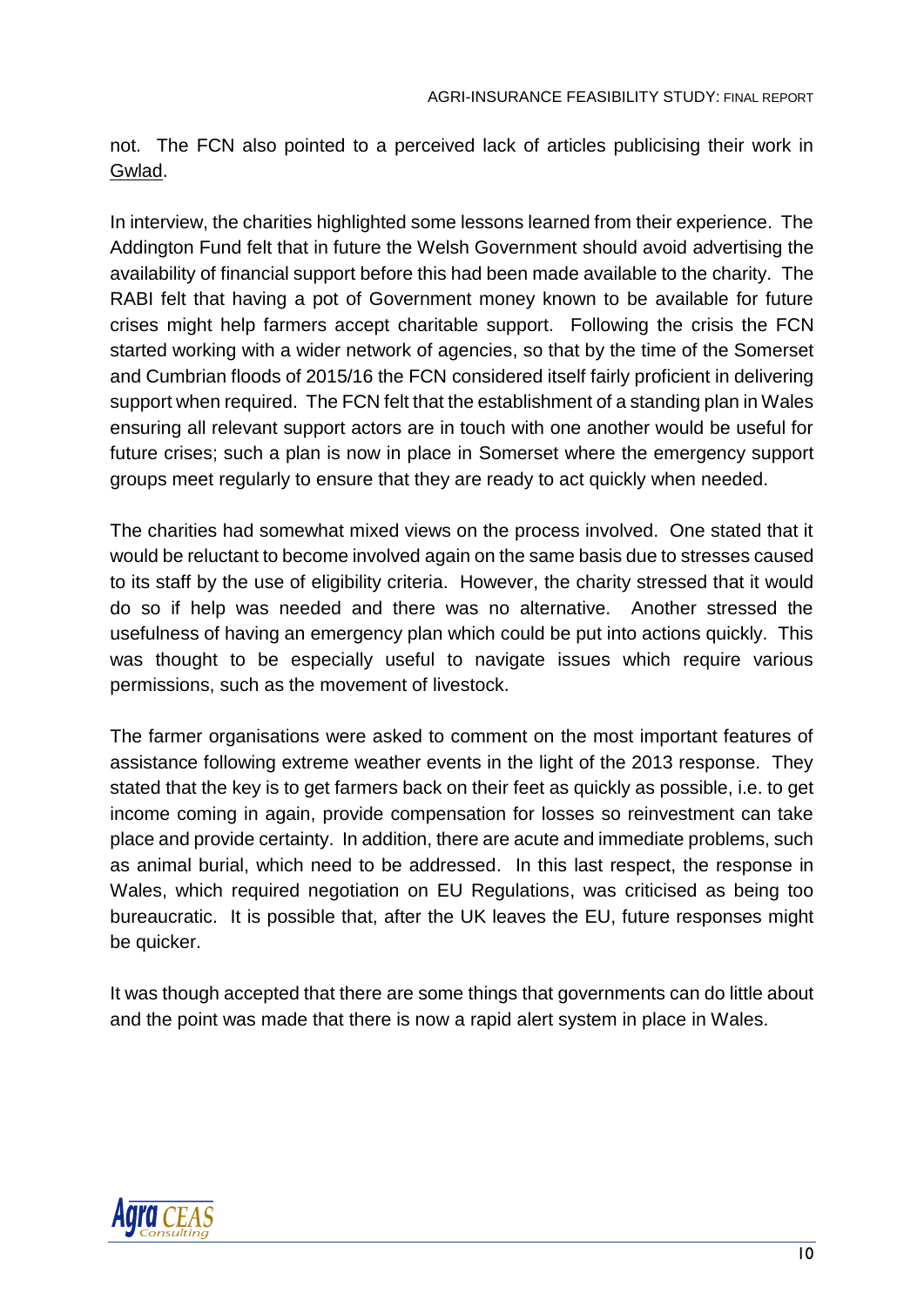# <span id="page-17-0"></span>**4. Risk in agriculture**

Agriculture is an activity that is subject to multiple risk factors, and its measurement and management is something that both farmers and governments have to consider. The literature review (Appendix 1) reports alternative analysis of risk in agriculture. Of these, the OECD (2009) provides a holistic conceptual framework of risk management. It traces three 'axes' in the risk management system: the sources of risk, risk management strategies and tools and government policies. According to the OECD risk can be segmented, or layered.

- "Normal risk" or '*risk retention layer'*. These are losses (or gains) that are part of the normal business environment; they are very frequent but cause relatively limited losses (measured at aggregate level). Farmers should themselves be able to manage this type of risk with the instruments and strategies that are available at the farm, household or community level (such as choice of enterprises singly and in combination so that the risks are spread, diversification on and off the farm, and by engagement in other (non-agricultural) gainful activities), or through strategies that deal with income and consumption smoothing in the market (such as financial asset management) or through general government policies (such as tax system arrangements for income averaging and the use of tax-sheltered funds of income reserves).
- The *'market insurance layer'*. This corresponds to risks that are more significant, but less frequent. Both frequency and magnitude are in the middle of the respective ranges. In this layer there is scope for farmers to use additional specific market instruments such as insurance or options that are particularly designed to deal with farming risk.
- "Catastrophic risk" or the '*market failure layer'*. This third layer includes risks that are catastrophic in nature because they generate very large losses (at industry level), even if their frequency is low. This type of risk is more difficult to share or pool through the market mechanism, particularly if it is systemic (that is, the whole agricultural industry in a specific area is affected). There are arguments in favour of some government action in the case of catastrophic risk based on combating market failure.

Flowing from its studies, the OECD has made a series of recommendations concerning the role of government in the area of agricultural risk:

• Government policies should take a holistic approach to risk management, assessing all risks and their relationship to each other, and avoiding focusing on a single source of risk such as prices. Governments can help farmers to assess and manage their own risk by providing information and training.

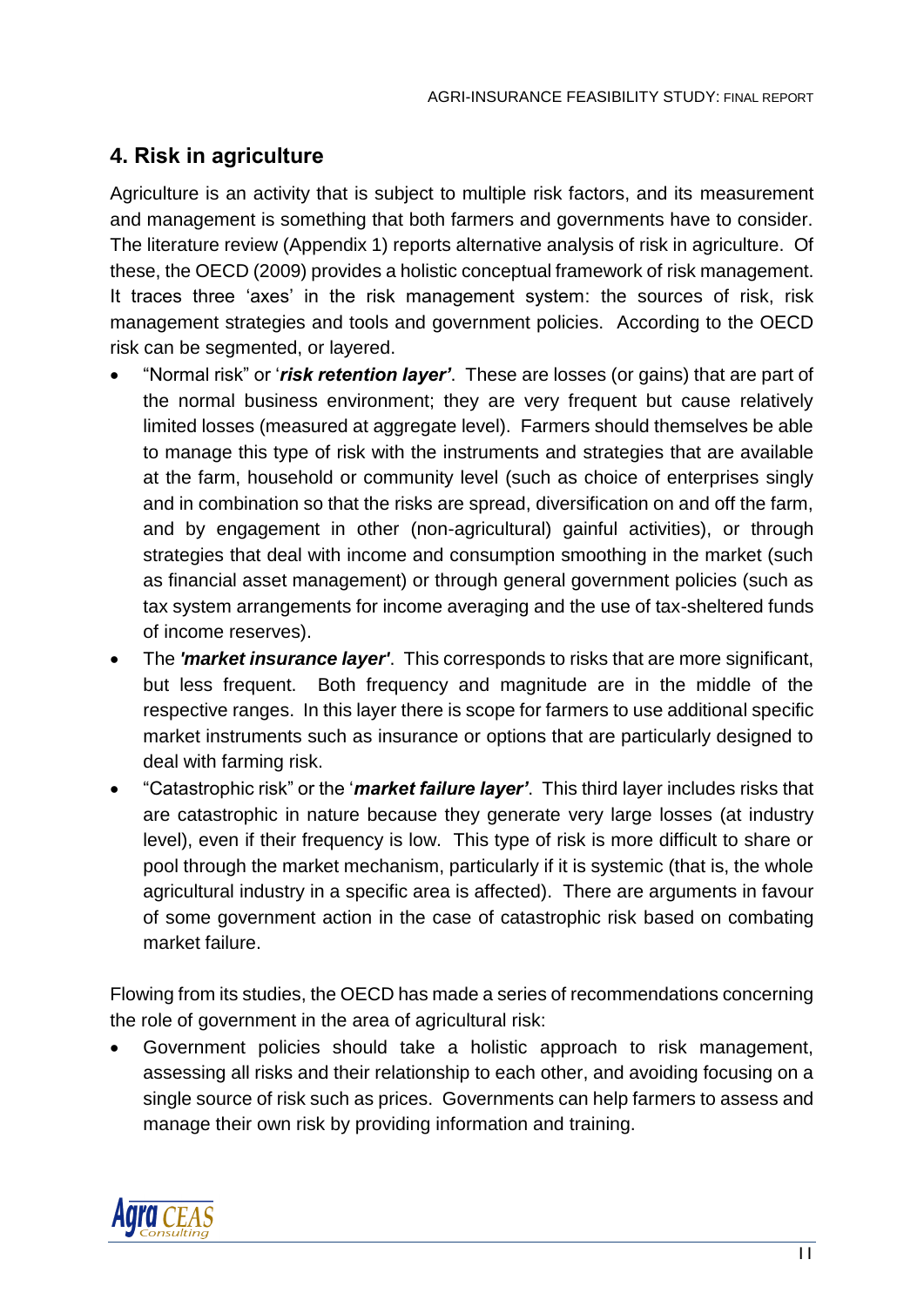- Agricultural risk management policies should focus on catastrophic risks that are rare but cause significant damage to many farmers at the same time. Contingency plans should define in advance the procedures, responsibilities and limits of the policy response.
- Subsidised insurance is one way of providing disaster assistance but it tends to crowd out the development of private insurance markets and has not been successful in preventing additional *ad hoc* assistance being granted after the event.
- Facilitating good "start-up" conditions information, regulation and training should be the primary role for the government in the development of market-based risk management tools such as futures, insurance and marketing contracts.
- Government policies should not provide support to deal with normal risk. Managing normal risk should be the preserve of farmers themselves. Minimum intervention prices or payments that are triggered when prices or returns are low may even be counter-productive as they tend to induce riskier farming practices.

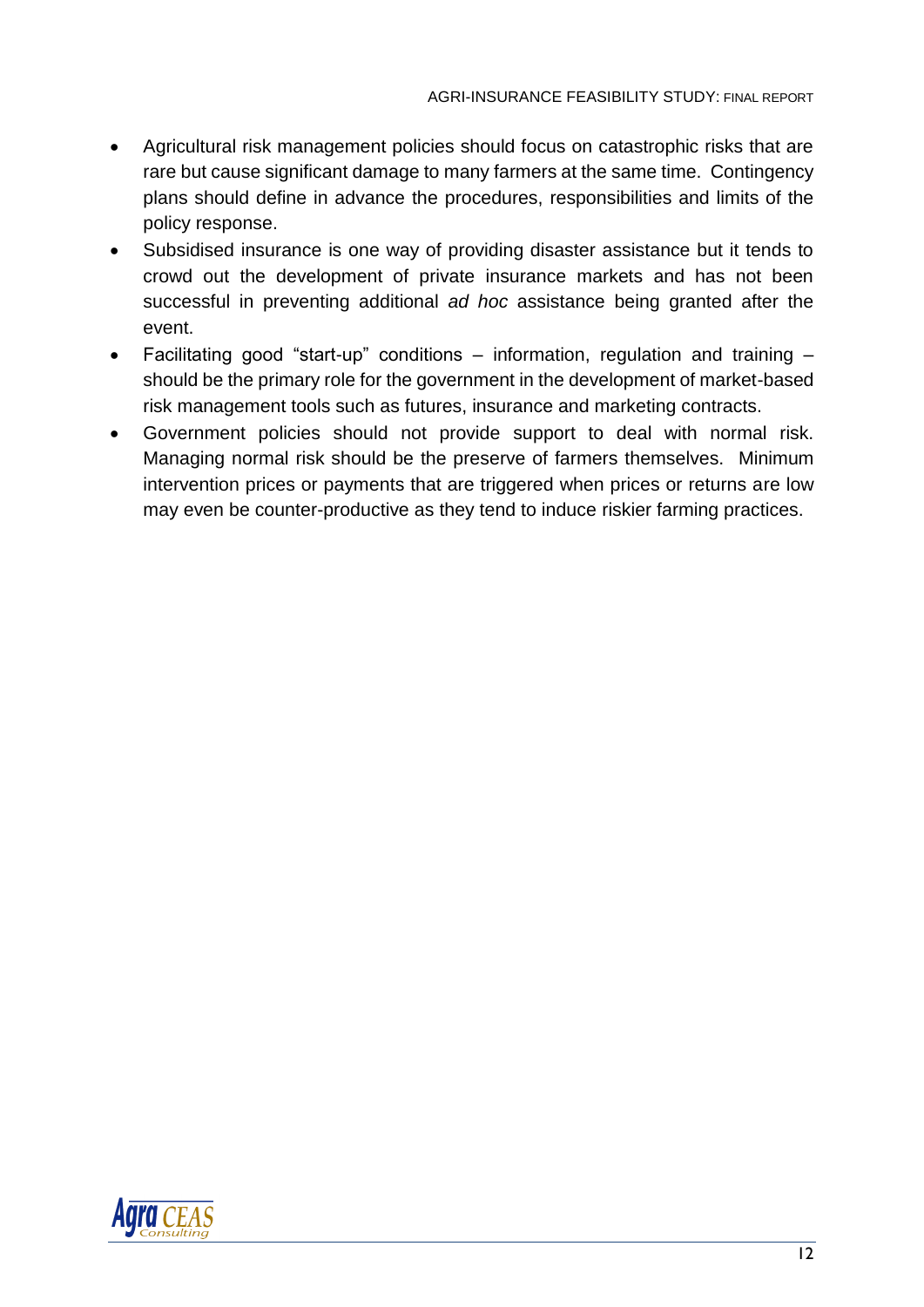# <span id="page-19-0"></span>**5. Tools for risk management**

### <span id="page-19-1"></span>**5.1. Theoretical framework**

The European Commission's Joint Research Centre (JRC) identified a number of main tools for risk management in agriculture (Bielza Diaz-Caneja *et al.*, 2009). These are:

- **1. On-farm strategies**, such as:
	- Diversification
	- Vertical integration
	- Stabilisation accounts (self-insurance)
- **2.** *Ad hoc* **aid provided by the government**
- **3. Risk sharing strategies**
	- *Public funds or calamity funds* regulated by the government and funded on a yearly basis, with possible contributions from the private sector, such as compulsory levies
	- *Mutual funds* set up on private initiative typically for specific sectors, with losses paid for out of accumulated funds. These might take the form of:
		- Guarantee funds
		- Solidarity funds
		- Mutual insurance schemes
	- *Insurance:*
		- Based on results of individual farms:
			- Yield insurance
			- Whole-farm yield insurance
			- Revenue insurance
		- *Index insurance:*
			- Area-yield insurance
			- Area-revenue insurance
			- Indirect-index insurance (based on meteorological indicators or satellite images) and weather derivatives

This JRC presentation is not fully comprehensive. For example, government-run income or revenue safety nets also provide a form of protection against the impacts of natural disasters. The role of government in supporting mutuals or insurance is not explored, which would include the provision of guarantees and/or reinsurance. Nor is the institutional structure of the providers of cover analysed. *Such complications illustrate that the tools for risk mitigation are many and can take multiple, overlapping and complex forms.*

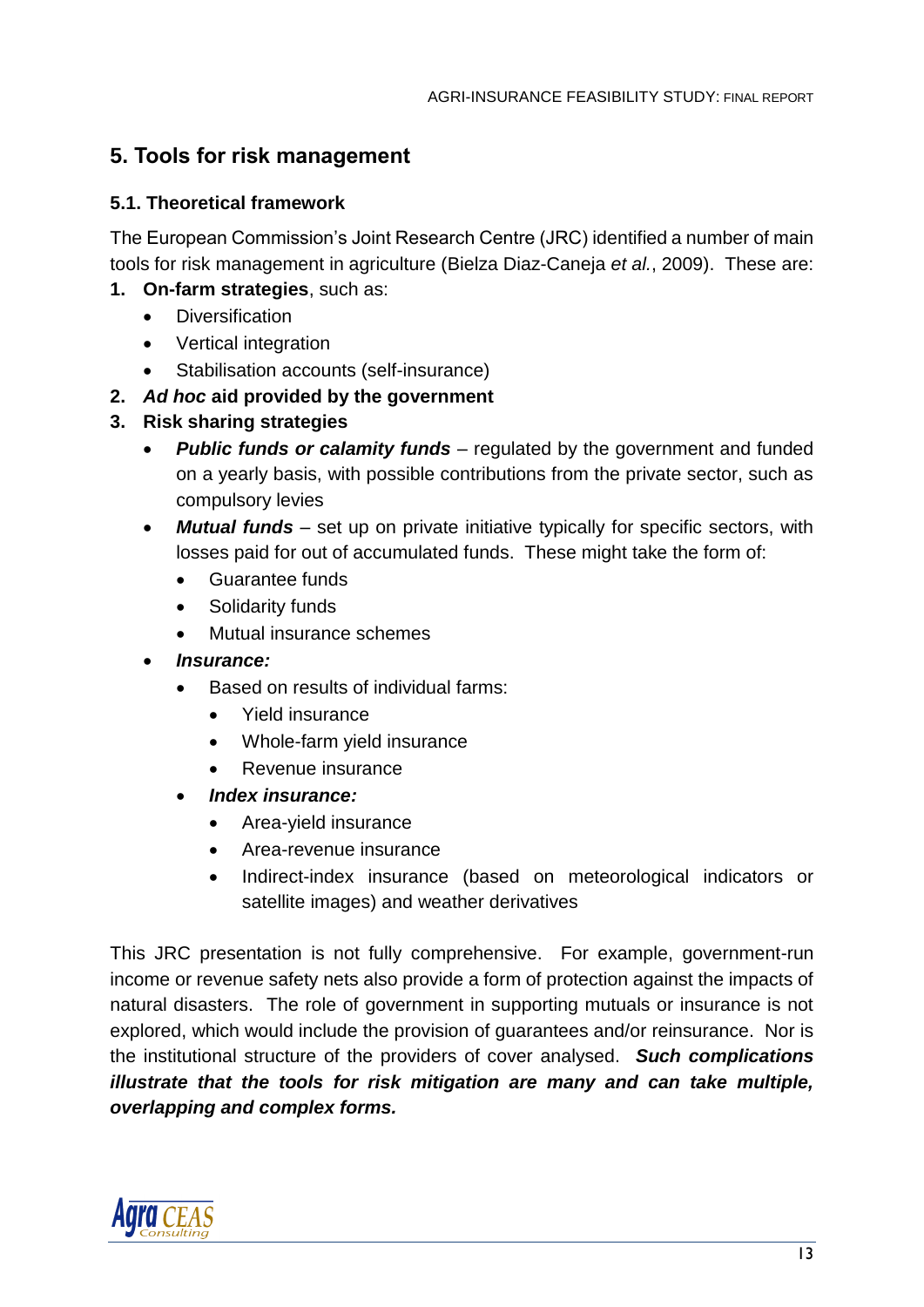A feature of the EU is the diversity in the way in which farmers in different Member States use risk management tools (Van Asseldonk *et al.*, 2016). Some of this variation can be explained by the nature of the farming systems or operators (business structure, size, personal characteristics, etc.); factors more related to the institutional structure and history of policy also seem to apply.

There is evidence that trade-offs exist between these tools. For example, Schoengold *et al*. (2012) show that recent receipt of *ad hoc* disaster payments and insurance indemnity payments are associated with a reduction in the use of conservation practices that can be used to reduce risk from weather shocks – an example of moral hazard.<sup>12</sup> Another example of the trade-off between tools frequently encountered in the literature is that government actions to mitigate risks can crowd out the provision of insurance by the private sector.

The OECD (2008b) provides an alternative detailed consideration of risk-related policy measures (see Appendix 1). It is pointed out that all agricultural policy measures have an impact on risk; for example, direct income payments may alter the coefficient of variation in farm incomes, and they may change farmers' attitudes to risk.

The OECD (2008b) also observes that risk-coping measures, whether *ex ante* or *ex post*, that involve transfers to farmers are required to be notified to the World Trade Organisation (WTO). The Green Box (policies which are considered to be non-trade distorting) provides for the inclusion of insurance subsidies, income safety-nets and disaster relief payments, but with strictly defined implementation criteria that mean that many insurance subsidies do not qualify. For many countries, non-product specific Aggregate Measure of Support (AMS) is exempted under the *de minimis* provisions<sup>13</sup> and is therefore not counted towards the ceiling commitment.

One characteristic of *ex post* forms of support is that they can be subject to political pressure in crisis conditions, which may lead to unwise decisions, whereas *ex ante* support is designed in a rather different framework (OECD, 2011). That said, many countries that predominantly use (or intend to use) forms of support designed *ex ante*

<sup>13</sup> All WTO members may apply the '*de minimis* clause', which allows any support amounting to less than 5% of the value of the product under consideration (specific aid) or of total agricultural production (non-specific aid) to be excluded from the current AMS. This ceiling is set at 10% for developing countries.



 <sup>12</sup> The danger that if a contract promises people payments on certain conditions, they will change their conduct so as to make these conditions more likely to occur. For example, moral hazard suggests that if possessions are fully insured, their owners are likely to take less good care of them than if they were uninsured, or even to connive at their theft or destruction (Black, 1997).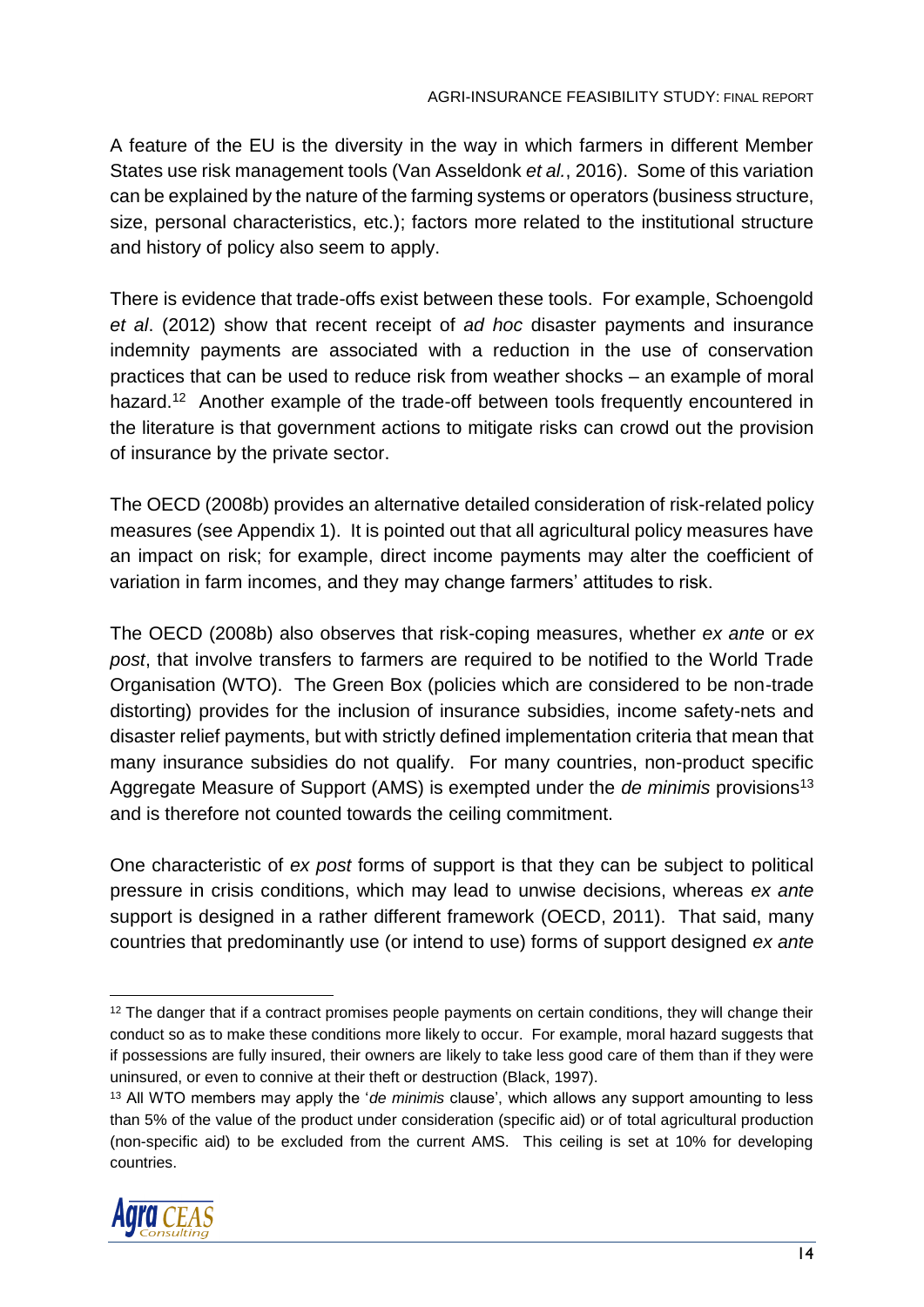(such as insurance) still sometimes use *ex post* disaster aids in certain circumstances; a running issue is how to combine the two approaches in the optimum way.

### <span id="page-21-0"></span>**5.2. The current CAP 'risk management toolkit'**

The 'risk management toolkit', an option for Member States within Rural Development Policy for the period 2014 to 2020 (Article 36 of Regulation (EU) No 1305/2013), consists of the following instruments:

- Financial contributions to premiums for crop, animal and plant insurance against economic losses to farmers caused by adverse climatic events, animal or plant diseases, pest infestation, or an environmental incident.
- Financial contributions to mutual funds to pay financial compensations to farmers, for economic losses caused by adverse climatic events or by the outbreak of an animal or plant disease or pest infestation or an environmental incident.
- An income stabilisation tool, in the form of financial contributions to mutual funds, providing compensation to farmers for a severe drop in their income.

It is worth noting that reinsurance of insurances or mutual funds is not eligible for support under the EAFRD.

In practice, many Member States have chosen not to make use of the toolkit, despite the possibility of co-financing. For example, the Income Stabilisation Tool (IST) has so far only been programmed in Hungary, Italy, and the region of Castilla y Leon (Spain) (European Commission, 2016). Instead, Member States continue to operate national schemes under the State Aid rules (see below), deploy other policy instruments, or leave it up to business demand in the private sector.

Of these tools, the most relevant to the present study is the possibility to use Rural Development funds for financial contributions to insurance premiums and/or mutual funds, covering losses caused by adverse climatic events, animal or plant diseases, pest infestation, or an environmental incident. Of course, *this possibility will not extend beyond 2020 and any successor set of tools will be dependent on what arrangements are made for agriculture subsequently***.**

The Welsh Government told the consultants that it was not in a position to introduce Measure 17, risk management under the Wales 2014-20 RDP, as work into the possibility of introducing an insurance/mutual fund approach for Wales, linking to the wider responsibility and cost-sharing agenda was still at the early stages of development.

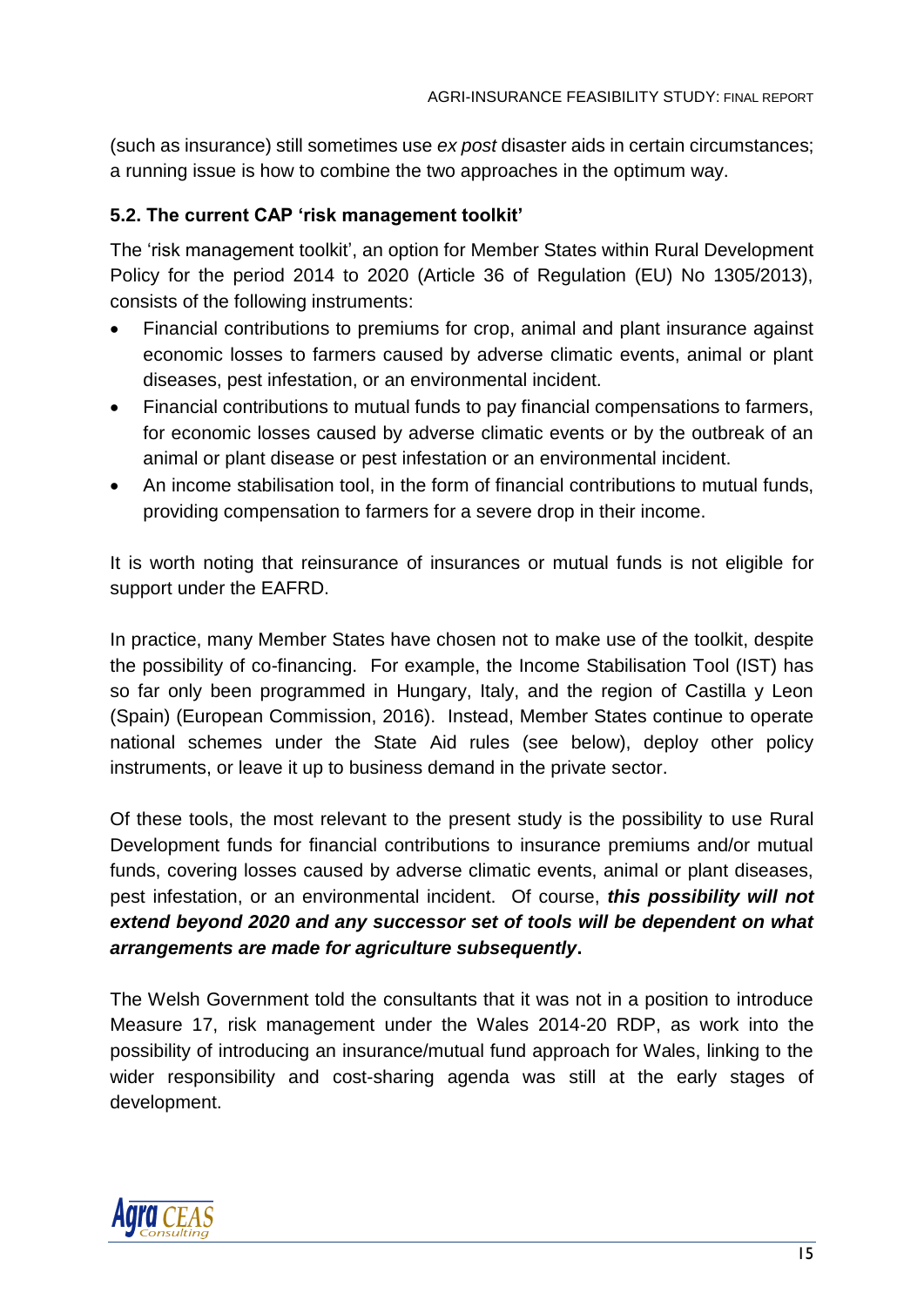### <span id="page-22-0"></span>**5.3. Insurance as a tool to combat risk**

In brief, insurance is the use of contracts to reduce and redistribute risk (Black, 1997).<sup>14</sup> (See the literature review in Appendix 1 for an economic analysis of the functioning of insurance.) It is a form of management tool primarily used to hedge against the risk of a contingent, uncertain financial loss. The principle is that a contract is made between one entity that provides the insurance (the insurer, insurance company, or insurance carrier) and another that purchases the insurance (the insured or policyholder). The insurance transaction involves the insured entity bearing a guaranteed and known relatively small loss in the form of payment to the insurer (the premium) in exchange for the insurer's promise to compensate the insured in the event of a covered loss (the peril), that is to make 'indemnity' payments. If such an event occurs, a claim for financial compensation (indemnity) will be made by the insured entity. The loss must involve something in which the insured has an insurable interest established by ownership, possession, or pre-existing relationship.

When insured parties experience a loss for a specified peril, the coverage entitles the policyholder to make a claim against the insurer for the covered amount of loss as specified by the policy. Insurance premiums paid from many insureds are used to fund accounts reserved for later payment of claims – in theory for a relatively few claimants – and for overhead costs. So long as an insurer maintains adequate funds set aside for anticipated losses (called reserves), the remaining margin is an insurer's profit.

Risk which can be insured by private companies typically shares seven common characteristics (Mehr and Camack, 1976) which are further elaborated in Appendix 1:

- 1. Large number of similar exposure units
- 2. Definite loss
- 3. Accidental loss
- 4. Large [significant] loss
- 5. Affordable premium
- 6. Calculable loss
- 7. Limited risk of catastrophically large losses

In commercial (private) insurance there is generally a pooling of risk, whereby an insurance provider will have multiple policyholders (also called 'exposures'). The most complicated aspect of the insurance business is the actuarial science of ratemaking (price-setting) of policies, which uses statistics and probability to approximate the rate of future claims based on a given risk. After producing rates, the insurer will use discretion to reject or accept risks through the underwriting process. At the most basic

<sup>&</sup>lt;sup>14</sup> For a brief history of insurance, see:<http://www.bbc.co.uk/news/business-38905963>



 $\overline{a}$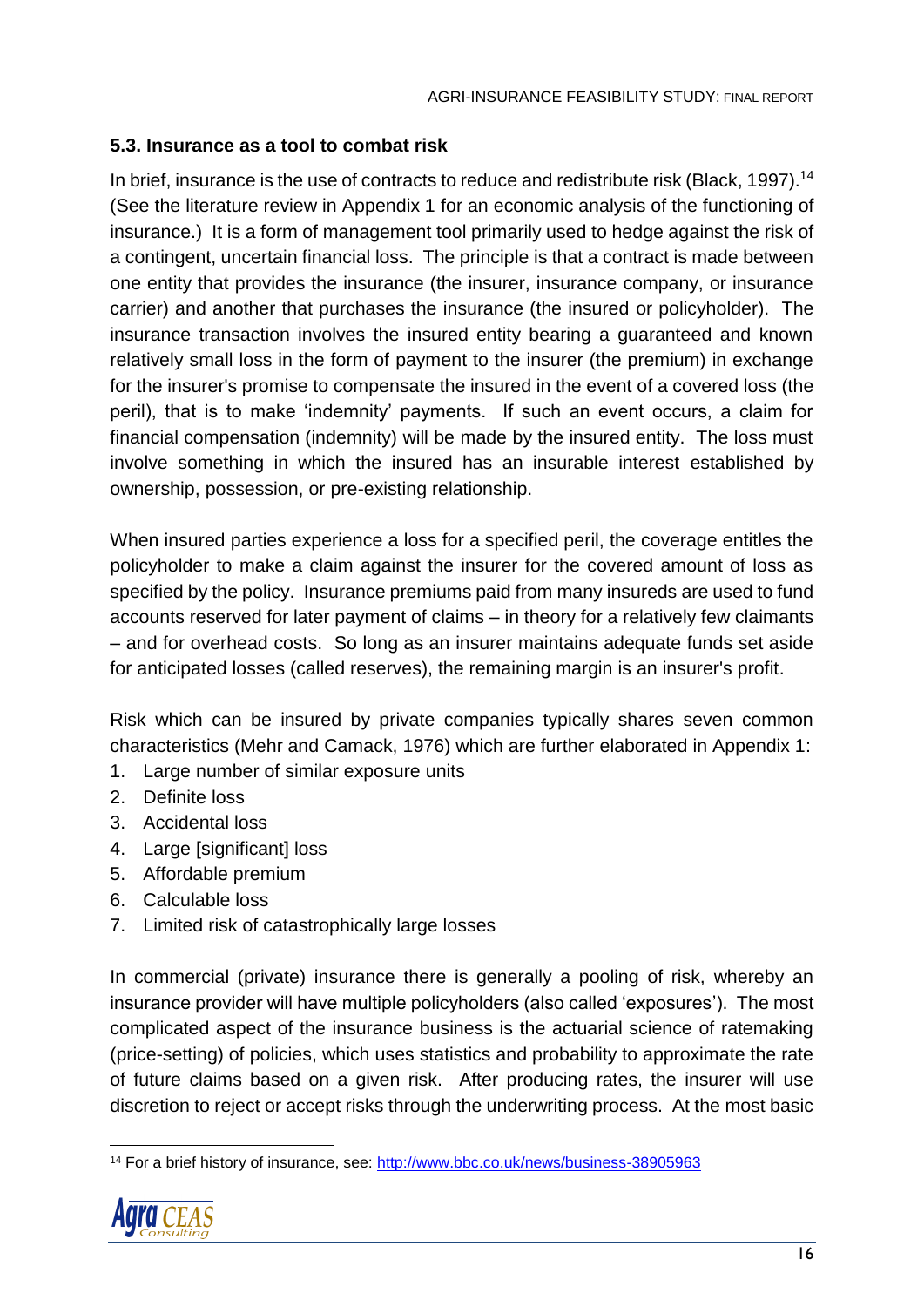level, initial ratemaking involves looking at the frequency and severity of insured perils and the expected average payout resulting from these perils. Thereafter an insurance company will collect historical loss data, bring the loss data to present value, and compare these prior losses to the premium collected in order to assess rate adequacy.

### <span id="page-23-0"></span>**5.3.1. Reinsurance**

Reinsurance companies sell policies to other insurance companies, allowing them to reduce their risks and protect themselves from very large losses. The reinsurance market is dominated by a few very large companies, with huge reserves. A reinsurer may also be a direct writer of insurance risks.

Various arrangements are to be found (further details are presented in Appendix 1):

- *Proportional reinsurance:* one or more reinsurers take a stated percentage share of each policy that an insurer issues ("writes"). The reinsurer will then receive that stated percentage of the premiums and will pay the stated percentage of claims.
- *Non-proportional reinsurance:* the reinsurer only pays out if the total claims suffered by the insurer in a given period exceed a stated amount, which is called the 'retention' or 'priority'. Many types of detailed arrangements can be found, including contracts designed to protect the cedants against catastrophic events that involve multiple policies.

While reinsurance contracts often cover more than one policy, reinsurance can also be purchased on a per policy basis, in which case it is known as *facultative reinsurance*. Facultative reinsurance commonly takes the form of relatively brief contracts known as facultative certificates and often are used for large or unusual risks that do not fit within standard reinsurance treaties due to their exclusions.

### <span id="page-23-1"></span>**5.3.2. Insurance and natural disasters**

Insurance comes in many forms, but the present study is concerned with damage to property in the form of livestock (or crops) overcome by weather conditions (and associated income loss). Property insurance provides protection against risks to property, such as fire, theft or weather damage. This may include specialised forms of insurance such as flood, volcano, hurricane and earthquake insurance.

There are similarities between insurance against damage from extreme snow in Wales and these other forms of extreme event, particularly earthquakes. Earthquake insurance pays the policyholder in the event of an earthquake that causes damage to the property, a risk not usually covered by ordinary homeowners' insurance policies. Most earthquake insurance policies feature a high deductible ('excess'), which makes this type of insurance useful if the entire home is destroyed, but not useful if the home

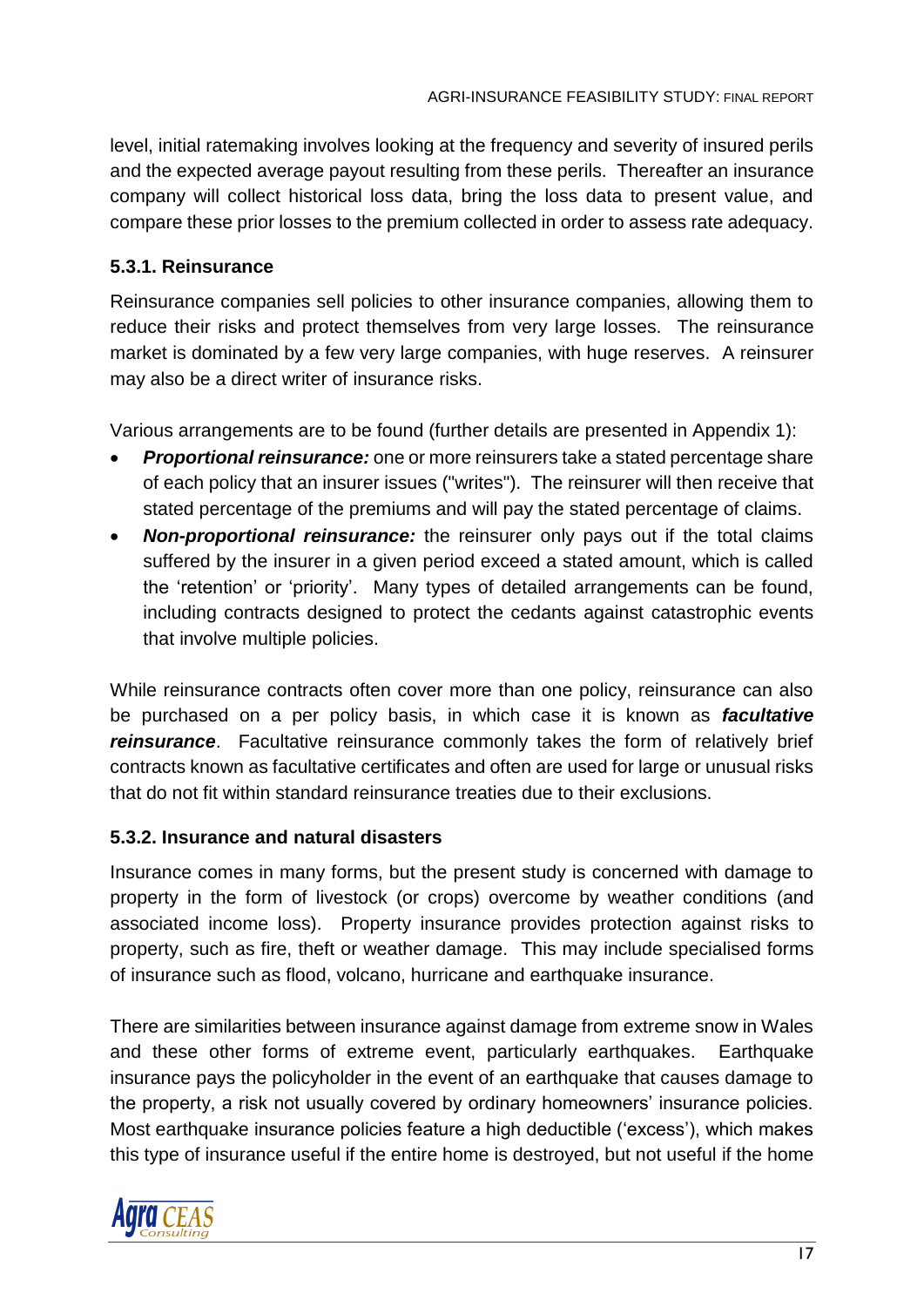is merely damaged. Insurance companies must be careful when writing this type of insurance, because an earthquake strong enough to destroy one home will probably destroy many homes in the same area. An earthquake that impacts on a locality in which an insurance provider has sold multiple policies may quickly drain all the company's resources; this would of course also apply to localised weather events. Insurance companies devote much study and effort toward risk management to avoid such cases.

Capital constrains insurers' ability to sell earthquake and similar insurance. Jaffee and Russell (1997) found that demand for insurance against catastrophic events (earthquakes, hurricanes and floods) was high whereas private insurance companies in the US were not willing to provide insurance against these risks. When searching for a reason for this mismatch they concluded that catastrophic risks require insurers to hold large amounts of liquid capital, but institutional factors (such as accounting, tax and takeover risk) make insurers reluctant to do this. Thus the basic problem appeared to rest in the *capital market rather than in the insurance market*. Though certain financial instruments were being developed to assist (such as catastrophe futures and Act of God bonds), they concluded that the government would continue to play an essential role in the catastrophe insurance market. It is worth noting that in the US, flood risk is insured by the federal government.

However, as will become apparent, such capital market issues do not appear to be a constraint on catastrophe insurance in Wales.

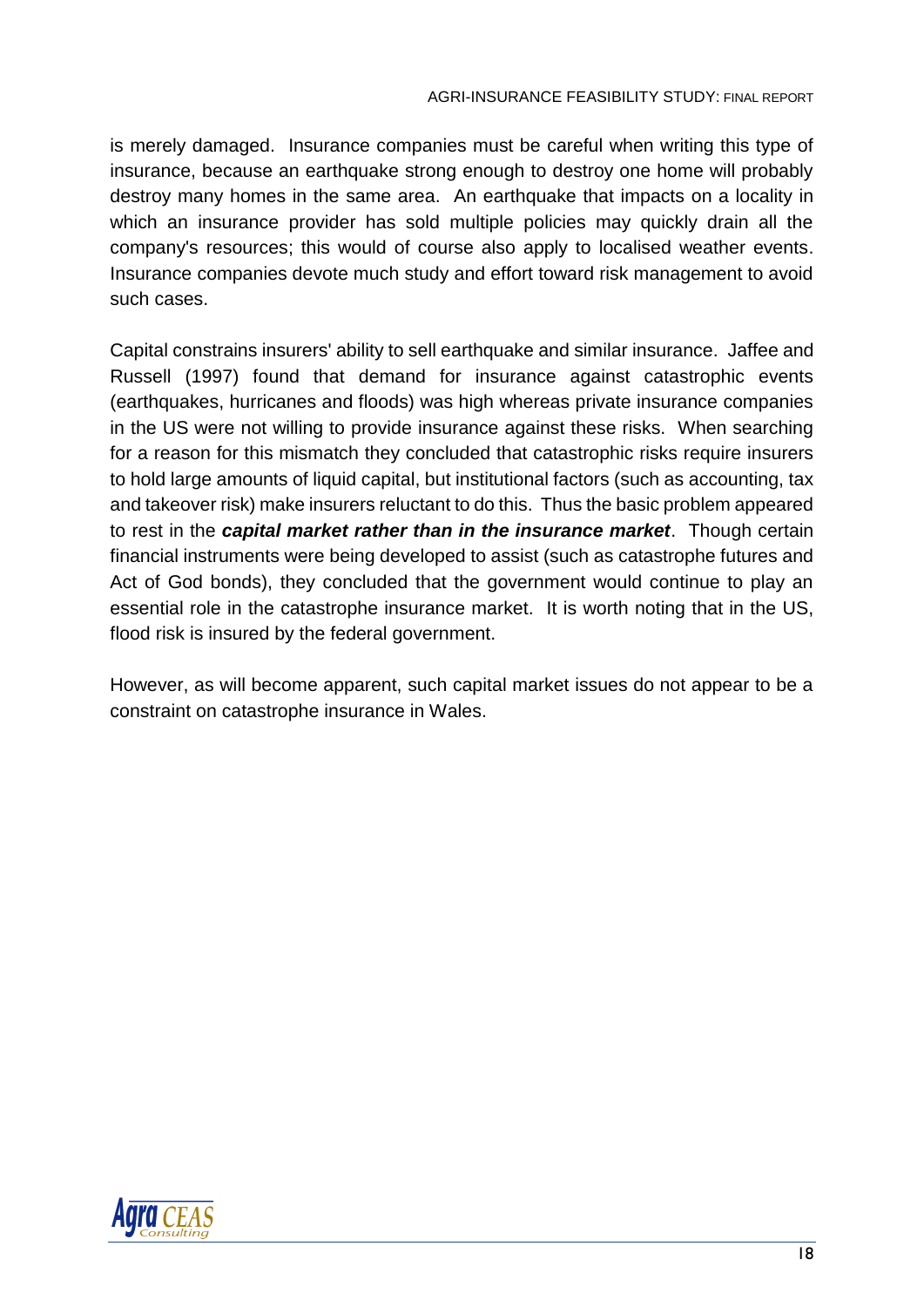# <span id="page-25-0"></span>**6. Addressing risks from catastrophes and natural disasters**

Who bears the costs of mitigating the impact of risk from natural catastrophes is a contentious issue (EAGRCS, 2010) and the move by the Welsh Government towards cost sharing of losses related to animal disease (Welsh Government 2008 and 2016) might also be thought as applicable to those resulting from extreme weather.

However, *an economic case can be built for government intervention to provide a degree of compensation to farmers for at least some natural disasters that impact on Welsh agriculture***.** This was accepted recently without question by the House of Lords (2016) in its inquiry into the resilience of UK farms to volatility in commodity prices and other shocks. The basis of this case is market failure.

According to the OECD (2000), in economic theory market solutions could be available to neutralise any risks, so that the allocation of resources would be the same as in a riskless situation. However, the conditions for market solutions to occur are often imperfect. Markets will have gaps, and they have a cost. Market failure is also at the centre of the analysis published by the European Commission (2001) as to why commercial risk-management products may not be available or provision may be incomplete. Reasons are found both on the supply *and* the demand side.

On the *demand side*, the three main reasons that may result in incomplete or missing markets are:

- Farmers perceive the risks they face as being smaller than they actually are. This phenomenon ('cognitive failure') can result from insufficient information or misjudgement. The Commission's view was that events of low probability which are associated with high potential losses (catastrophes) are very likely to be neglected in individual decision making.
- Even if farmers do not underestimate the risks they face, they might count on other safety nets, including off-farm income or government support programmes (disaster aid) in case of significant losses, and as a consequence might not use the risk management tools available.
- Know-how to make use of certain risk-management tools (e.g. use of futures markets) can be acquired only at high start-up transaction costs and is, therefore, not always available to farmers.

On the *supply side*, the reasons vary from product to product:

• Insurance products might not be offered on the market because the conditions for insurability, such as independence of risk and symmetry of information, are not sufficiently fulfilled. Cordier (2014) stresses that the design of insurance policies

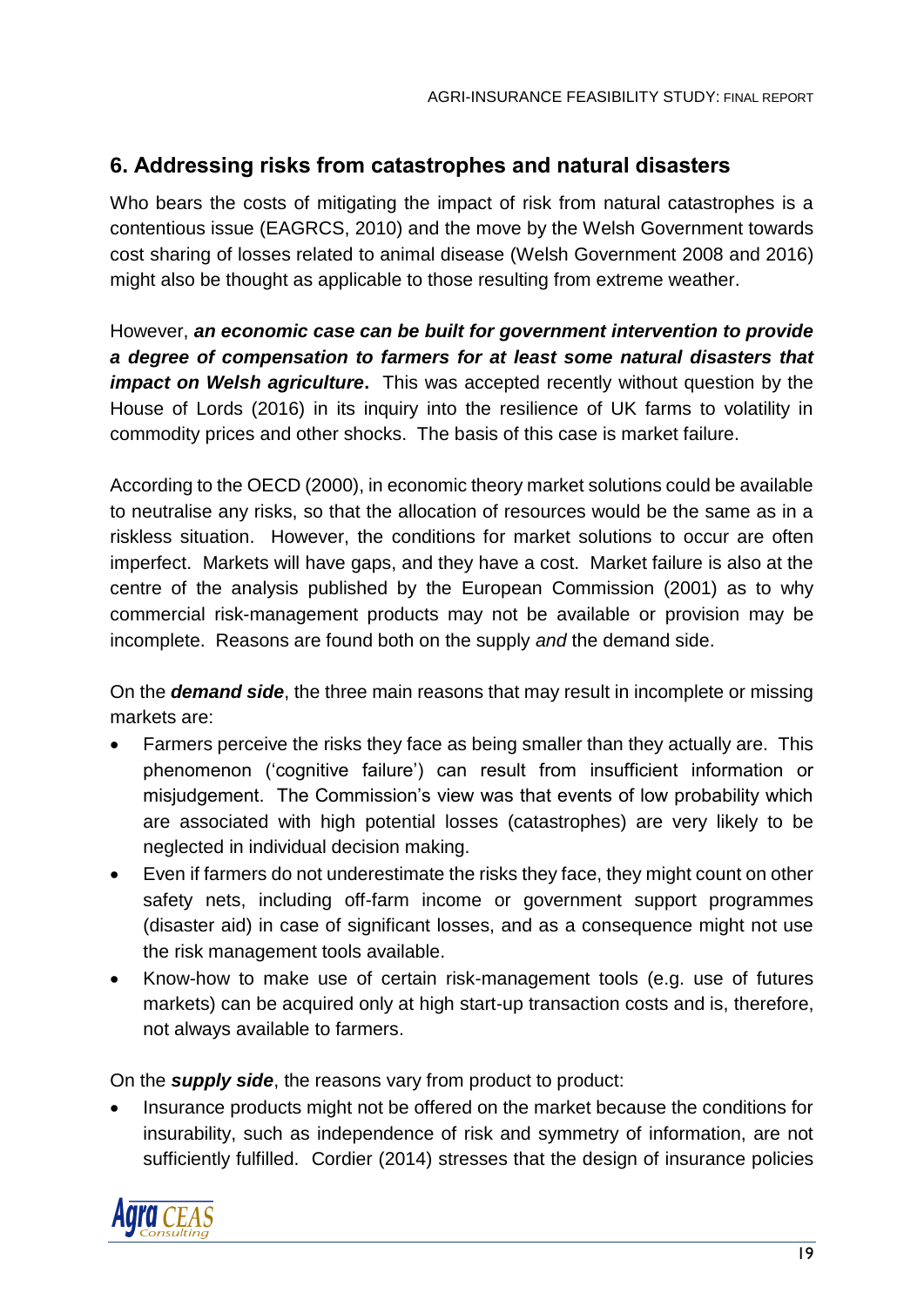requires precise data. According to Skees and Barnett (1999), each violation of these conditions increases the marginal cost of insurance and reduces market supply. Only if risks are independent and an insurance company can cover a large number of exposure units can it accurately predict the average future losses. Normally natural hazard risks are correlated up to a certain degree, meaning that many exposure units (farms) incur losses at the same time, making losses for the insurance company highly variable. The higher the variance around expected losses, the greater the need for including a 'reserve load' in the premium. A particular challenge is the insurance of catastrophic risks, which are infrequent but of high consequence, making it necessary to add catastrophic loads to the premium. These factors lead to premium rates that are much higher than those for largely independent risks.

• Because of potentially big losses incurred in covering agricultural natural hazard risks, an insurance company will normally try to obtain reinsurance, which involves additional transaction costs. Such reinsurance, if it is available, is likely to be expensive because of its limited market and specialist nature. Thus an economic case may exist for government to intervene in this reinsurance market.

The presence of market failure is not sufficient by itself to justify government action (Hill, 2010). *The rationale for intervention also depends on there being a technical fix available* (which may include a range of alternatives, such as subsidised insurance or schemes to make direct compensation payments) and, crucially, that the benefits gained to society (such as prevention of firm failure and associated waste of resources, efficiency loss in production, damage to local economy, welfare problems of farm families and so on) are greater than the additional costs to society of intervention, including not only the costs of payments made to beneficiaries, but also those of delivery. Both benefits and costs may be difficult to measure precisely.

It is also necessary to carefully distinguish between the private benefits and costs and those to society at large; only the social ones are directly relevant to an economic case for intervention, though the private ones will have political dimensions that will affect policy decisions. History suggests that change in agricultural policy is often driven more by issues of equity and political economy than by economic efficiency (Blandford and Hill, 2006).

A rationale for intervention based on political economy should not be ignored. Sometimes public action is needed to facilitate further, more significant change elsewhere in policy, providing a strategic reason for a particular form of intervention. This might be the case if, say, the introduction of subsidised insurance to counteract losses suffered from national disasters facilitated a more substantial desirable reform

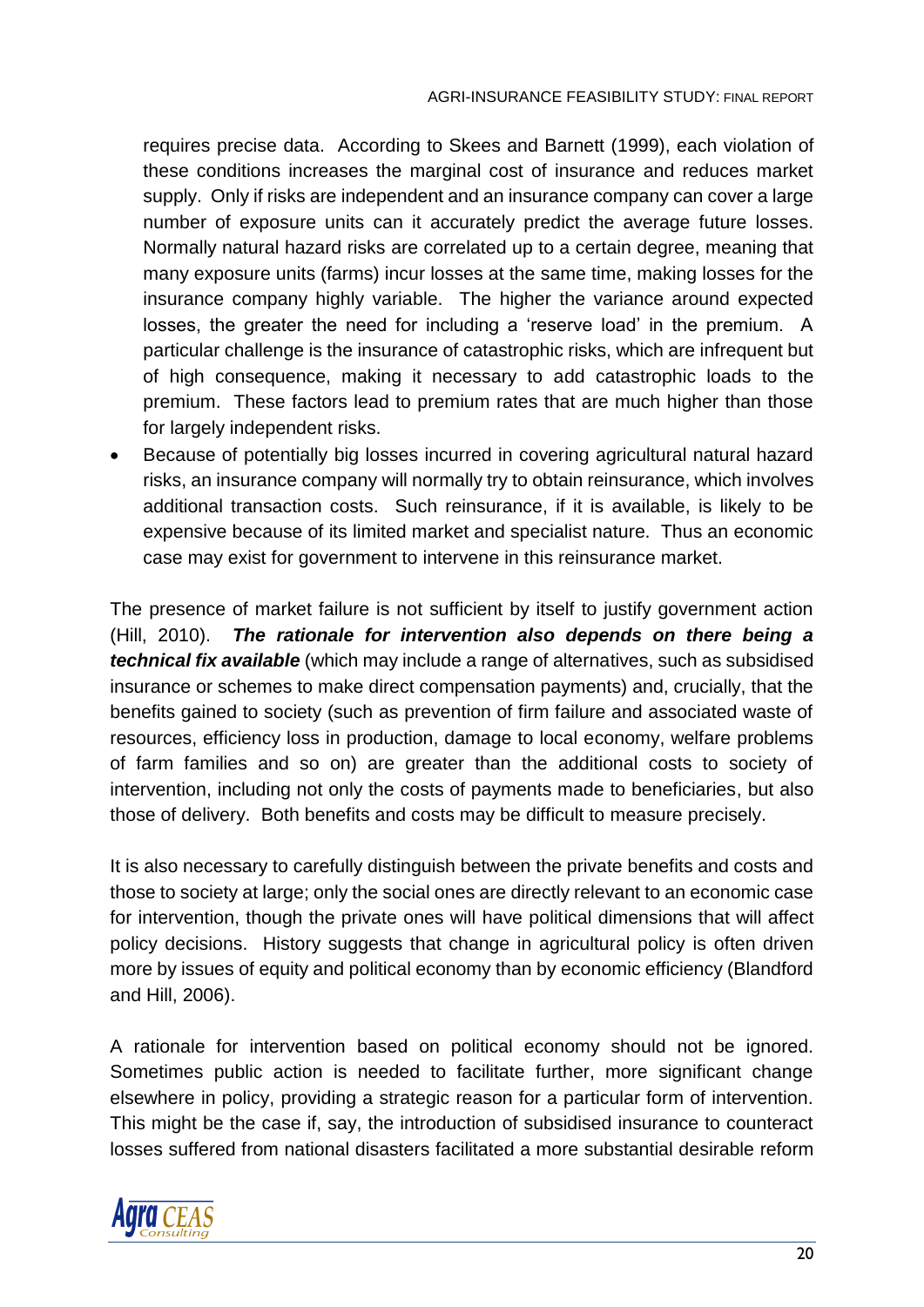of agricultural policy than was otherwise possible. In the USA it was intended that subsidised insurance would allow the withdrawal of *ad hoc* disaster compensation, though in practice this has not happened entirely.

Furthermore, the OECD (2000) also pointed out that there is danger of overintervention (government failure) and of creating an additional source of risk. Changes in policy on how to deal with losses arising from natural disasters that are too frequent and unpredictable could precipitate impacts that intervention was trying to avoid.

### <span id="page-27-0"></span>**6.1. Definition of national disaster, and conditions for aid applied by WTO rules**

The specific natural event that is the primary focus of this study for the Welsh Government is extreme weather. While this may be a commonly understood term, the literature shows that, for the purpose of regulating intervention in an international context, a precise definition is needed. EU guidelines on State Aid in the agricultural sector (European Commission, 2001 – subsequently updated) listed the events which can be classified as natural disasters/exceptional occurrences (earthquakes, avalanches, landslides, floods, etc.) and adverse weather conditions (frost, hail, ice, rain, drought, etc.). Outbreaks of animal or plant diseases were not normally considered as natural disasters/exceptional occurrences, though thinking on this may have changed following experiences with foot-and-mouth disease and other epidemics.

Furthermore, to be compliant with WTO rules, certain limits are set on the manner in which disaster aid is calculated and granted. Following the 1994 Uruguay Round Agreement on Agriculture (WTO, 1994), countries are required to notify to the WTO their annual levels of agricultural domestic support. Support under measures subject to the reduction commitment is reported as the current total Aggregate Measurement of Support (AMS), often referred to as 'Amber Box'. For countries/blocs such as the UK/EU that do not have developing country status, measures exempt from the reduction commitment include:

- measures exempted because they qualify under the criteria set out in Annex 2 to the Agreement (often referred to as 'Green Box' measures);
- measures respecting conditions for exemption set for direct payments under production-limiting programmes (often referred to as 'Blue Box' measures).

Moreover, product-specific and non-product specific AMS support that accounts for less than 5% of the value of production (referred to here as *de minimis* support) is exempted from the current total AMS.<sup>15</sup> For many countries, non-product specific AMS

<sup>&</sup>lt;sup>15</sup> The ceiling is 10% for developing countries.



 $\overline{a}$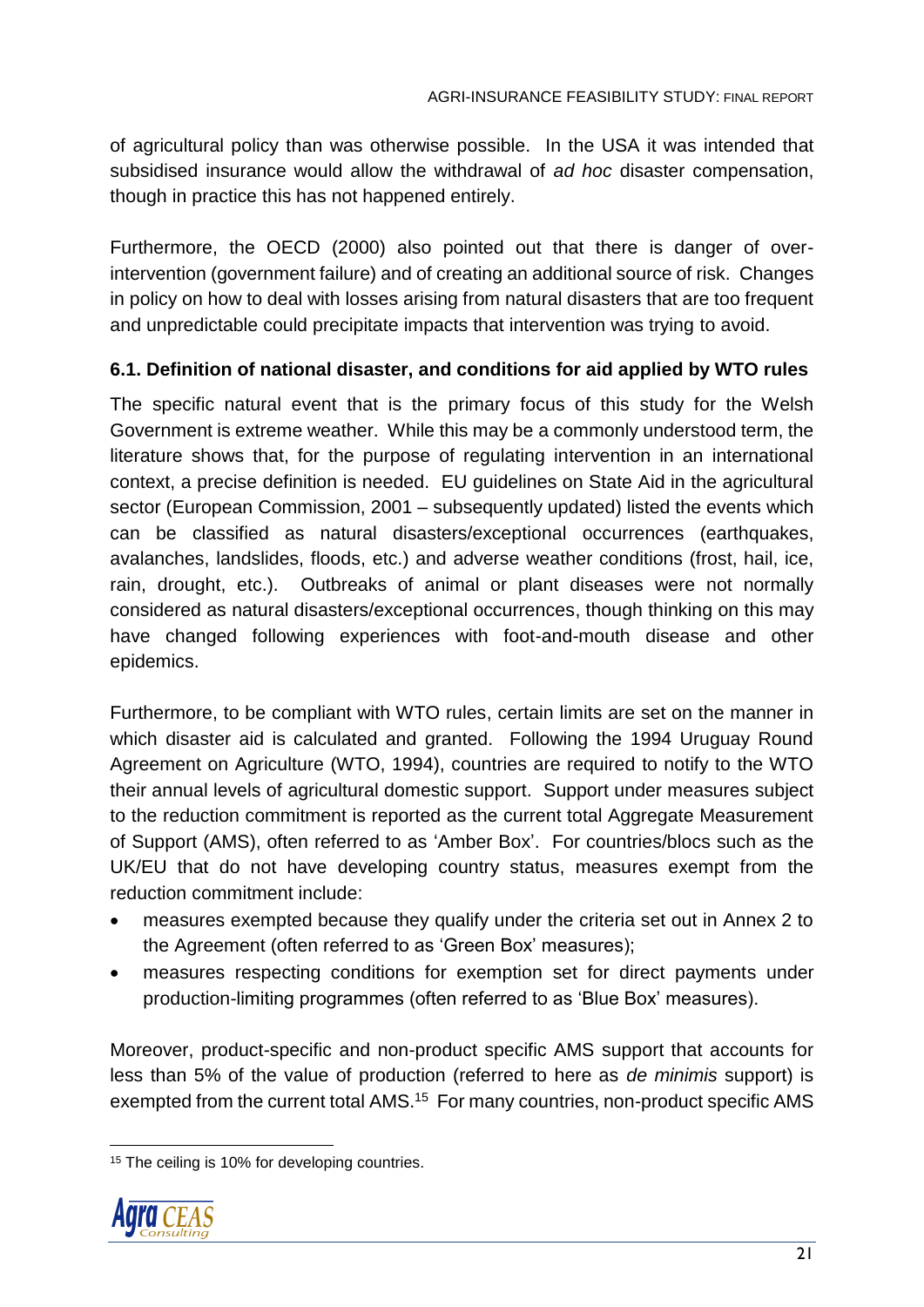support is exempted under the *de minimis* provisions<sup>16</sup>. Although a scheme to assist Welsh farmers to cope with disaster might be designed that qualified for this type of exemption, this could only provide limited payments per beneficiary and might be seen as an inadequate response to the impact of extreme weather. Hill (2010) reported that this limit had recently been increased from €3,000 to €7,500 per farm over a three-year period, but in 2013 this was raised to €15,000 (Commission Regulation (EU) No 1408/2013 of 18 December 2013), though this is subject to a cap for the UK of  $E$ 270 million (which corresponds to the cap of 1% of annual output).<sup>17</sup>

Bardaji *et al.* (2016) point out that *de minimis* payments have been used occasionally to compensate for the insufficiency of financial funds initially provided from elsewhere, such as in France in 2014 where the government decided to add *de minimis* payments to close a gap in the sums allocated to crop insurance. Though modest in size at the farm level, the limit on possible payments may be sufficient in some circumstances to act as adequate compensation and should be considered in relation to the pattern of losses suffered in Wales as the result of extreme weather. However, the UK's share of the EU's AMS is one of many areas which will need to be agreed on in the course of exiting the EU.<sup>18</sup>

Beyond the level of *de minimis* schemes, WTO notifications on domestic support commitments include information on transfers associated with risk-related measures (OECD, 2009). Depending on implementation criteria, insurance payments can be either in the AMS support ('Amber Box'), the 'Blue Box' or the 'Green Box'. Some payments such as crop insurance subsidies are notified as non-product specific AMS support.

The WTO 'Green Box' includes two categories of measures specifically designed to include insurance subsidies (income safety-nets and disaster relief payments), both with strictly defined implementation criteria (Annex 2, paragraphs 7 and 8 of the Agreement on agriculture). Paragraph 8 deals with "Payments for relief from natural disaster" (Annex 2, paragraph 8 of the Agreement on agriculture – see Box 6.1). The strict implementation criteria are to ensure aid is minimally distorting to agricultural markets, and many conventional insurance subsidies would not qualify.

<sup>17</sup> The Commission's *de minimis* conditions for State Aid appear to be in line with those of the WTO. 18 Brink (2016) considers how this might be done.



 $\overline{a}$ 

<sup>16</sup> Confusingly, Bardaji *et al* (2016) fail to record any positive values in any Member State for *de minimis* payments in their study for the European Parliament, though it is not clear whether this means there were none or information was lacking.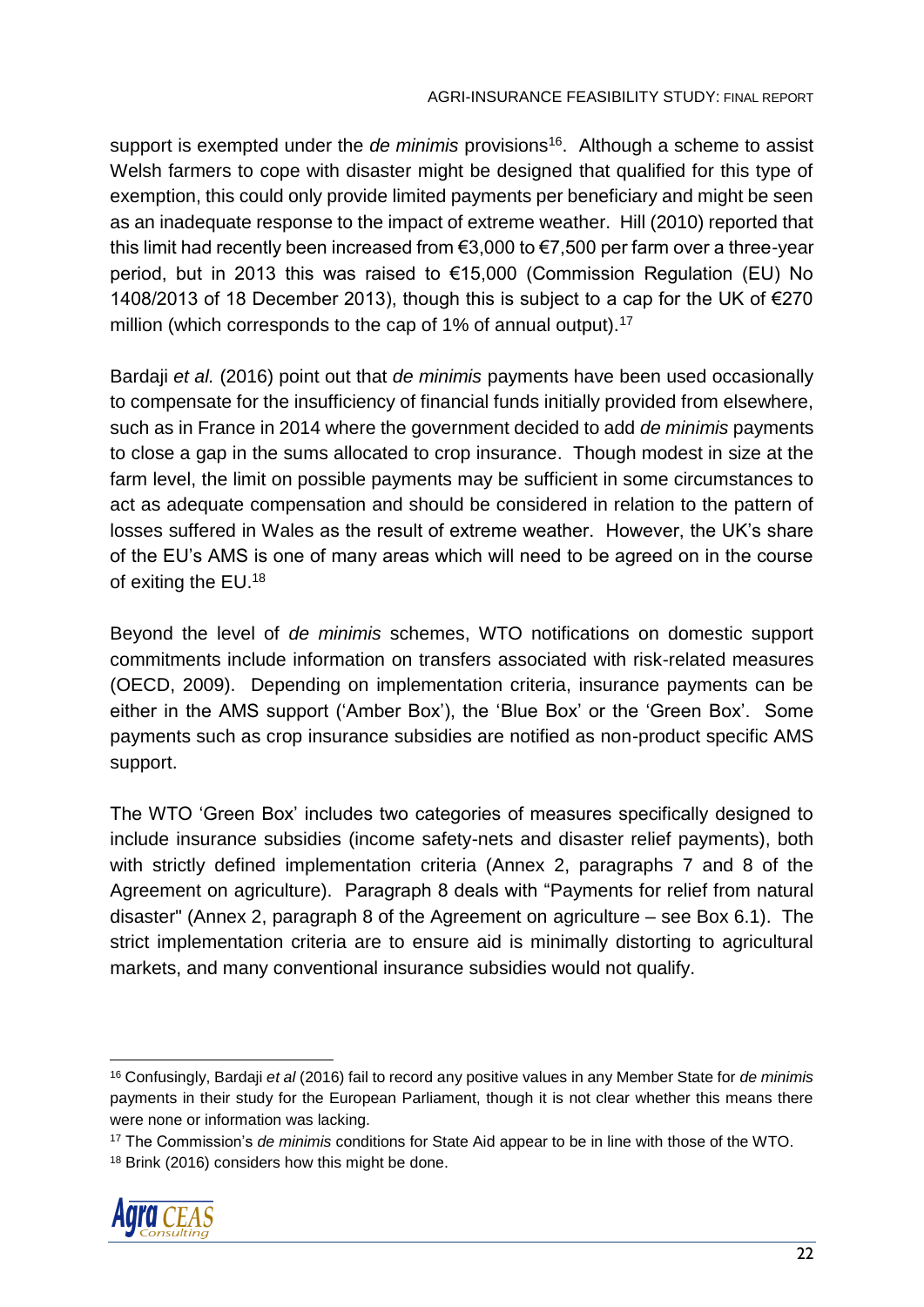#### **Box 6.1: Uruguay Agreement: Agreement on Agriculture, Annex 2, paragraph 8**

Payments (made either directly or by way of government financial participation in crop insurance schemes) for relief from natural disasters

- a) Eligibility for such payments shall arise only following a formal recognition by government authorities that a natural or like disaster (including disease outbreaks, pest infestations, nuclear accidents, and war on the territory of the Member concerned) has occurred or is occurring; and shall be determined by a production loss which exceeds 30 per cent of the average of production in the preceding three-year period or a three-year average based on the preceding five-year period, excluding the highest and the lowest entry.
- b) Payments made following a disaster shall be applied only in respect of losses of income, livestock (including payments in connection with the veterinary treatment of animals), land or other production factors due to the natural disaster in question.
- c) Payments shall compensate for not more than the total cost of replacing such losses and shall not require or specify the type or quantity of future production.
- d) Payments made during a disaster shall not exceed the level required to prevent or alleviate further loss as defined in criterion (b) above.
- e) Where a producer receives in the same year payments under this paragraph and under paragraph 7 (income insurance and income safety-net programmes), the total of such payments shall be less than 100 per cent of the producer's total loss.

In relation to paragraph 8 it is important to note that:

- Eligibility for disaster relief payment relates to a historical time reference period (similar to that for income safety nets), but the qualifying criterion is a 30% loss of production (not income), though it is not clear whether volume or value is implied. *An obvious prerequisite is that that suitable data are available*.
- Unlike income safety nets, which are required to apply eligibility tests at the level of the individual farm, this is not stated explicitly for disaster payments. However, it is implied, as payments to farmers who had not suffered losses in an area impacted by severe weather could hardly be justified.
- An additional criterion is the need for an official declaration that a natural disaster has occurred or is occurring.
- There does not appear to be a restriction on the amount of income loss that may be compensated, but in practice a production loss of 30% is likely to lead to an income drop that is greater than 30%.
- Rules limit the combination of payments under the income safety net and the disaster compensation.

Concerning the condition that intervention that falls within the WTO 'Green Box' should not distort international markets, it could be postulated that knowledge that *ad hoc*, *ex post* compensation might be available for the impact of exceptional and unpredictable natural disasters will have some marginal effect on farmers' strategic decisions, and this is strengthened if a mechanism is set up *ex ante*. However, if the compensation

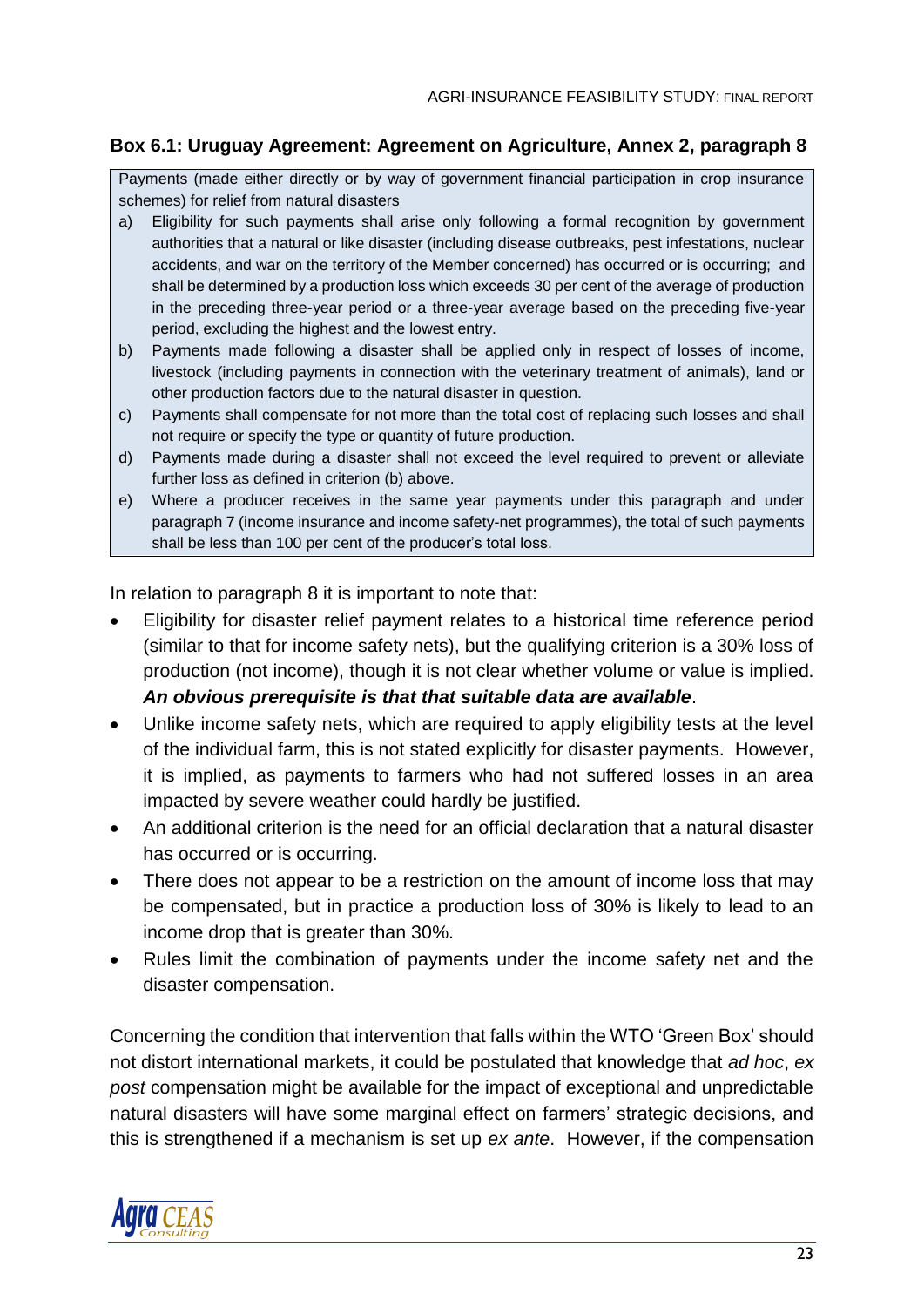is for loss of income or assets, the impact on aggregate production and hence on international markets is remote, uncertain and likely to be small. However, Annex 2 of the UAA makes it clear that exemption from AMS reduction (i.e. 'Green Box' eligibility) extends to schemes that have 'minimal' effects on trade distortion or on production. Further, it lists training and advisory services as meeting the requirements, the effects of which on production and trade could, arguably, be greater than those of catastrophe compensation.

In summary, *it may be possible to design a scheme of support for compensation of Welsh farmers to enable them to deal with extreme weather events that satisfies the* **de minimis** *conditions set by the WTO, but these place restrictions on the size of allowable payments***.** Beyond that, the conditions for disaster payments to be WTO 'Green Box' are clearly set out, though there is some room for interpretation of detail. There are restrictions on the conditions when payments can be made (in terms of the historic period to which production in the current year suffering from the natural disaster is compared, and the extent of the production loss) and the maximum proportion of the shortfall that can be paid. Any scheme for Wales will have to respect these boundaries.

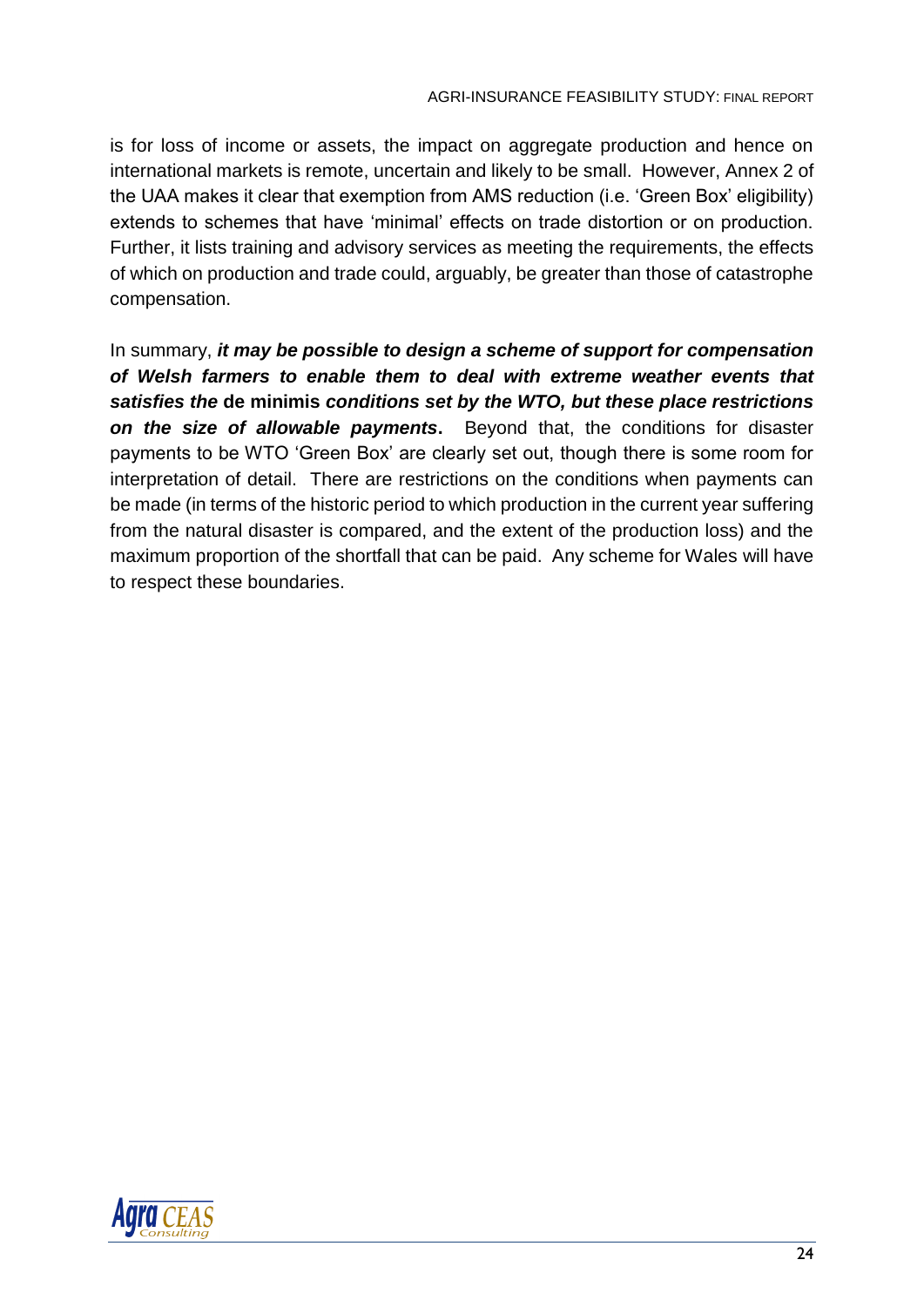# <span id="page-31-0"></span>**7. Use of disaster assistance in the EU Member States**

The European Commission (2001) described a number of public 'fields of action' for helping farmers cope with risk:

- Providing the conditions in which private markets in risk reduction instruments can work (such as the legislative framework, providing training on risk management tools for farmers).
- Lowering the costs of risk-management tools, such as by providing subsidies for insurance or reinsurance. Subsidies could also be justified on a temporary basis to encourage the development of market solutions. This might include assistance to setting up mutual support schemes, or tax concessions for establishing reserve funds.
- Providing public risk coverage, e.g. by providing disaster aid payments, public insurance and reinsurance, or a specific safety net.

Each has relevance to this study, with the emphasis on the alternatives of disaster aid payments and of publicly-supported insurance. The first involves combating market failure by enabling information to be more readily available and creating conditions in which commercial insurance can operate. We have already seen that a lack of data, for example on the severity of losses in Wales due to extreme weather, can be a factor in holding back the provision of insurance, and thus it can be expected that public support for information systems should encourage their operation. The second includes the offering of subsidies to insurance, which is a core element in this feasibility study. The third concerns direct intervention by government in the form of disaster aid payments or public insurance (in contrast to subsidies on insurance provided by others. The third mentioned form of support in the last group - the notion of a specific (income) safety net - can be put aside as impractical because, to be WTO-compatible, it requires authoritative data of incomes at the individual farm level over a run of years (three or five preceding one of unusually low incomes) and is designed to deal with income drops caused by multiple factors, not only extreme weather.

Disaster aids are paid to help farmers cope with losses from non-insured natural catastrophes. According to the European Commission (2001), disaster relief can come in a variety of forms – specific payments, supplements to existing schemes, investment grants, interest concessions and so on. They are open to criticism on the following grounds:

• They can affect risk-awareness. If farmers know that free *ad hoc* disaster aid will be given in the event of a natural disaster, they may be less likely to take the corresponding risk into account in decision making. Furthermore, disaster aid potentially crowds out private initiatives.

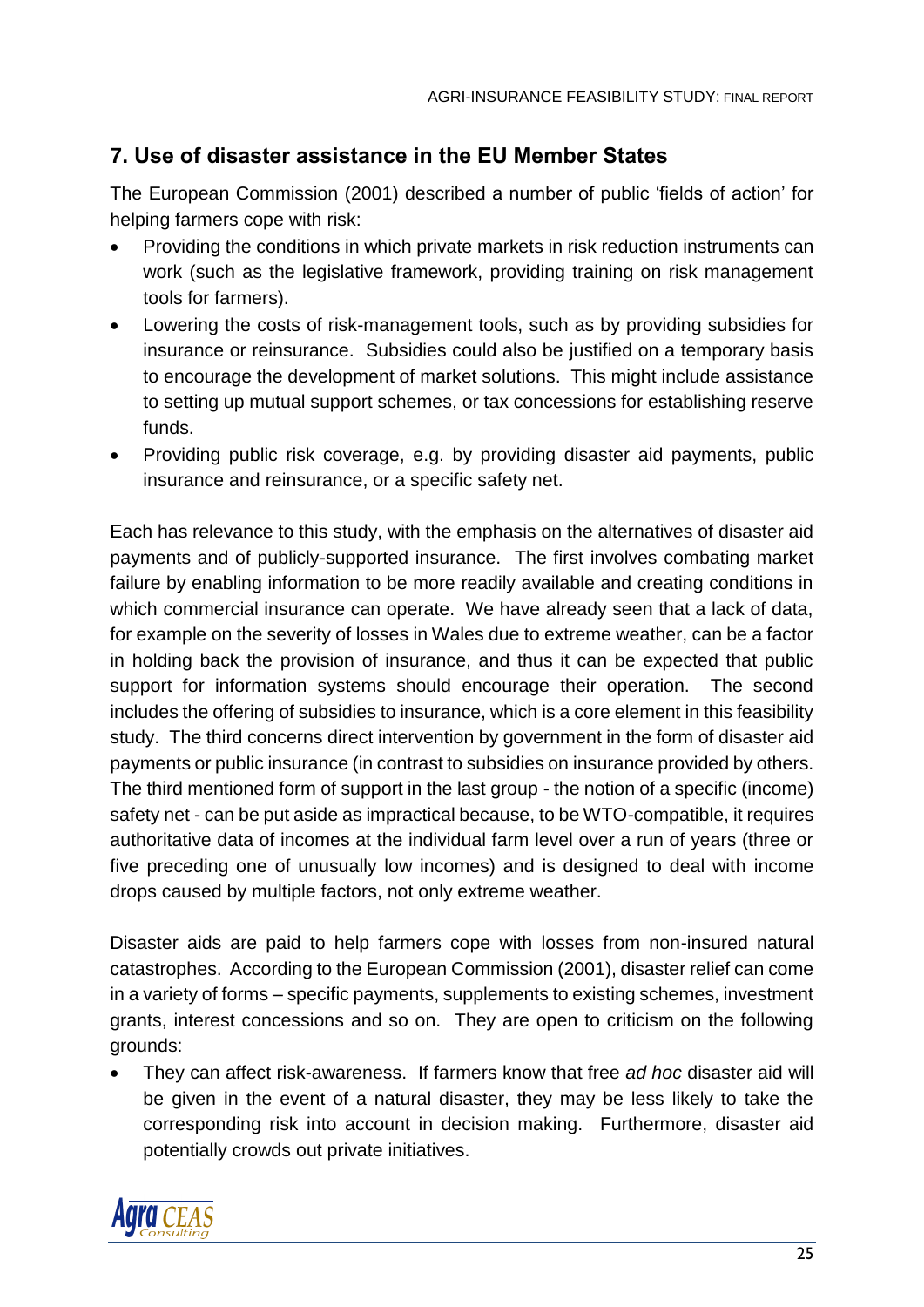There may be a substantial time lag between the occurrence of a loss and compensation being paid. Technical solutions might include interim payments and channelling funds via the insurance industry, which is likely to have infrastructure in place to facilitate payments.

In the EU, disaster payments are mainly made by Member States and under the State Aid framework; this framework is discussed in the literature review (Appendix 1). In this context, although the EU has a role in two tasks. First, it approves state aids by Member States and second, it contributes financially to Member States' sanitary and phytosanitary measures taken in respect of disease outbreaks. Approval is necessary to prevent possible distortion of competition between producers in different Member States. The Commission has adopted community guidelines for state aid in the agriculture sector which covers the conditions under which disaster aid can be given.

However, in Wales the support provided in 2013 was not under this framework. Rather, as has been described above, it was in the form of a payment to farming charities with primarily a welfare orientation. Strictly, it was not aid to agricultural production, but support to farm households to maintain their consumption standards or their resilience in the face of extreme weather. This, then, is the *status quo* as we understand it with which the possible use of subsidised insurance against the impact of extreme weather has to be compared and contrasted. While the future use of payments to compensate for production losses (such as capital lost in the form of dead animals) using state aids may be a possible option, it does not represent the current intention of the Welsh Government as evidenced in discussions with the consultants. Nevertheless, for completeness the literature review (Appendix 1) covers the use by EU Member States of payments under the State Aid framework.

### <span id="page-32-0"></span>**7.1. Subsidised insurance as a tool for coping with natural disasters**

### <span id="page-32-1"></span>**7.1.1. The need for subsidised insurance**

There is evidence that farmers in English areas prone to one natural disaster (flooding) are prepared to pay a larger percentage of their profits as premiums than those in lower risk areas (Sauer, 2011). However, in both the literature and in discussions between the consultants and both the farming industry and insurance providers, *generally unsubsidised insurance against extreme weather impacts is not seen as viable***.**

The European Commission (2008) considered the use of insurance to provide farmers with the means to manage their own risk in relation to natural disasters. It concluded that *the cost of subsidising premiums would inevitably be high, entailing a need for relatively expensive reinsurance, it involved low transfer efficiency, and a* 

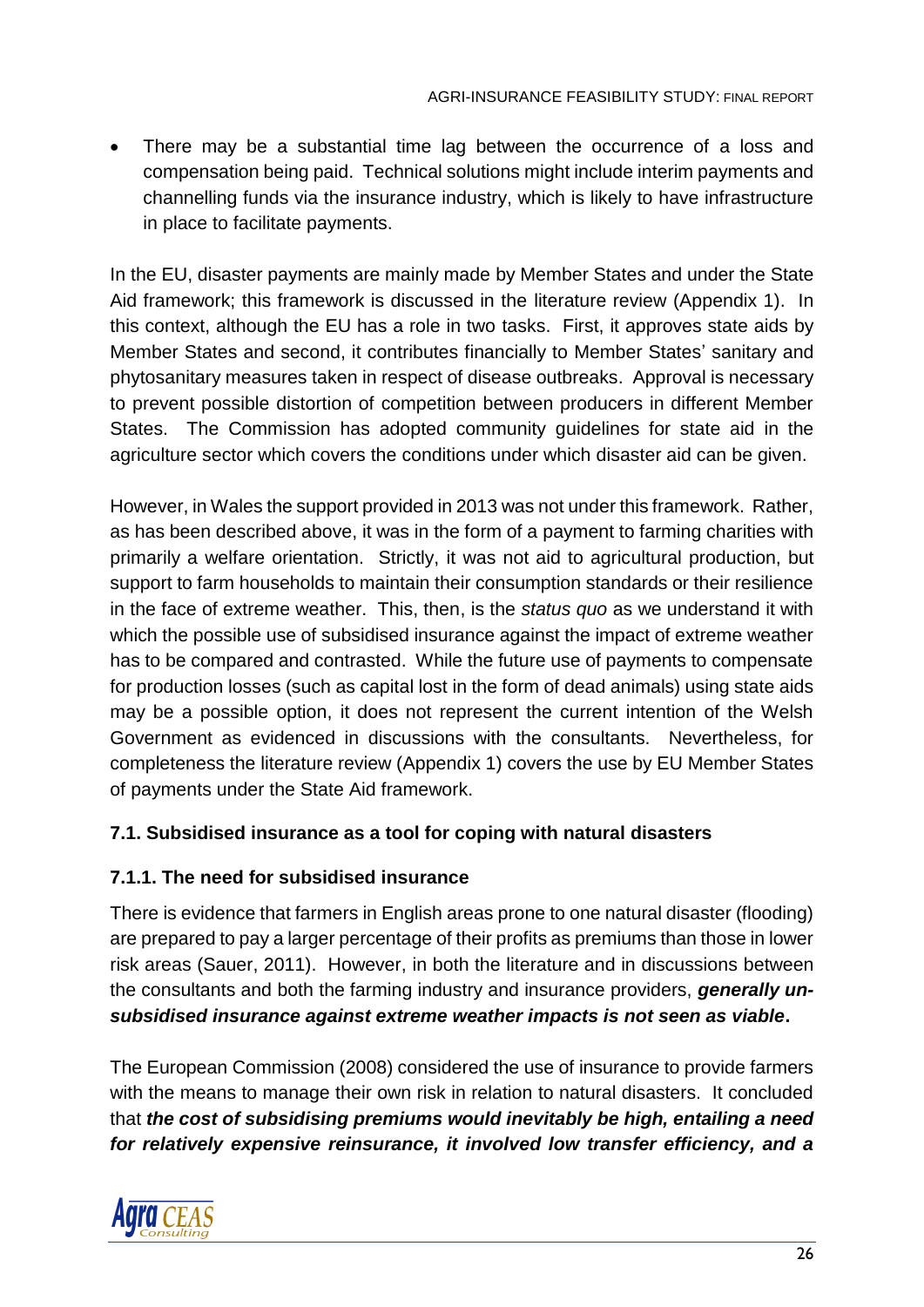*common definition of disaster would be required***.** However, as noted above, this did not prevent support for such insurance being offered to Member States on an optional basis as part of their Rural Development Programmes in the current period. This suggests an exploration of the conditions under which subsidised insurance might operate successfully is needed.

### <span id="page-33-0"></span>**7.1.2. Conditions for subsidised insurance to operate**

The European Commission (2006b) and Bielza Diaz-Canaja *et al.* (2009) set out very similar clear statements of the conditions for insurance to operate commercially. For an insurance scheme to be actuarially sound, the loss ratio (the proportion between indemnities and premiums paid) should be lower than one (100%) in a quantity enough to pay the administrative and low adjustment costs. This applies taking into account the entre premiums, including subsidies and all the insurance and reinsurance costs. At present such conditions appear to be fulfilled in only some types of risk cover, principally single risks such as fire, crop damage by hail and personal accident.

The OECD (2011) points to the conditions that have to exist for a risk to be insurable:

- independence across insured individuals and covered risks;
- losses should not be catastrophic or so huge that any company could not afford the indemnities;
- losses must be measurable, and accidental or unintentional; and,
- premiums must be affordable.

Features of the current market for agricultural insurance in the EU are that:

- Single risk insurance (such as hail and fire insurance) is widely available provided either by the private sector or with some level of public subsidy.
- Multiple risk (combined) insurance is less available, and only 16 Member States reported it in these two publications, of which ten operated only with government involvement or subsidies.
- Coverage of crop losses appears more available than that of livestock losses.
- Insurance against natural disasters may be covered indirectly in some multiple risk insurances (i.e. death of livestock), but they present major problems to insurance providers because of their systemic nature (large losses affecting may farmers at the same time) and lack of data on their frequency, with the outcome that premiums are loaded to an extent that they are not attractive to farmers.
- The degree of government involvement and provision of subsidies varies widely between Member States. At one extreme, in Spain the government collaborates with farm unions and insurance companies to run the system; all insurance companies operate as a pool, in a co-insurance regime, and most risks are

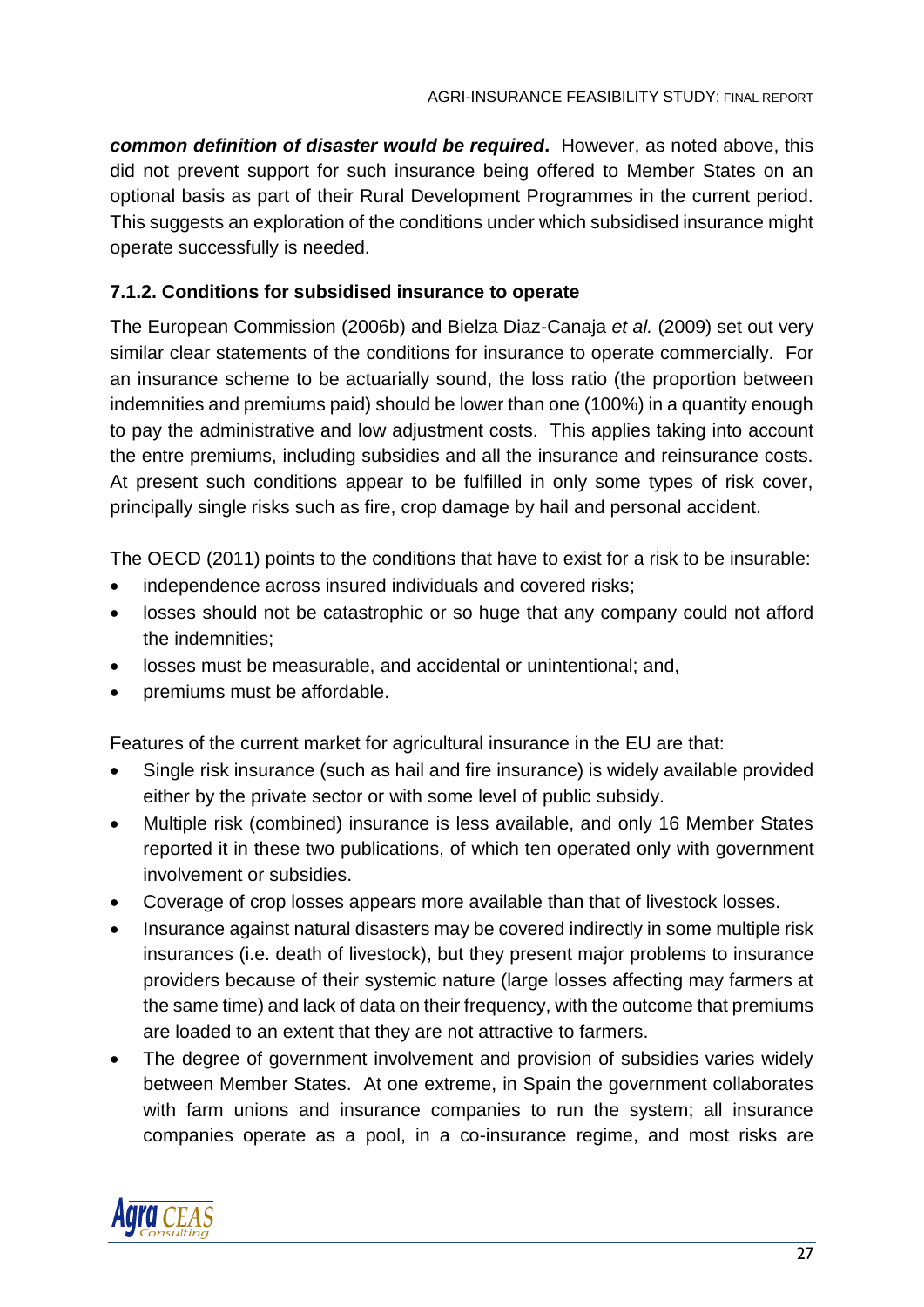covered.<sup>19</sup> For Belgium, Germany, the Netherland and the UK hail insurance or single-product insurance are the main products available, with negligible demand for other farm insurance products, and no subsidies.

- There appears to be a relationship between the level of subsidies on offer and the level of development of insurance. Usually private insurers only cover hail and fire, but as the government involvement increases, more comprehensive coverage is provided by the insurance market.
- The market is often dominated by a few providers, suggesting a lack of competition and hence prices that might be higher than they would be in a more competitive market.
- Market penetration (by what is available) also varies widely, from over 50% in Austria, Bulgaria, Hungary and Sweden to below 10% in others (and 7% in the UK).

The European Commission (2005a) notes other characteristics of subsidising insurance:

- the "systemic" nature of much risk (i.e. potential damage hits a high proportion of farmers simultaneously) makes many agricultural risks non-insurable in most countries as insurance companies are not willing to take this type of risk. Generally, this would entail a need for relatively expensive reinsurance. For this reason, the European Commission (2005a) suggested that national reinsurance schemes should be considered as an alternative to supporting insurance premiums.
- The insurance market structure can have an influence on the welfare effect. Where insurance markets are not competitive (which seemed common), *the introduction of a subsidy might have the effect of raising the prevailing premium, while only having a limited effect on the wider market participation***.** The benefit in terms of farmers' reduced exposure to risks is limited.
- Farmers with higher risk levels will be those with the highest likelihood to buy insurance. This will push the insurer to raise the premium and the insurance will become unattractive for most farmers (an example of adverse selection<sup>20</sup>). This danger can be reduced by suitable system design (such as a 'bonus-malus'

<sup>&</sup>lt;sup>20</sup> The tendency for any contract offered to all comers to be more attractive to those most likely to benefit from it. For example, if an insurer offers health insurance without any medical examination, the expectation is that people with poor health prospects are likely to accept it, while people with better health prospects, who can get better terms from a more selective insurer, will reject the unconditional contract. In trying to be non-selective, adverse selection causes the worst risks to select themselves (Black, 1997).



<sup>&</sup>lt;sup>19</sup> The situation in Spain has arisen for historical reasons unrelated to the perceived likelihood of a serious event.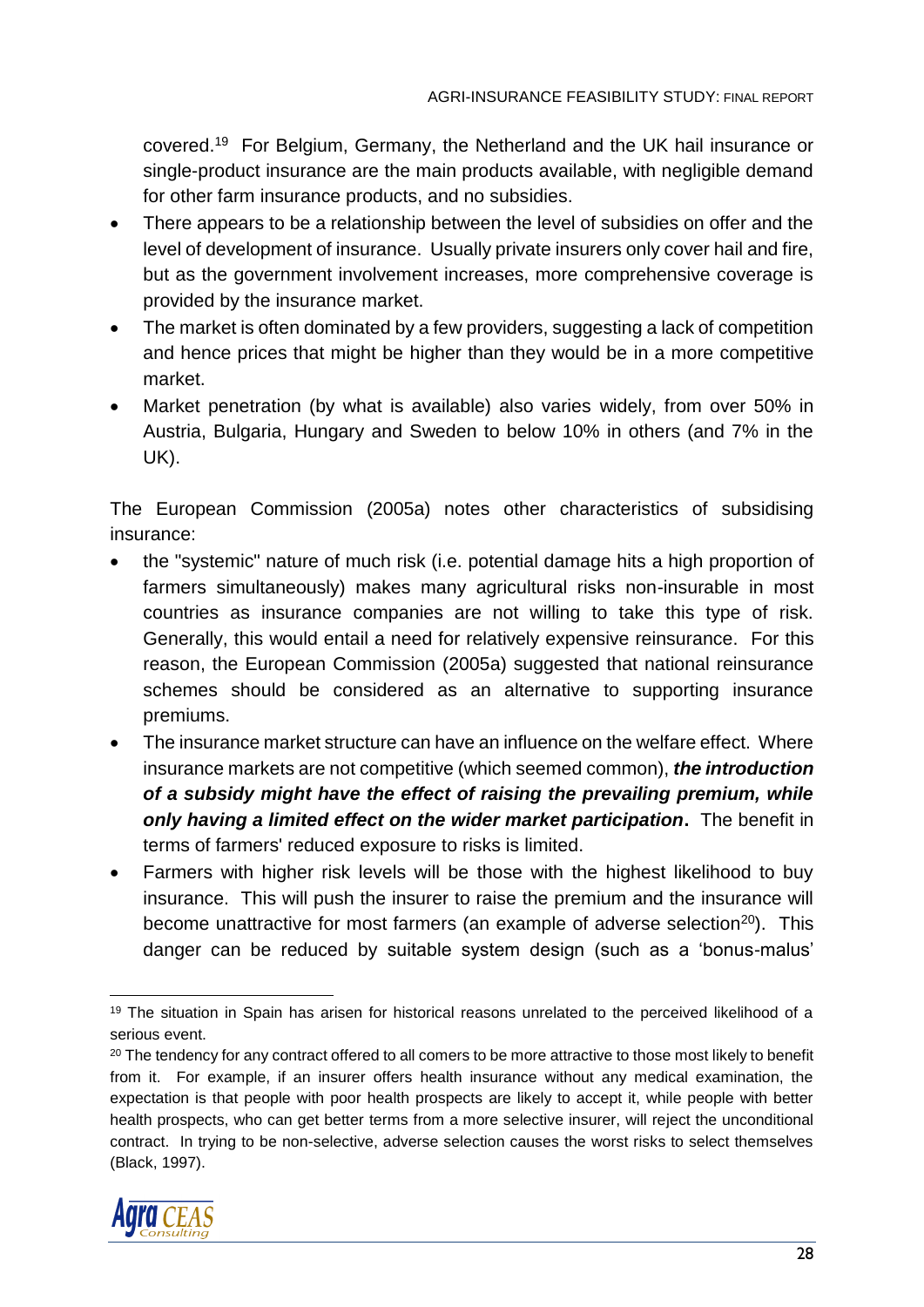system, involving discounts or penalties for previous claim history), but this takes time to fine tune. However, Thomas (2008) points out that, from the perspective of public policy, *some adverse selection may be desirable if it raises uptake by a policy target group; there may be a loss in efficiency of contracting, but this may be necessary to achieve policy aims***.** In other words, economically 'adverse selection' may not always be politically 'adverse'.

- In its favour, insurance provides relatively quick payment of compensation (probably less delayed than *ad hoc ex post* aids), thereby reaching farmers closest to when it is most needed.
- The administrative burden depends greatly on the type of scheme chosen. Many insurance schemes require the availability of accurate information on losses at farm level, but index-based insurance (see section 10.1) would not need assessment for each insured farmer.
- There may be environmental impacts. The availability of risk management tools, partly publicly funded, may cause farmers to take unnecessary risks and increase production intensity in sensitive regions. Introducing new risk management tools may therefore have a negative environmental impact in some cases, especially those involving issues of moral hazard.
- To be compatible with paragraph 8 of annex 2 of the Uruguay Round Agreement on Agriculture, insurance for a natural disaster or the outbreak of an animal disease requires formal recognition of these conditions by government authorities. Such a condition limits indemnities to those areas where a disaster is officially declared.

### <span id="page-35-0"></span>**7.1.3. Forms of subsidised insurance**

The unwillingness or inability of insurance markets to provide affordable risk management mechanisms has encouraged many governments across the world to subsidise agricultural producers and/or insurance companies that offer agricultural insurance (subsidised loans, tax breaks, subsidised reinsurance, etc.). The resources absorbed by these interventions to correct market failure have to be set against the benefits obtained thereby. However, such programs are often inefficient and come at high social costs, pointing to the need to devise ways of avoiding these drawbacks (Mianda and Vedenov, 2001).

In the context of Spain, where subsidised insurance is a national characteristic of agricultural risk management (see case study in Appendix 1), Anton and Kimura (2011) point out that subsidies to insurance can create economic rents and inefficiencies, and there is a need to take action to ensure the providers operate in a competitive market. In New Zealand the notion of any form of agricultural subsidy is now criticised, with the view that subsidies to insurance would introduce distortions to the market that are best avoided (Melyukhina, 2011).

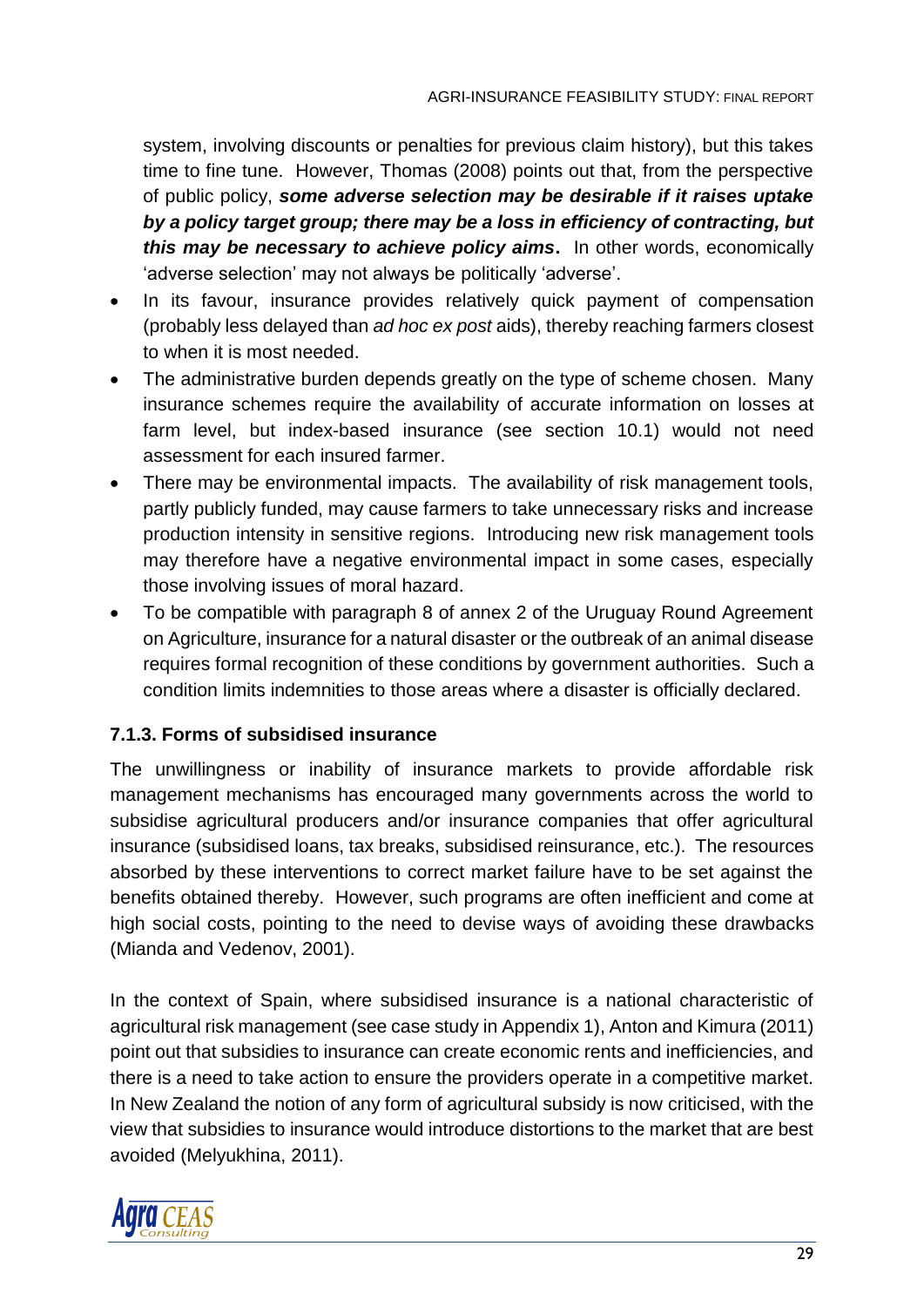Weather impacts and related losses often show great diversity even within regions, suggesting that different premiums should be applied to different micro-regions (Kemény *et al.* 2013). Even within micro-regions individual producers face a very high diversity of risks, which implies that in the long-term only a bonus-malus system developed for individual agricultural producers (that is, one that includes discounts and penalties according to claims histories) can mitigate different risks, and that this can be the basis of a well-performing risk management system that is suitable for a wide risk community.

The potential of index-based insurance provision has attracted considerable attention, in particular for use in developing countries (Barnett and Mahul, 2007). The International Fund for Agricultural Development (IFAD) and the United Nations World Food Programme (WFP) (WRMF, 2011) point out that conventional crop or livestock insurance relies on direct measurement in the field of loss or damage suffered by the farmer in order to determine the pay-out (indemnities). Assessment of farm-level losses is normally costly or impractical where there are many small-scale farmers and insurance markets are undeveloped.

Weather-index insurance responds to an objective parameter, such as rainfall or temperature, at a defined weather station during an agreed period of time. The parameters of the insurance contract are set to correlate, as closely as possible, with the damages suffered by the policy holder. All policyholders within a defined area receive pay-outs based on the same contract and measurement at the same station, eliminating the need for farm-level loss assessment. While not a panacea, research by the WRMF suggests that weather index insurance is more effective as part of a larger package of risk management strategies and services.

Leblois and Quirion (2010) highlight the need to explore implementation issues, such as the spatial variability of weather and on interactions with other hedging methods. Li and Miranda (2015) focus on the timing of payments, so that resources are provided from the insurance before the weather-related damage is suffered, which allows timely mitigating actions to be taken; for example, farmers could prepare themselves to deal with drought before the worst effects are felt, and the resources provided would fund these preparations. Such a system requires (i) a strong objectively measurable signal that is highly correlated with losses, but which is realised before the losses are incurred; and, (ii) the signal must be realised in time for loss mitigation measures to be cost effective.

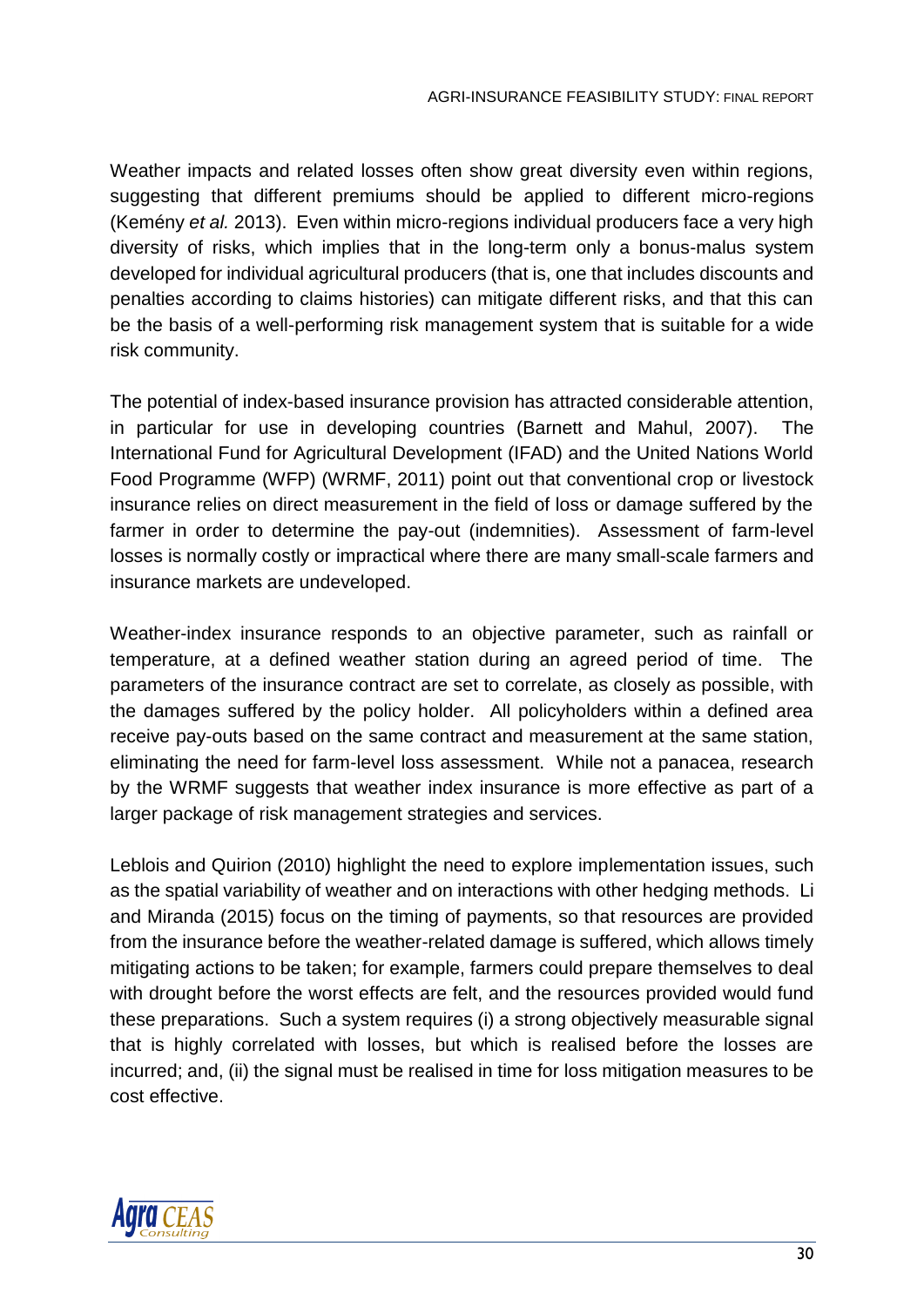FAPRI (2014) has illustrated the significance of implementation issues in the UK using a hypothetical payment programme that compensated for low crop yields for wheat. A farm-level model was discarded on grounds of lack of data availability necessary to establish historic norms, underlined by potential issues of information asymmetry (with associated adverse selection and moral hazard) and of adjustments to compensate for the churn of structural adjustment. Aggregate data were more available, but there were implications of choosing either UK level figures or averages for each of the constituent countries; payments to farmers in the four countries were some 30% higher when averages of yields in the separate countries were used rather than the all-UK average (which is dominated by England). Though not explicitly mentioned, *any such average-based system, in common with all index-based approaches, could result in situations in which payments were made to farmers whose yields had not suffered from the conditions that had impacted on farmers in general, something that might be difficult to justify politically***.**

## **7.2. Financial support in the form of compulsory cross-subsidy: Flood Re case study**

Though public subsidies are normally thought of as payments funded from government budgets, attention must be given in this context to Flood Re, a form of funding to flood reinsurance of domestic housing in the UK based on compulsory contributions from premiums from other housing insurance policies that (mostly) are not in areas subject to flooding risk. Thus, the basic risk has characteristics shared with extreme weather events and agriculture in Wales, and funding has similarities to that provided for the activities of agricultural Levy Boards. The potential use of a levy to cross-subsidise insurance to cover risks to Welsh agriculture from extreme weather events may be worth considering.

From 2000, flood insurance was widely available to households at high risk of flooding due to a series of voluntary agreements between the Government and members of the Association of British Insurers (ABI). These agreements did not address the affordability of the home insurance provided, however, and so the insurance companies and the Government worked together to develop a different way of dealing with flood insurance. Their chosen solution was a 'flood reinsurance' scheme – known as Flood Re – to help support households at highest flood risk.

Introduced in April 2016, Flood Re is a reinsurance company, but unlike other reinsurance companies, it is a not-for-profit fund owned and managed by the insurance industry, and is publicly accountable. Flood Re's aim is to promote the availability and affordability of flood insurance to those who own and live in properties in flood risk areas, and to do this by compulsory cross-subsidisation. Establishing it required

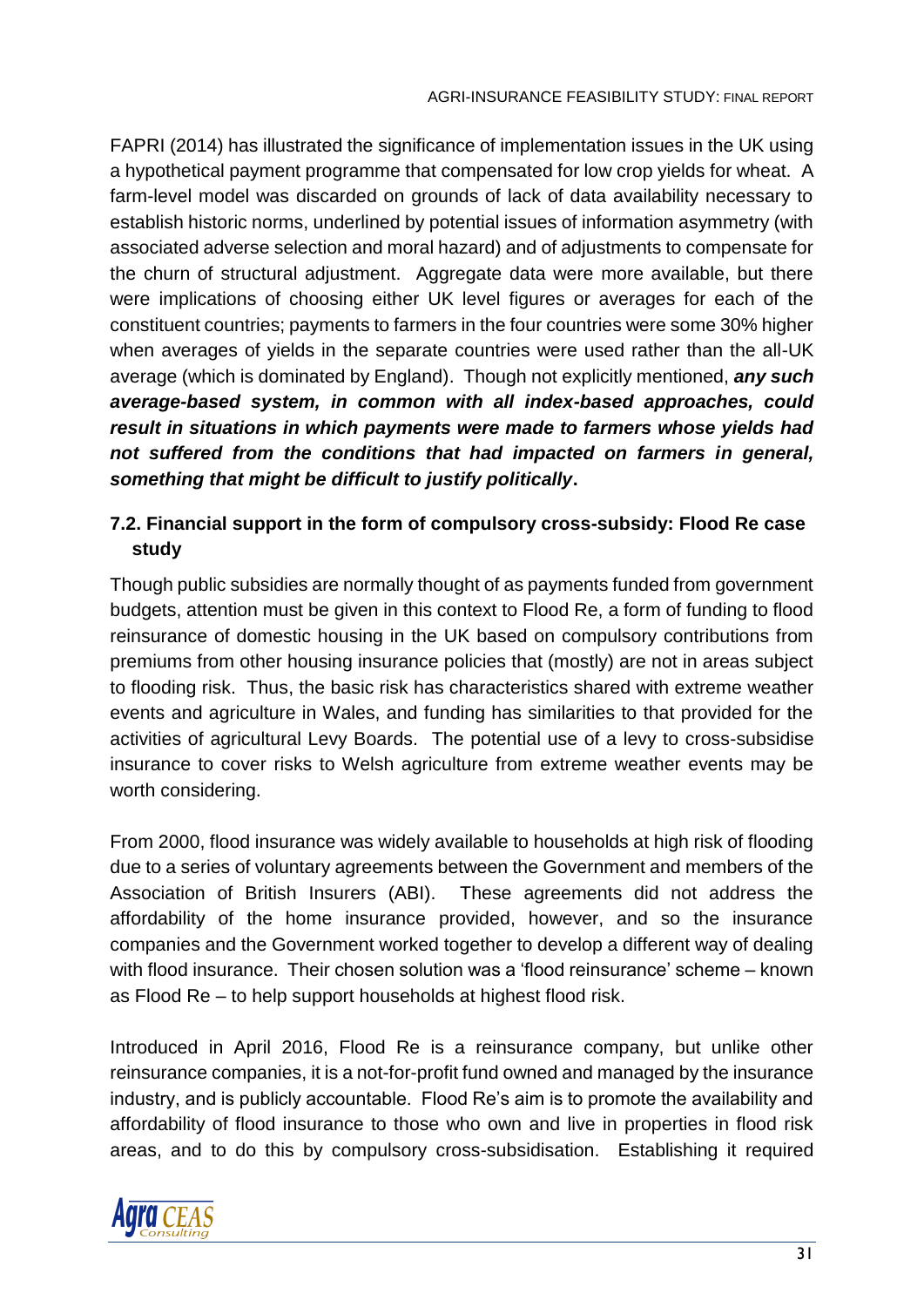Government legislation, and it is apparently the first scheme of its kind anywhere in the world. It is intended to be in place for 25 years.

Customers buy their insurance from insurers or insurance brokers in the usual way and claims are handled similarly; individual customers do not deal directly with Flood Re. When the cost of the flood risk part of their policy climbs above a certain level, it may make sense for the insurer to place that part of the policy with Flood Re, and the insurer will be able to recover payment costs from Flood Re.

The insurance industry paid the set-up costs of Flood Re, which were over £20 million, not including the costs to individual companies for preparing their own systems. The pool of money to cover claims made on policies which are in the scheme comes from two places – the charge for each policy which is passed into Flood Re, and an additional annual £180 million levy on UK home insurers. Flood Re also has its own reinsurance policy in place to ensure it will be able to cope with significant or multiple flood events.

The Association of British Insurers has estimated that Flood Re will help cover the 1- 2% of homes (about 350,000 houses) that are at greatest risk of flooding, though there is no cap on numbers. According to The Daily Telegraph, the extra coverage, paid for through a Flood Re levy on all home flood insurance policies, will cost policyholders about £10.50 each. $21$ 

A detailed account of the operation, costing and critique of Flood Re can be found in Appendix 1, section A1.7.1.

## **7.2.1. Potential application of a compulsory cross-subsidy approach in Wales**

The potential to use a similar system of cross-subsidisation in the context of extreme weather risks to Welsh agriculture would require the identification of the policies on which a levy could be placed. Unlike the Flood Re scheme, which covers domestic property in areas of differing risk level and which is virtually universal, cover of weatherrelated events is far more variable across the sector. This implies that, in order to generate adequate funds, any levy would need to be on policies that relate to other risks, which may raise issues of equity and be harder to justify. If funds cannot be raised by transfers within the insurance world, other mechanisms would need to be explored. For example, *where losses relate to animals, a levy on all livestock producers to provide the basis of reinsurance might be contemplated, though* 

<sup>21</sup> Flood Re launches to lower insurance bill for risky homes. 3 April, 2016. [https://www.telegraph.co.uk/business/2016/04/03/flood-re-launches-to-lower-insurance-bill-for-risky](https://www.telegraph.co.uk/business/2016/04/03/flood-re-launches-to-lower-insurance-bill-for-risky-homes/)[homes/](https://www.telegraph.co.uk/business/2016/04/03/flood-re-launches-to-lower-insurance-bill-for-risky-homes/)

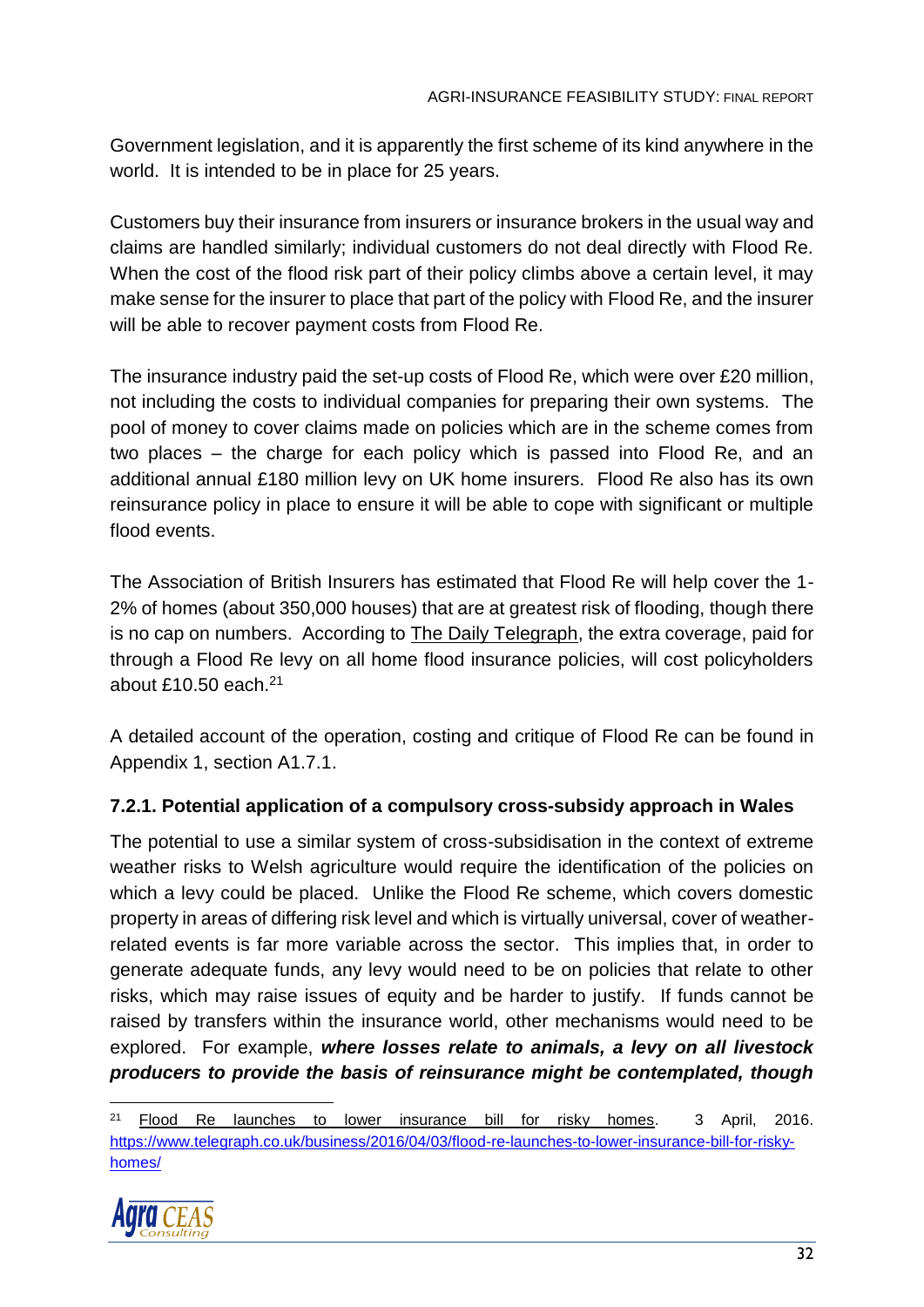## *again this may be less politically acceptable than a subsidy financed by taxpayers***.**

#### **7.3. Subsidised Mutual Funds as a tool to handle catastrophic risks**

Subsidies to mutual funds may also play a part in helping farmers cope with extreme weather and similar disasters. Traditional mutual funds are based on the establishment of financial reserves built up through participants' financial contributions, which can be drawn upon by members in the event of need according to predefined rules (Bardaji *et al.* 2016). Such funds could be sectoral or regional, so could be adapted to areas or types of farming in which extreme weather conditions are prevalent. The scope for moral hazard is strongly limited by the nature of the mutual agreement because everyone pays into the scheme and feels joint ownership of the funds. Shared knowledge of individual exposure to risk is believed to militate against adverse selection.

The function of mutual funds can go beyond the simple reliance on a shared capital reserve. They can be in a good position to negotiate reinsurance of losses due to extreme weather in excess of the fund's accumulated reserves, access credit at preferential rates, and transfer part of the fund's risk exposure by negotiating with insurance companies or 'securitisation' of the fund's exposure through specific contracts that could be sold on the over-the-counter market for financial derivatives; weather bonds have been put forward as one such instrument (Xu *et al.* 2008). In all these transactions, the power of the fund would be larger than that of the individual farmer.

In theory, different forms of public support can be used to encourage mutual funds:

- contribution to start-up capital;
- Government allowances to annual contribution (by participating farmers) to the Fund;
- compensation of payments made to farmers; and/or,
- fiscal incentives to contributions.

In practice, in the EU the support to mutual funds for adverse climatic events, animal and plant diseases, pest infestations and environmental incidents (or income stabilisation) *is limited by Regulation (EU) No 1305/2013 to the administrative costs of setting up mutual funds and to amounts paid as financial contributions to farmers* (and interest charges on loans to make this possible). The Regulation specifies that no contributions by public funds shall be made to the initial capital stock. As with disaster aids, there are conditions under which payments can be made (including the official declaration of a disaster and that this destroys more than 30% of

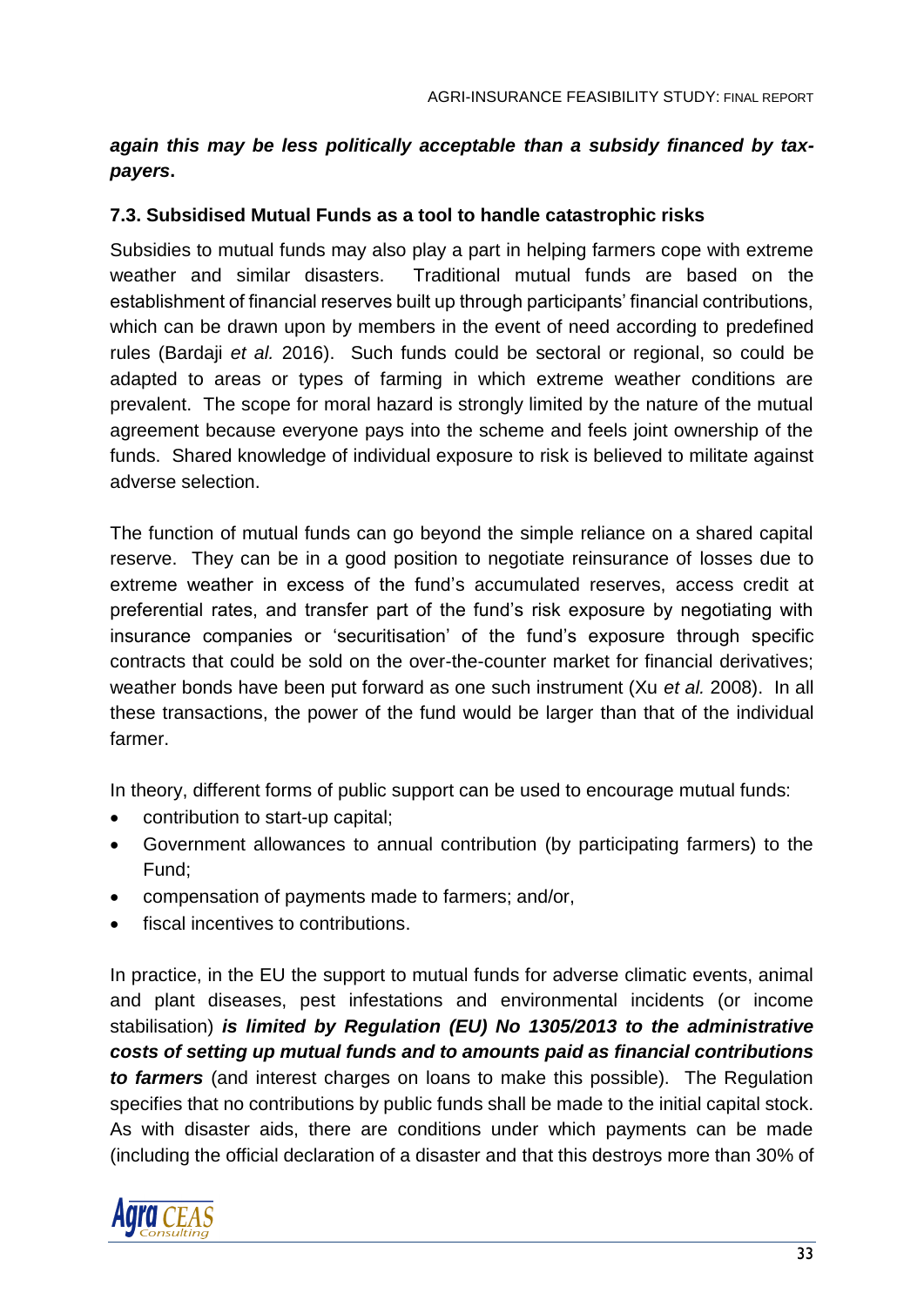the average annual production of the farmer, though indexes can be used to calculate the annual production of the farmer).

Attention is drawn in Bardaji *et al.* (2016) to the French FMSE (*Fonds national agricole d Mutualisation Sanitaire et Environnementale*) which provide compensation to farmers affected by environmental and sanitary crises. Participation in the FMSE is compulsory, which permits a broad pooling of risk, avoids adverse selection, and keeps contributions to a low level. It has a common section for all farmers and sector-specific sectors. Up to 65% of compensation expenses can be refunded by (apparently) a combination of the French government (25%) and EU (75%). At present, it seems to cover disease risks and environmental risks from contaminations, accidental release of pollutants, and fires. Extreme weather is not mentioned.

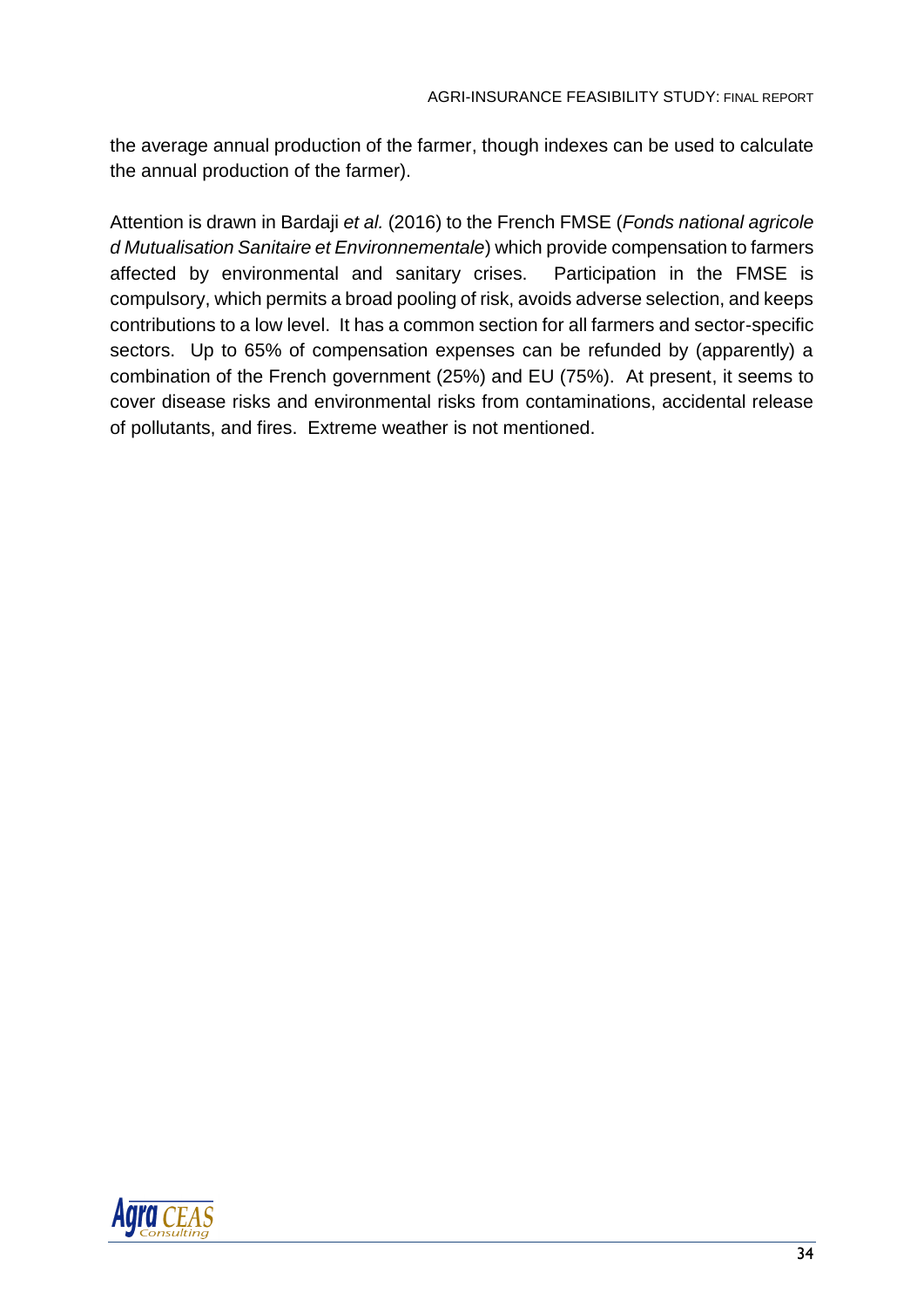# **8. Examples of international responses to risks associated with natural disasters**

The literature review (see Appendix 1) shows that the use of insurance in North America to provide support to agriculture is quite strongly developed and is quite well documented. However, it appears that subsidised insurance by itself has not proved capable of dealing with losses from natural disasters. Both the USA and Canada maintain elements of *ad hoc ex post* direct aids to help compensate for such events, though the subsidised insurance appears to have reduced the call for such support.

In summary:

- **Canada** and the *USA* both use a mixture of subsidised insurance and *ad hoc ex post* disaster aids to counter the impact of extreme weather. In Canada, AgriInsurance provides producers with cost-shared insurance for natural hazards in order to minimise the financial implications of production and/or asset losses, whereas AgriRecovery is a framework (rather than a single programme) that guides how federal-provincial-territorial governments work together to assess the impacts of disasters on agricultural producers and respond with timely, targeted initiatives where there is need for assistance beyond ongoing programming. In the USA, in addition to a widespread use of subsidised insurance as a major policy tool, there is a raft of other disaster assistance schemes that cover blizzards, of which the *Livestock Indemnity Program* provides benefits to producers for livestock deaths in excess of normal mortality caused by adverse weather.
- *New Zealand* avoids intervention in the insurance market. Its Adverse Events Framework provides a diverse range of support mechanisms, with rationales based on both equity and economic efficiency, but compensation for losses (Special Recovery Measure) is only made eligible by the largest-scale adverse events, and then applies to sharing the cost of restoration of on-farm infrastructure, pasture, crops and forestry.
- In *Australia* there appears to be a recent rise in the interest in, and availability of, insurance to deal with the country's main weather risk, which is drought. This may be related to the dismantling of the previous drought-specific programme that comprised relief payments, interest rate subsidies and exit assistance. In what is judged a complex and confusing market, the government has introduced grants to assist farmers with obtaining professional advice on the policies available.
- In *Spain* insurance appears to cover many risks from natural adverse events that in other countries would be regarded as uninsurable. However, the history of Spain

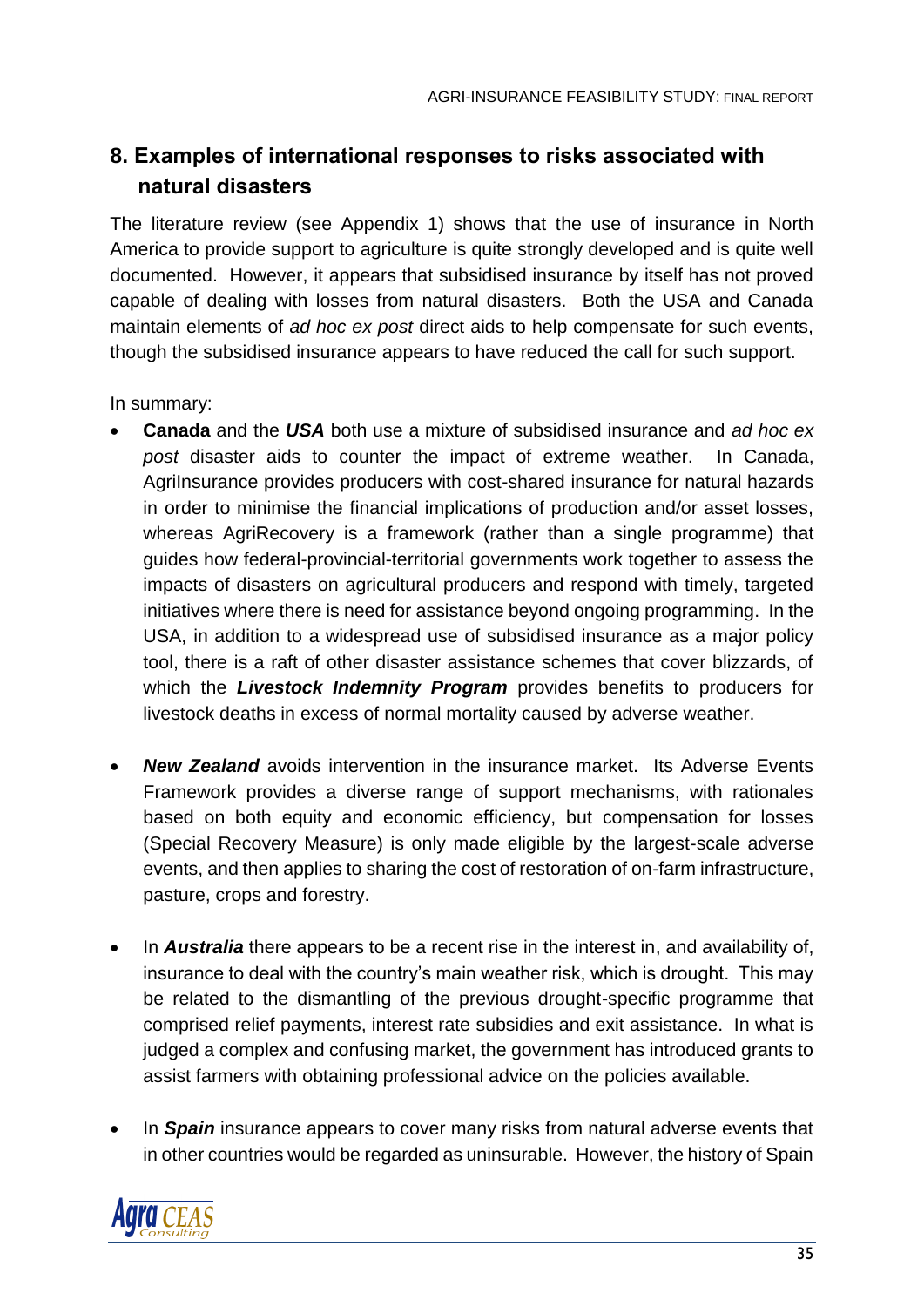has resulted in the development of a hybrid system that involves institutions representing the government, providers and the farming sector. It seems that such an approach would be difficult to replicate elsewhere. Even in Spain there is a need for *ad hoc ex post* disaster aids to cover events that fall outside the coverage of the policies, with regional governments accounting for some of these payments.

• In the *Netherlands* there has been a move away from *ad hoc* disaster aids towards insurance, which in this country is largely provided by mutuals. There has been a recent example of collaboration between private insurance companies and farmer organisations leading to the creation of a mutual that has been willing to cover risks that were previously uninsurable.

In summary, *countries display a mixed set of responses* that reflects, amongst other factors, their historical use of subsidised insurance as a policy tool. It seems that there is a move towards encouraging the use of insurance to deal with weather extremes, but direct aid is also usually needed as a supplement in the most severe situations.

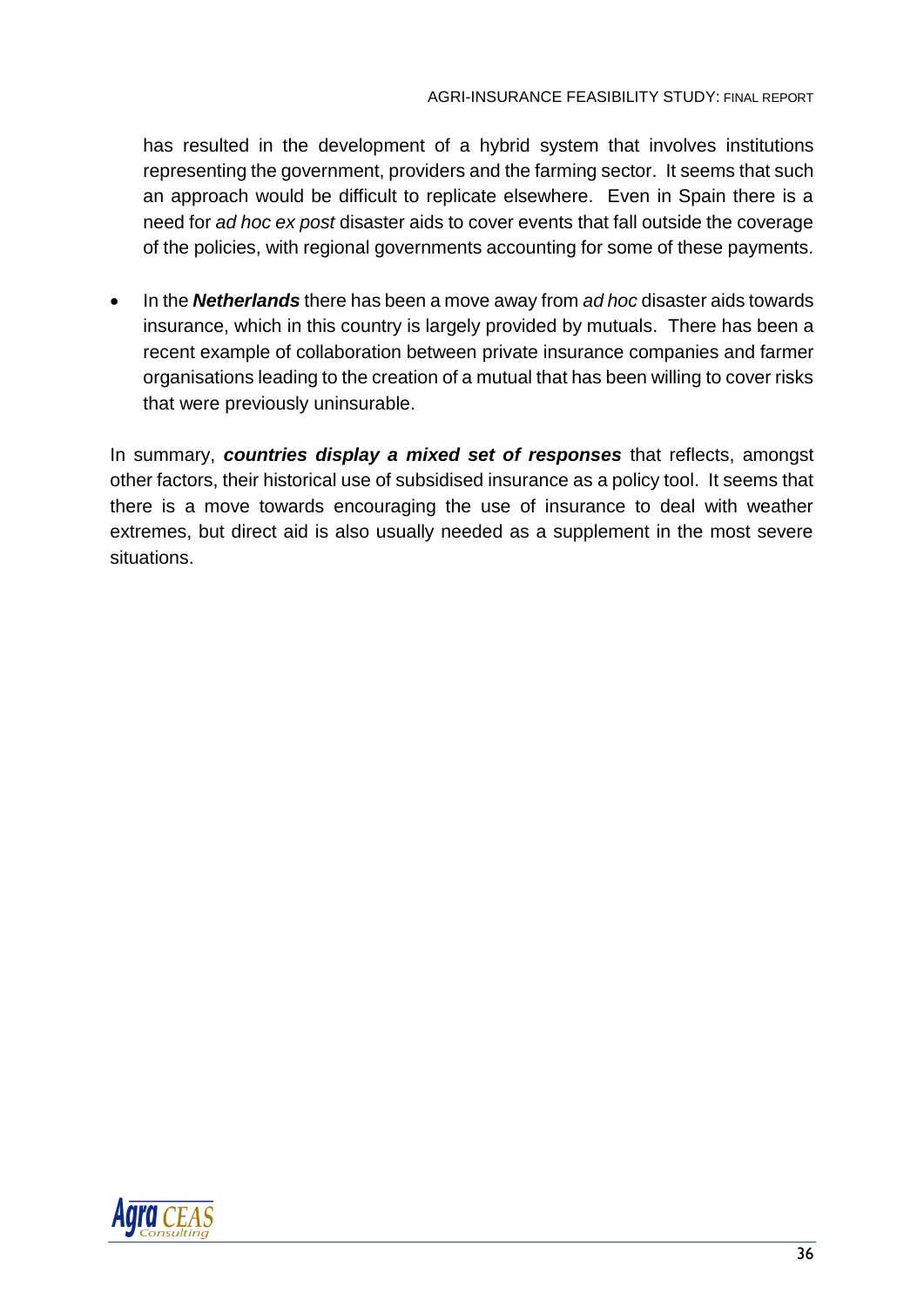# **9. The current management of risk in Welsh agriculture**

#### **9.1. The current approach to emergencies**

As explained above, Wales has not taken up the risk management options available under the EU's Rural Development Regulation. 22 There is no systematic *ex ante* provision for payments to individuals or businesses in Wales following natural disasters.<sup>23</sup> However, the Welsh Government explained that following a flood, and where necessary, consideration would be given to funding local authorities and Natural Resources Wales to restore damaged defences to rebuild the resilience of communities.

The Welsh Government told the consultants that the definition of an emergency is contained within Section 1 of the Civil Contingencies Act 2004 (CCA):

- a) an event or situation which threatens serious damage to human welfare in a place in the United Kingdom;
- b) an event or situation which threatens serious damage to the environment of a place in the United Kingdom; or,
- c) war, or terrorism, which threatens serious damage to the security of the United Kingdom.

A natural disaster would be covered by either a) or b). There does not appear to be a formal link with the WTO rules on the declaration of a catastrophe (under which payments are allowed) which relate to the impact on agricultural production (see section 6.1).

<sup>&</sup>lt;sup>23</sup> Compensation is paid for livestock taken by government for notifiable animal disease control purposes, in accordance with the relevant legislation. The Welsh Government (Office of the Chief Veterinary Officer) has made statutory compensation payments to farmers to control animal diseases in line with animal health legislation. Capital and income losses (e.g. loss of any income that the animal may have generated) are considered to be consequential loss and it is not government policy to compensate for such loss.



 <sup>22</sup> Defra officials told the consultants that England had decided not to use the EU's risk management tools because other options were felt to offer better value for money. However, it was stressed that this does not mean that there is something intrinsically wrong with the tools. Defra explained that there is general recognition that the Basic Payments Scheme acts as a cushion against risk; the Agricultural and Horticultural Development Board provides direct help to the agricultural sector in terms of managing risk. Defra officials noted that a reduction in direct payments might prompt greater farmer interest in insurance products.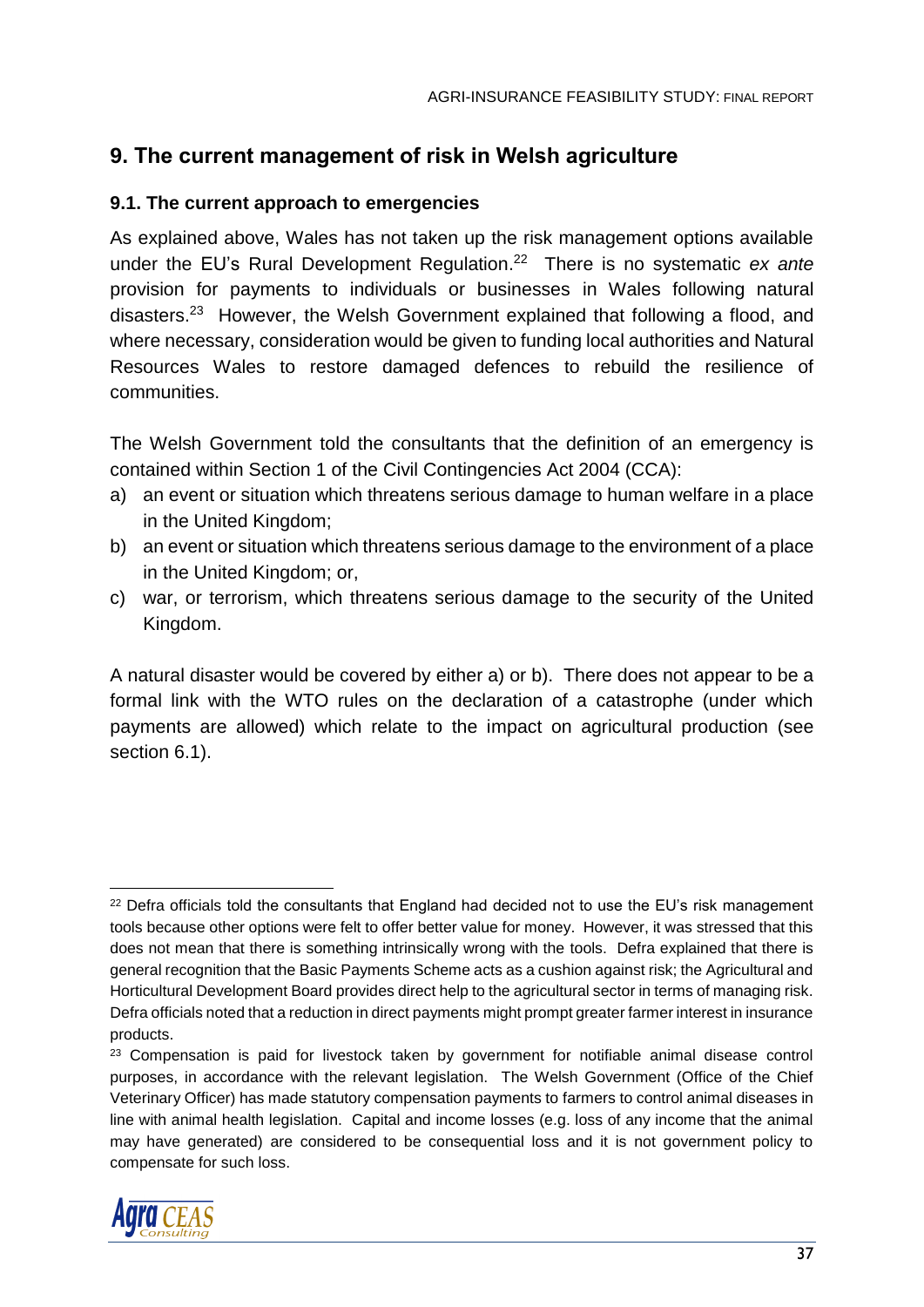There is no mechanism formally to "declare" an emergency by the Welsh Government under the CCA.<sup>24</sup> For most emergencies, the responsibility for managing the response falls to statutory agencies which are seen by the CCA as "Category 1 Responders". Where major emergencies require wider co-ordination, the Pan-Wales Response Plan<sup>25</sup> puts in place the relevant response structure.

The Emergency Response and Recovery, the non-statutory guidance supporting the CCA 2004, makes it clear that, "the UK's approach to emergency response and recovery is founded on a bottom-up approach in which operations are managed and decisions are made at the lowest appropriate level". This means that responsibility for declaring a "major incident", i.e. "events or situations which would constitute an emergency" as defined by the Act, falls to responder agencies such as the Police and not Government.<sup>26</sup> The role of the Welsh Government in these situations is to support and supplement the efforts of local responders through the provision of resources and co-ordination.

*The 2013 severe weather event did not meet the criteria for the declaration of an emergency because the impacts were not sufficiently widespread*. This meant that emergency aid could not be paid. An *ad hoc* approach is taken to providing *ex post* support, as detailed in Section 3.3 with reference to the extreme weather in March 2013.

Appendix three contains a concise examination of the approach taken in England to recent crises.

## **9.2. Risk management on farm**

Chapter 4 explained that farmers manage general risk through their choice and mix of enterprises, engagement in diversified activities, engagement in non-agricultural activities, income-smoothing (including futures contracts and contracts linked to costs of production, especially in the dairy sector) and use of government policies such as income averaging for tax purposes. Specific actions, such as husbandry decisions on the location of livestock and securing buildings for winter, are also taken.

<sup>&</sup>lt;sup>26</sup> A notifiable animal disease outbreak is managed under the Animal Health Act 1981 rather than the CCA 2004. The Welsh Government Contingency Plan for Exotic Animal Diseases sets out the procedures, processes and structures for an animal disease outbreak. The Plan is reviewed annually and is regularly tested in exercises and disease incidents.



  $24$  Defra explained that there are no set criteria which are followed to declare a crisis in England. To some extent the decision to declare a situation a crisis is political and is influenced by lobbying as well as actual need. Political considerations are key in terms of the type of support that is provided, in what form, timeliness, etc. Responses must though follow the EU rules on State Aid.

<sup>25</sup> <http://walesresilience.gov.uk/behindthescenes/walesresilience/panwalesresponseplan/?lang=en>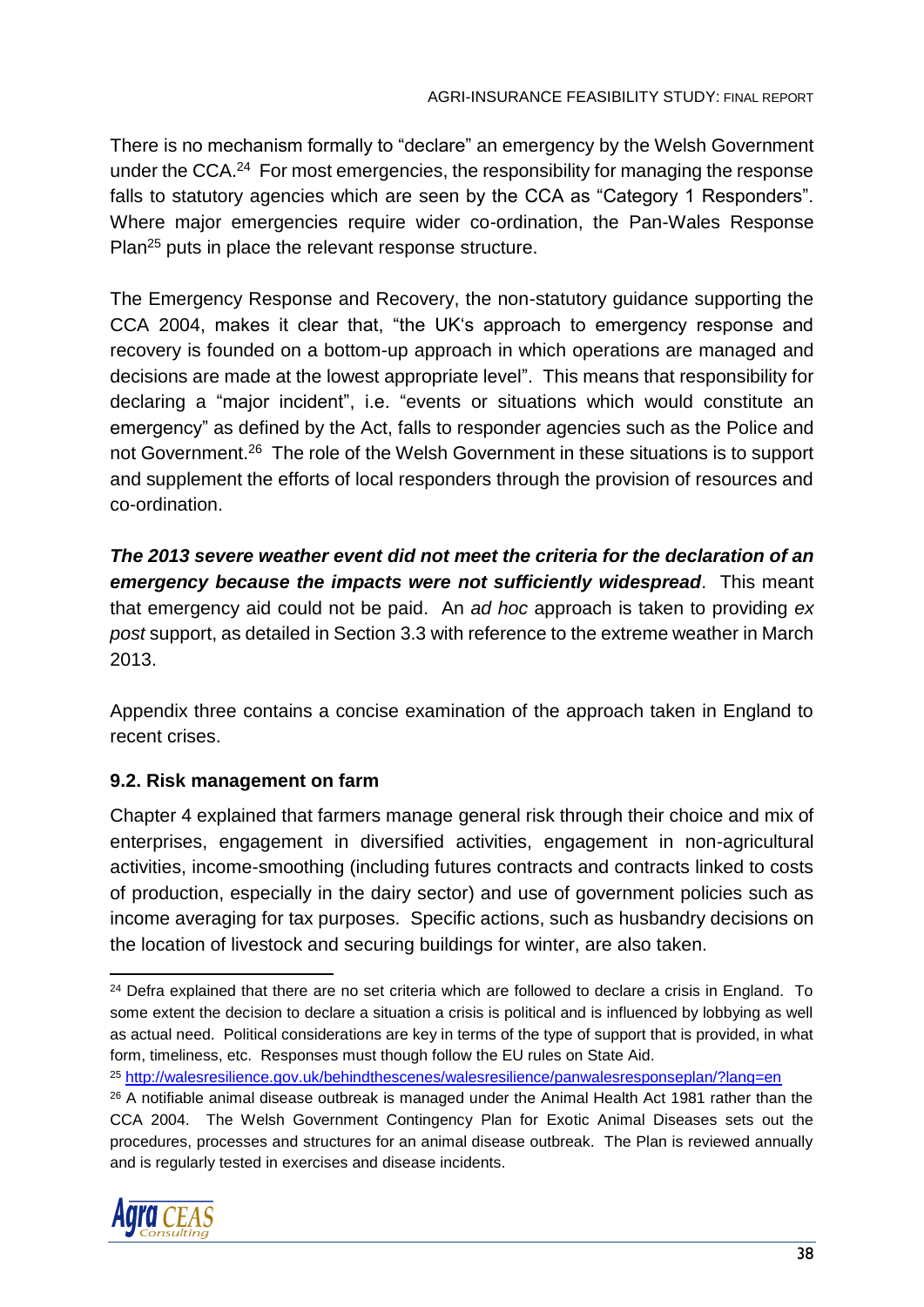The National Farmers' Union explained in interview that the CAP provides a degree of risk management (mitigation) through the Basic Payment Scheme which buffers farm revenue from price and production movements, a point also made by the Welsh Government. Farmers can receive advice covering risk management through Farming Connect (and the Advisory Service), which operates under the Wales Rural Development Plan, although there is no specific designated training in this area. Advice covers issues such as slurry storage capacity and livestock feeding requirements, as well as building design to improve resilience against bad weather. The "Farming for the Future" campaign has been launched specifically to help farmers prepare for exiting the EU. Farming Connect offered a series of Business Review Surgeries after the snow of 2013 to help farmers see how they could best recover. Leaflets were sent out to farmers in affected areas to raise awareness of the help available.

The NFU Mutual provides support to its members in terms of risk management, including advice on available insurance and advice on business planning which can help farmers deal with the impact of specific risks. However, one farming union explained that farmers have historically assumed that the CAP and other government policies would provide protection from natural disasters, including extreme weather.

The Welsh Government's Farm Liaison Service (FLS) also provides support to farmers and Gwlad is used to communicate with farmers on specific issues. However, beyond directing farmers to relevant schemes, the FLS focuses on dealing with events (emergencies) rather than on risk and its prevention. For example, in winter 2013 the FLS contacted farmers to check that they were OK and to gather information about what was happening at the local scale.

#### **9.3. The current provision of insurance products**

*There are no policies currently available which explicitly cover livestock against extreme weather*. However, the all-risk policies which are taken out for high value breeding stock cover death from any cause; several policies paid out after the extreme weather in 2013 where insured breeding livestock were found frozen to death.

Nuclear accidents are generally excluded from insurance, as are situations where governments instigate mass-culling programmes (in the face of disease outbreaks).

Farmers are not generally required to undertake any mitigating actions in order to obtain insurance. However, for specific insurance such as against TB, a farmer would have to comply with testing regimes. Insurers may expect farmers to follow best

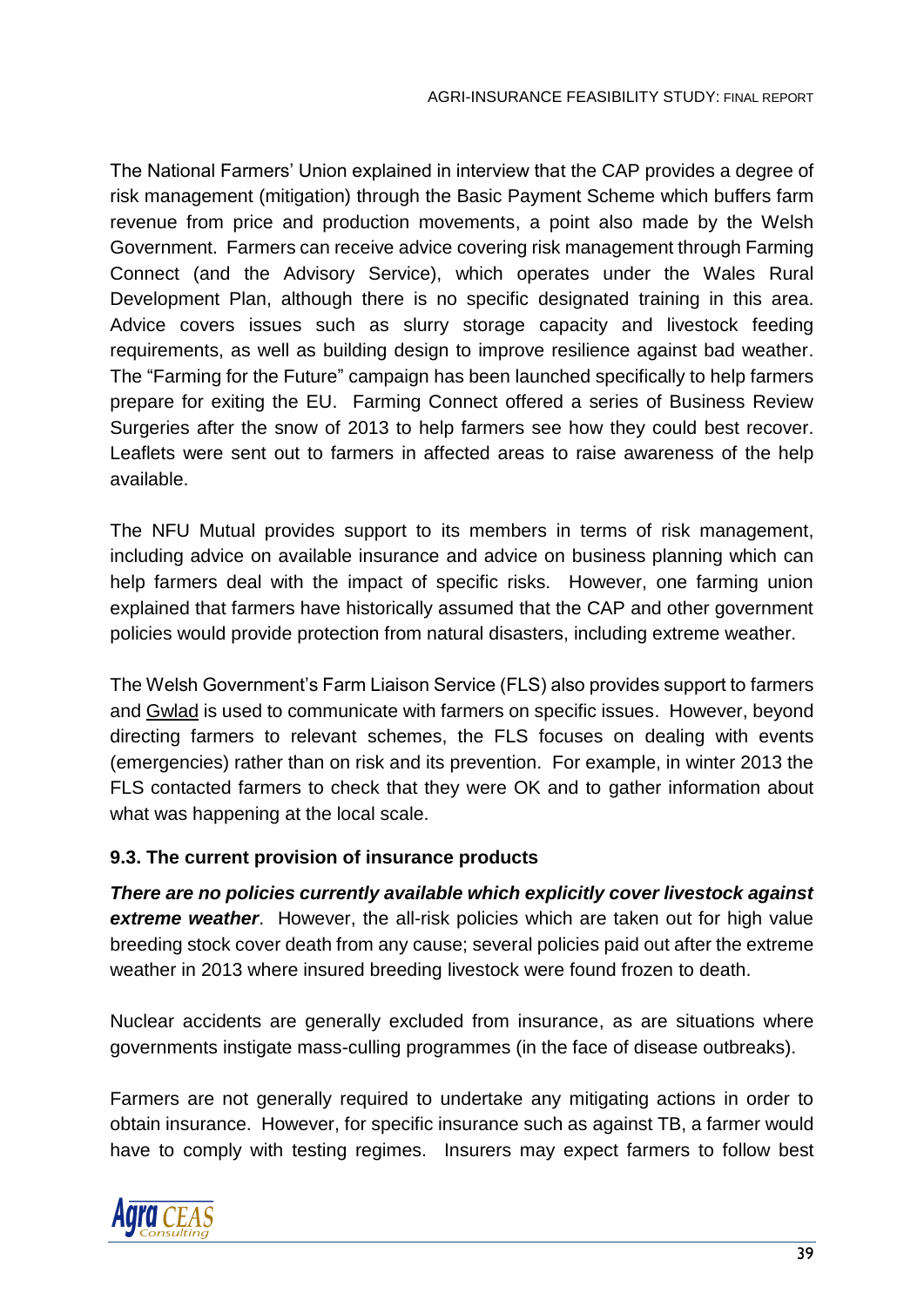farming practices in terms of mitigating risk as part of obtaining insurance. For example, livestock producers have to maintain appropriate biosecurity, etc. All must follow basic government regulations. However, one insurer told the consultants that it is generally recognised that farmers have an interest in managing risk and in doing what they can to reduce it. Insurance is something that they would fall back on, not depend on. In countries where there is large-scale insurance against hail damage to fruit, farmers still undertake many actions to reduce the likelihood of damage for their own reasons; they are not obliged to take these measures. This perception was corroborated by the farming unions who noted that farmers do whatever is necessary to protect their businesses and that "moral hazard" is not likely to be an issue because of their instinctive care for their businesses.

The Welsh Government considered the wider use of insurance as part of the cost sharing agenda, but concluded that brokers were reluctant to offer products, in other words, there is a lack of supply. As noted above, where policies are in place the cost of premiums is thought to be prohibitive. This was a view shared by the farming unions and is also widely held in the EU (see section 7.1).

The farming unions were asked whether the losses suffered in winter 2013 were severe enough to have justified farmers having insurance. The perception was that those hit hardest might well have suffered losses that would, in that instance, have justified their having insurance. However, when viewed in the context of the frequency with which this sort of event occurs, farmers would probably not have found premiums cost effective. The magnitude of losses is only part of the consideration; the likely frequency of loss is also an important factor. It would be interesting to know whether farmers badly affected in 2013 have now insured more than just breeding animals, but this was thought unlikely by one of the organisations spoken to.

## **9.4. Farmer attitude towards the use of insurance**

The farming unions explained in interview that most farmers have some form of insurance and that some will have several policies in place (see section 9.5). The point was made that farmer use of other forms of commercial insurance suggests that *there is no attitudinal barrier to its use against extreme weather*. However, given that premiums can be perceived as relatively high, there is a basic rationale for farmers not insuring against risks that they feel are very unlikely to occur; one insurance provider questioned whether severe weather is considered enough of a risk by farmers for them to want to take out insurance, a point also made by a farming union. The consultants were told that premiums to insure breeding animals can cost around 20% of the value of the animal and, as a result, farmers often only insure for one year and then take straws of semen so they have the breeding potential as a form of insurance. The point

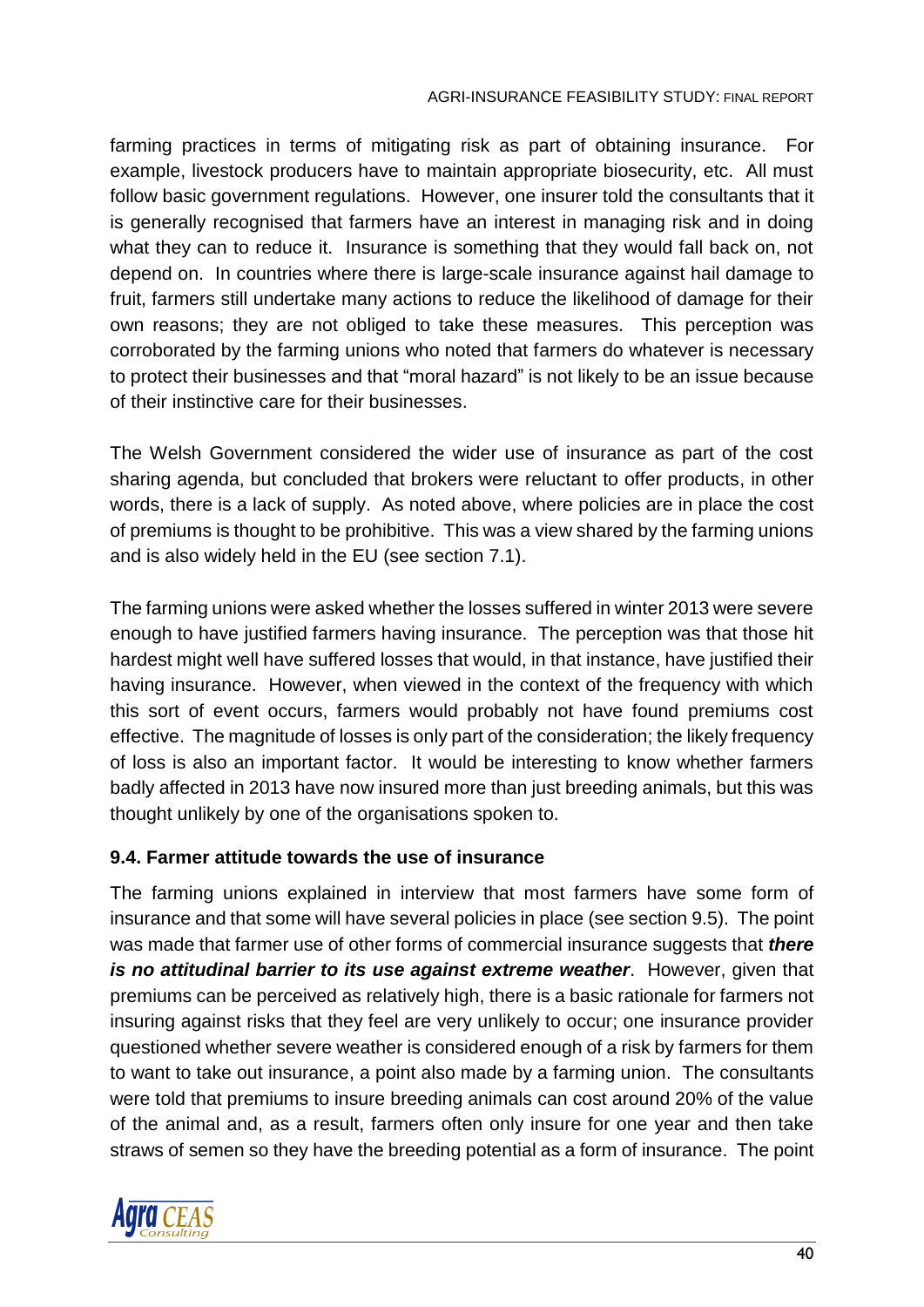about farmer perceptions of the cost of insurance on livestock as a reason for avoiding its use was also made by the Welsh Government and faming organisations.<sup>27</sup>

Different farmers will have different approaches to the use of insurance informed by their attitude to risk, type of farming and their farm location. For example, an exposed hill livestock farm is more likely to face weather damage than a sheltered lowland farm and therefore may consider insurance more important (though we have not seen empirical evidence to support this).

The farming unions explained that it is likely that there is a lack of demand among their members for insurance against extreme weather. (There is also an issue with supply.) The point was made that Wales is a small country and so the potential market is not large. However, if there were to be a disaster, there would probably be systemic losses, i.e. a lot of farmers would be affected, which would make providing insurance potentially very expensive (but see the discussion of reinsurance below, Box 10.2, page 46). A contrast was drawn with the USA where insurers were felt to be better able to offset risk given the size and diversity of the country.

*It was considered likely that the support provided via the CAP has hitherto provided a form of insurance and protection from volatility which means that farmers do not recognise a need for this form of insurance; farmers insure against risks that they consider they need to insure against*. Asked whether farming unions felt farmer interest in insurance would increase if leaving the EU resulted in the reduction or removal of the Basic Payment Scheme, one commented that there has not (yet) been any discernible change in farmer interest in insurance since the referendum. On the other hand, one noted that Defra are considering insurance as a potential policy tool (one of several) as part of a future domestic agricultural policy.

The farming organisations were asked whether Welsh farmers would be likely to cooperate in the establishment of mutual funds as a way of coping with the risk of natural disasters. Two organisations explained that whilst farmers are happy to take measures for themselves, they would be unlikely to want to see their money potentially supporting someone else. However, another union said that the attractiveness of a mutual approach would depend on famers' perception of risk. It might be possible to have policies which are targeted on specific commodities such as wheat or milk. The livestock sector would be more complicated because livestock can have very different

 <sup>27</sup> We were told by Defra that the take up in England of some form of specific agriculture insurance is 20% in the livestock sector and 17% in the crops sector. As a general rule, we were told that the use of insurance is higher in sectors where publicly-funded support is lower.

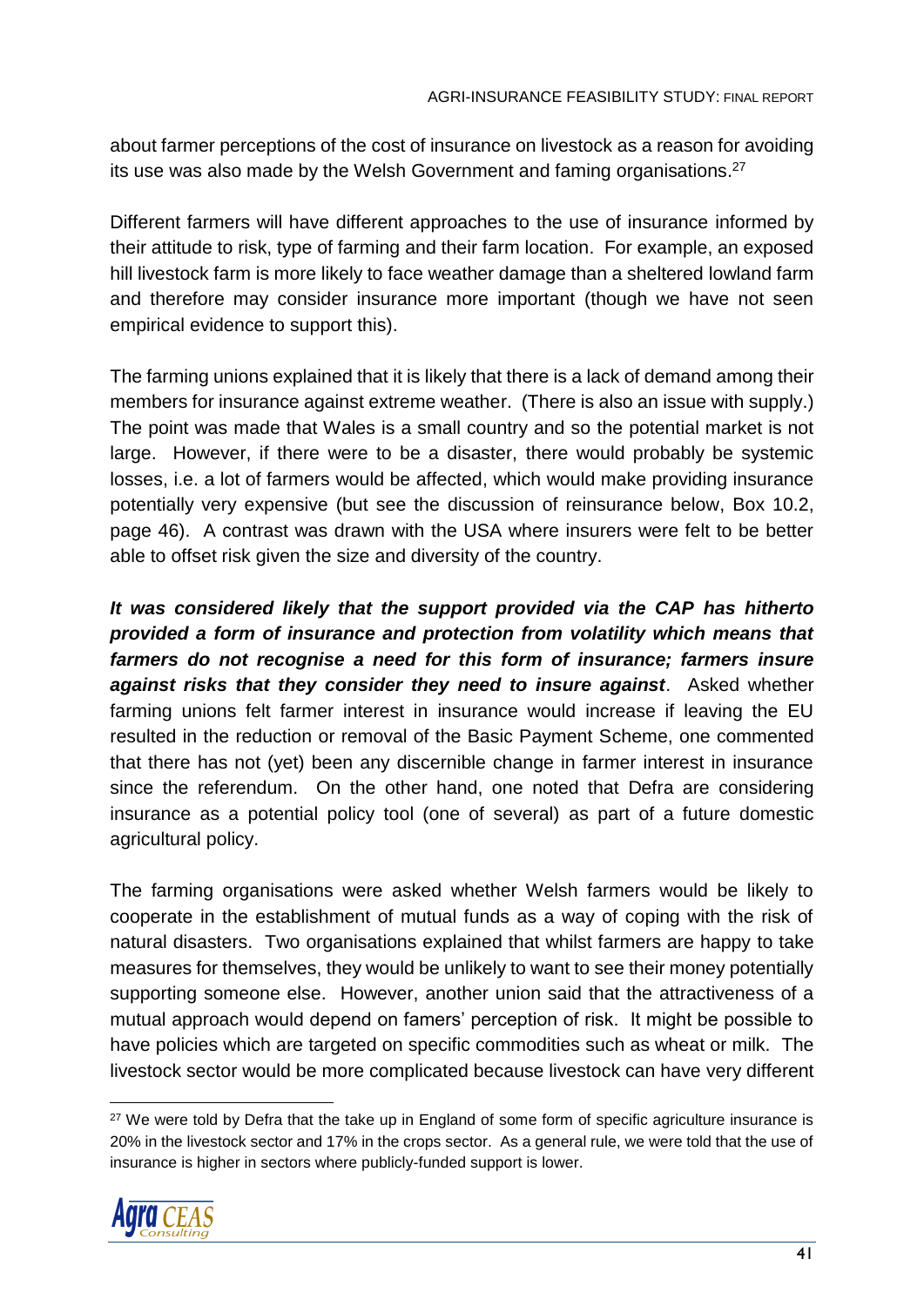values (according to breed, type/age of animal, etc.) which adds to the complexity of calculating premiums.

We were told by two organisations that the use of levy funds to build up mutual funds would not be welcomed by the industry; lowland farmers would not want their money to be spent on upland farmers and *vice versa*. Friction could also develop between farmers where some may not make claims due to location or robust infrastructure, whereas others would, in some cases because they had not made comparable investments in resilience.

## **9.5. The current uptake of insurance products by the agricultural sector**

There are thirty or so risks within the total agricultural cover offered by the NFU Mutual (the market leader in Wales). Almost all farmers cover themselves against fire, theft and property damage to buildings, machinery and other assets; cover for employers' liability is a legal requirement and public liability is also routinely bought, as is motor cover. Livestock farmers often insure high value breeding animals and sheep dogs, but cover for production stock is less common. Some farmers buy loss of revenue protection in the event that assets are damaged and cannot be used. However, very little crop insurance is bought in the UK; there are policies against hail damage which have been available for around 200 years, but no cover is thought to be offered against flood damage to crops. A notable exception is frost damage to sugar beet (see Box 10.1, page 44). There is also some specialist horticulture coverage (poly tunnels, etc.).

Consequential losses (income loss and costs associated with restoration) are within the current range of cover, although the additional fodder costs incurred in 2013 would not have been covered. Consequential losses require a valid property loss claim in order to pay out (say loss of a building or machinery through fire). One insurance provider explained that the market for consequential loss insurance is small.

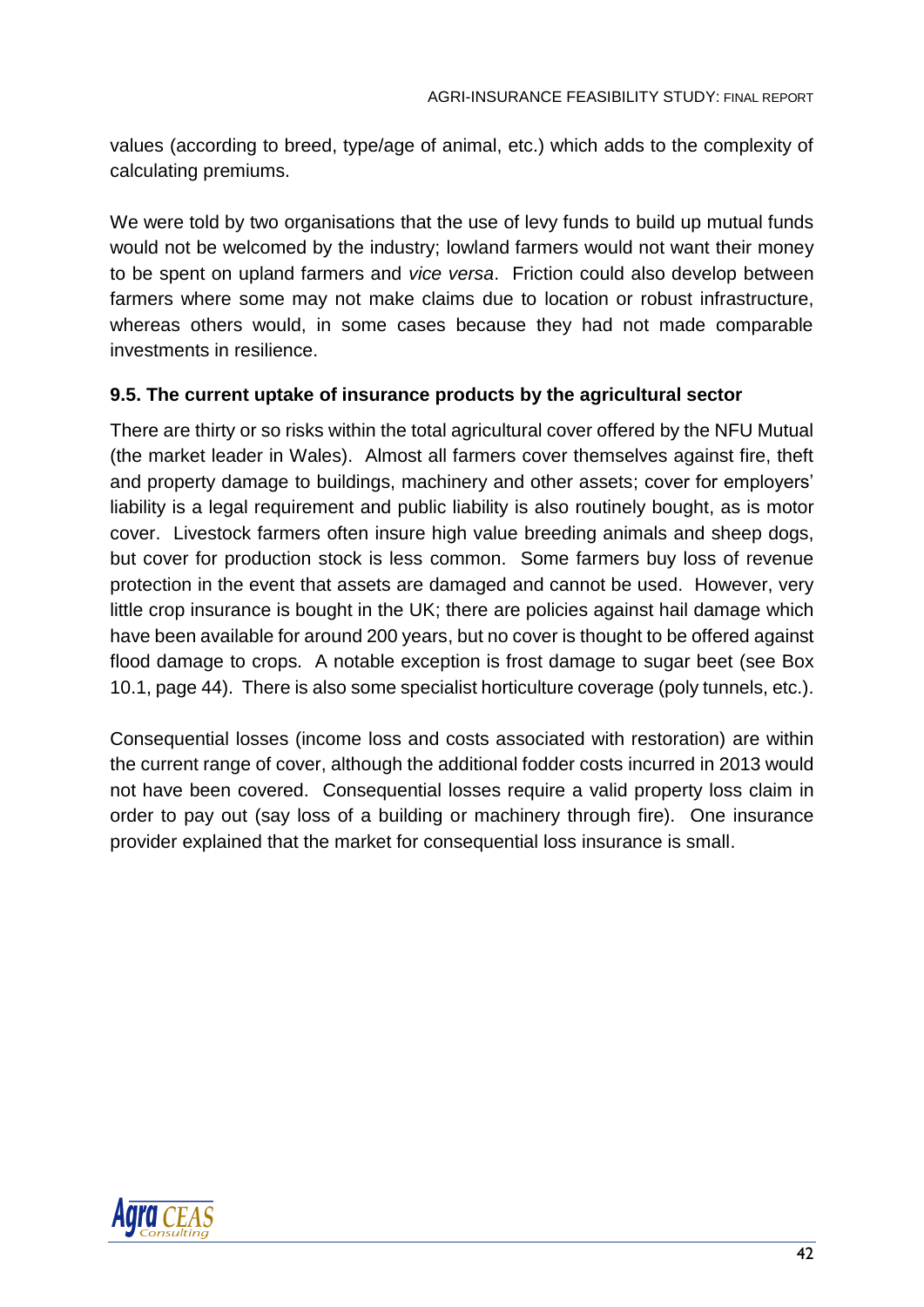# **10. The potential provision of insurance against extreme weather**

Given the current lack of supply of, and apparent lack of interest by farmers in, insurance products against extreme weather, and the difficulties reported in the literature review on providing cover for this type of risk, it was surprising to be told by the insurance industry in our discussions with them that products could, in theory, be provided relatively easily.

One insurer explained that *the first stage in providing an insurance product is to understand the exposure* (the value at risk). In the context of providing insurance for livestock against extreme weather, the approximate risk could be calculated from average farm sizes and average values of livestock at various stages of development and the risk of death from either extreme cold or snowfall. Some idea of previous losses would also be useful in establishing necessary premiums.

The incidence of extreme conditions is less problematic as the UK has good data on weather going back for a relatively long period of time. The level of detail available is thought to be sufficient given suitable statistical techniques, although one insurer explained that really localised events could still be problematic.

Another insurer pointed out that while temperature data are relatively easy to deal with, snow is more difficult given that it can drift and so even low levels of precipitation can result in problems in some places. Snow is also very hard to predict with accuracy<sup>28</sup> and actual records of snow on the ground might be needed rather than simply records of precipitation.

## **10.1. Two approaches to insurance provision**

The two main approaches are:

- 1) indemnity policies, the traditional loss-assessed approach where actual losses are assessed in order to trigger payment; and,
- 2) index-based approaches ("basis risk") where payment is made when an index is triggered.

It is possible to combine the two approaches where an index is triggered and then a specific loss is assessed.

The data requirements to calculate the premium depend on the approach used. In both cases, general weather data would be needed to establish the exposure to risk.

 <sup>28</sup> [https://www.channel4.com/news/by/liam-dutton/blogs/why-you-shouldnt-believe-a-uk-snow-forecast](https://www.channel4.com/news/by/liam-dutton/blogs/why-you-shouldnt-believe-a-uk-snow-forecast-more-than-three-days-ahead)[more-than-three-days-ahead](https://www.channel4.com/news/by/liam-dutton/blogs/why-you-shouldnt-believe-a-uk-snow-forecast-more-than-three-days-ahead)

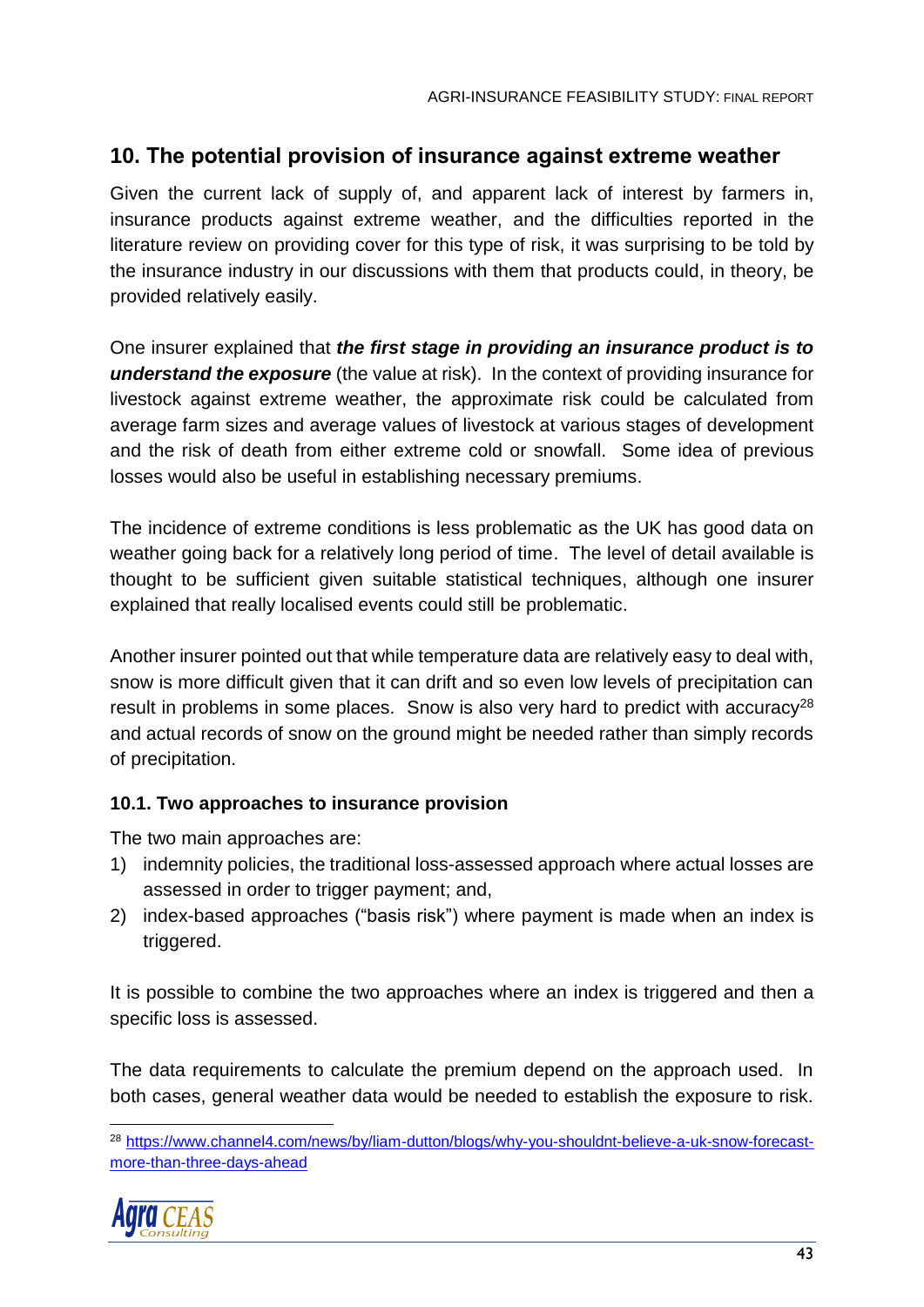*Loss data from farms, including the cause of the loss, would be needed to calculate the premium for indemnity policies*. There is a potential data gap here and this would have to be factored in to the cost of the premium. This approach is also more expensive to operate because loss-assessors are needed to go out on farm. According to the insurers interviewed, farmers tend not to like "basis-risk"; they prefer to deal only with their own risk. The insurers interviewed explained to the consultants that it seeks a reasonable balance between simplicity and accuracy when looking at product design and pricing.

The insurers interviewed referenced cold insurance available in England for sugar beet producers as a possible template for offering weather-related insurance products in Wales. This is the only specific insurance policy in the UK which provides cover against the impact of extreme weather (Box 10.1).

## **Box 10.1: Cold insurance for sugar beet**

This policy is written by NFU Mutual and is a form of index-based insurance. The cover is based on data from four weather stations in the sugar beet producing area and data on yield variations over time. The weather data are triangulated with a weighting towards the station nearest the specific grower. There is a balance between the accuracy of data desirable for pricing and the reality of farming which covers wide areas.

When the temperature remains below a certain level for a specified period of time for a specific farm, the index is triggered. This means that the farm can then make a claim against the policy if their production falls below a specified level. This approach requires data to set the trigger and then data to demonstrate a loss, in other words, this is a combination of the two approaches. Premiums are calculated with reference to the frequency and magnitude of previous losses.

There is only one premium level; the growers have decided to operate collectively (mutualisation), even though many growers (those on sandy soil, near the coast, etc.) would never make a claim. The premium is subsidised by British Sugar. The insurer providing this cover uses reinsurance to manage its exposure to risk.

Another comparable product is a freeze-index policy in Mongolia.<sup>29</sup> This was developed in 2012 after a hard freeze which resulted in substantial numbers of livestock deaths. A local livestock census is now taken in the summer and, if the numbers drop by more than 6% following winter, then the policy pays out to those taking up the insurance (irrespective of the causes of death). This policy has a pure index-based approach and uses industry-level data, i.e. there is no assessment of loss at the individual farm level. We were also told about drought insurance policies operating in Africa which are run almost exclusively using satellite data. However, the

<sup>29</sup> [http://www.worldbank.org/en/news/feature/2015/03/04/new-insurance-model-protects-mongolian](http://www.worldbank.org/en/news/feature/2015/03/04/new-insurance-model-protects-mongolian-herders-from-losses)[herders-from-losses](http://www.worldbank.org/en/news/feature/2015/03/04/new-insurance-model-protects-mongolian-herders-from-losses)

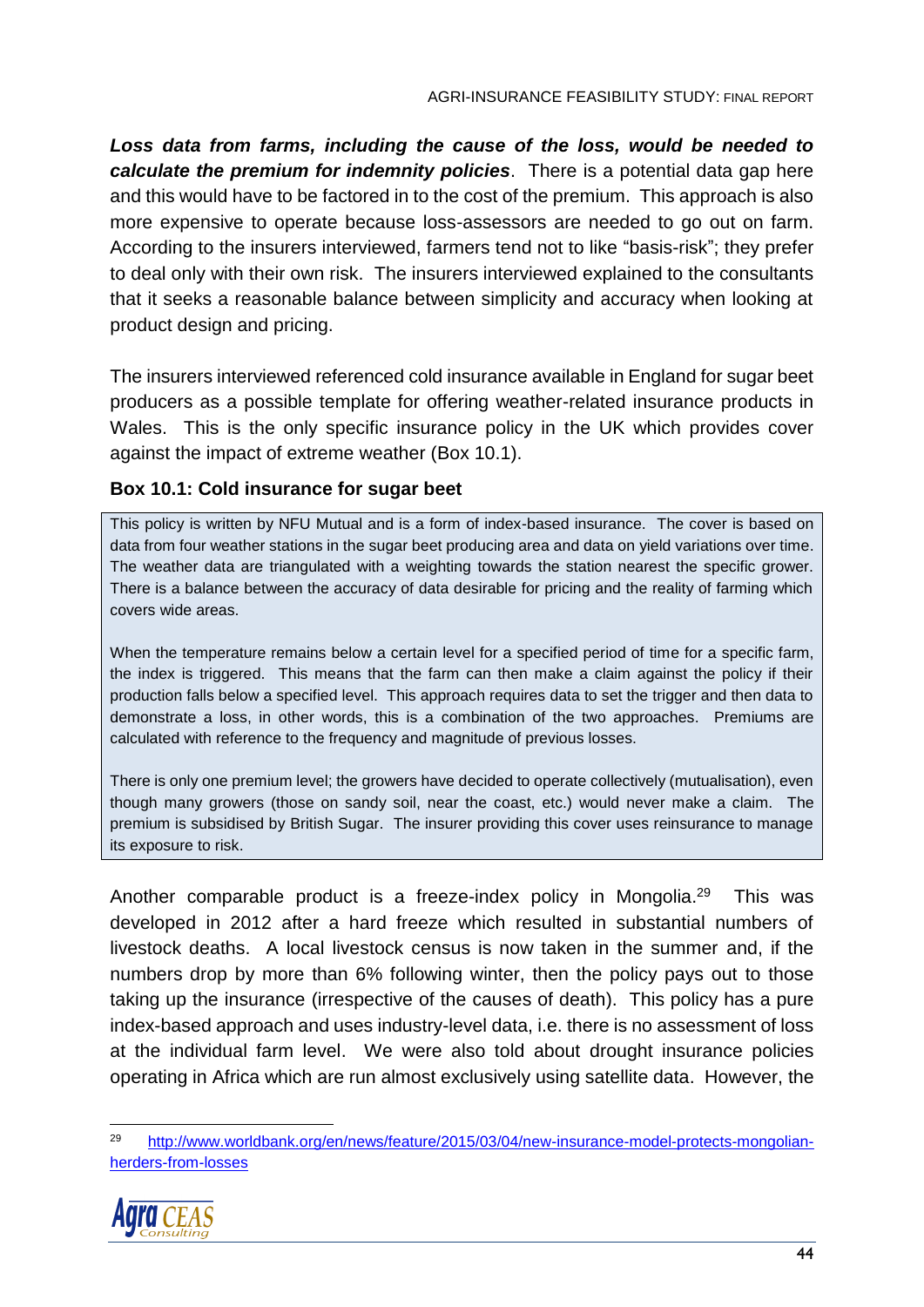point was made that if there is a practical way to assess losses in addition to using an index as a trigger, then this is useful.

An index-based approach raises the question of whether everyone should face the same premium. Some farmers might feel that they would only need support in really severe weather events. For example, with reference to cold weather, farmers in more exposed areas might be likely to call on the policy whereas those in protected areas might never need to call on it. An index-based approach in Wales may require mutualisation to subsidise the programme.

One insurance company explained that if formulating a policy against extreme weather in Wales, the industry would first need to gather weather data to develop an index. This would involve establishing what actually happened, at what level did the event become a problem, how frequent has this severity of event been, etc. The consultants were told that some farmers in Austria buy their own weather stations to provide highly localised data. This allows insurance companies to offer specific triggers for individual farms; farmers can even select their own trigger levels (with cost implications for the premium). Such equipment is readily available in Wales (see Appendix 1) though our discussions with the insurance industry did not suggest that its use would form an essential element for their provision of cover.

Another insurer told the consultants that weather data and evidence on previous losses would allow a calibration using historic events. However, such evidence is not necessarily critical to the provision of cover. The consultants were told that some insurance policies are based on very little actual data, although the calibration should be as sophisticated as possible with the data available. In principle, even though exact data on losses do not exist, it would be possible to use estimates for index-based policies. Index-based approaches are not constrained by the actual losses incurred, the key is the frequency with which the index would be triggered and the level of payout that this would entail. How far this could be carried over to policies that also involved indemnity payouts for actual losses at the farm level, which is probably the preferred approach for Wales, is not evident at this stage. However, it is clear that the insurance sector could, in principle, offer policies in the absence of comprehensive data on past farm-level losses, a factor that would be built into the level of premiums charged. Commercial conditions for this to happen would though need to be favourable.

When asked whether extreme weather cover in Wales ought to be loss assessed or index-based, insurers explained that it could be either and that there would be a tradeoff between simplicity (index-based approach) and affordable pricing (loss assessed

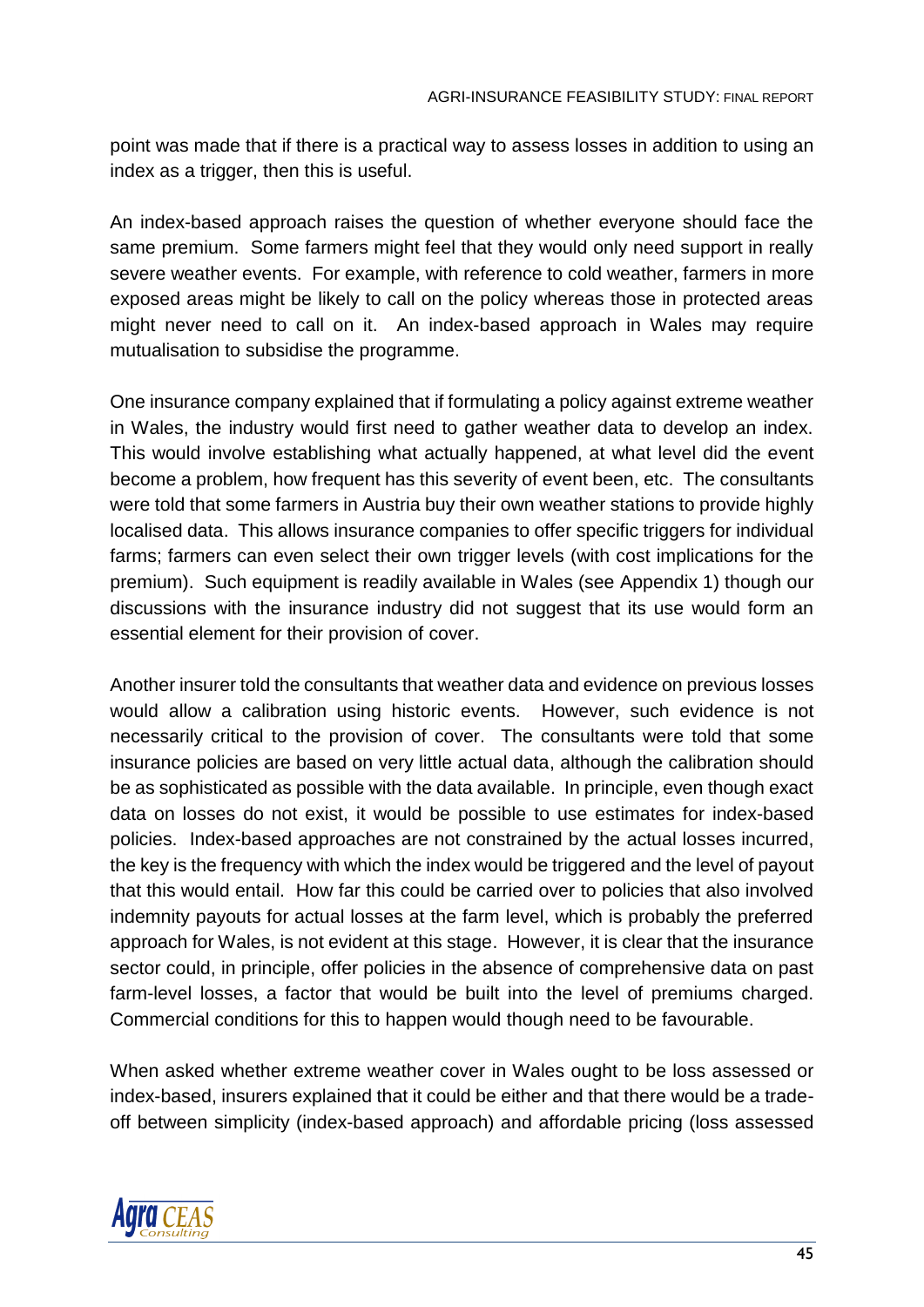approach).<sup>30</sup> We were told that the perception of the insurance industry is that farmers are resistant to a pure index-based approach. Farmers who have taken up insurance against cold damage to sugar beet were more comfortable having to provide evidence of loss/damage. The insurance industry believe that this is partly related to a lack of comfort around financial engineering, which is what an index-based approach is.

## **10.2. Estimating premium levels and establishing the ability to pay out**

It would be possible to estimate indicative levels of premiums if the insurance industry were provided with data on past losses caused by extreme weather. Whilst initial calculations would be quite generic, these would be enough to investigate affordability (and the extent to which any government support might be required). Insurance companies have to take a view on the risk they are taking as a result of not having full information and this would result in higher premiums than would result from full certainty. The (subsidised) insurance policies used in the USA have premiums around 12% of the insured value for crops and 8% of the insured value for livestock. As a general principle, we were told that any risk is insurable with an appropriate premium.

Calculating premiums for a straight index-based approach, i.e. without any loss assessment, would be more straightforward. We were told that it is even possible to start with a desired premium level and then calculate the trigger level for an indexbased policy. In this case the lower the premium, the more infrequently the trigger level would have to be reached.

It is also necessary for the insurer to build up a fund from which to pay out. This fund has to be sufficient to cover payouts arising from a 1 in 200-year event and can be made up of both capital and reinsurance policies (see Box 10.2). An insurer told the consultants that there is a lot of capital globally which can be invested in risk as long as there is an appropriate return. Finding reinsurance is therefore not generally a problem. However, weather conditions in the UK are relatively benign (by global standards) and an insurer explained that persuading farmers that they need cover is not easy.

#### **Box 10.2: Reinsurance**

Reinsurance is explained in the literature review (section 5.3.1). Most insurance companies tend to have a national portfolio and therefore cannot always offset their risks themselves. For this reason, insurers often buy reinsurance cover to reduce their liabilities in the event that policies are required to pay out.

<sup>&</sup>lt;sup>30</sup> Loss assessed approaches do entail addition costs which must be set against the more precise estimation of premiums. For example, there is a need for a loss assessor to conclude that the loss was caused by the insured risk and there would be a requirement to provide evidence of the loss, but the insurance industry explained that the evidence they would require would not be onerous.

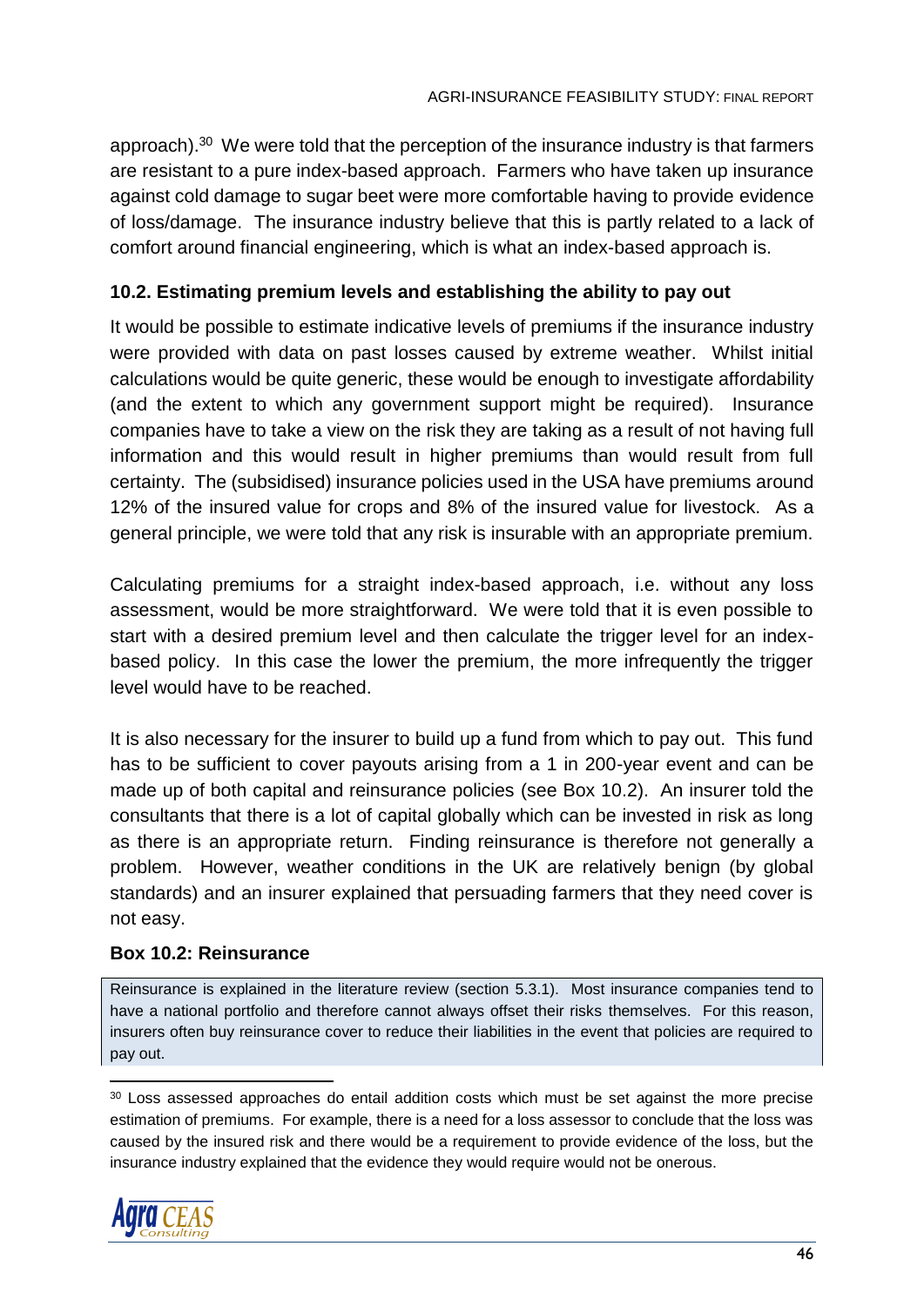Reinsurance companies buy different types of risks and risks in different locations so that they operate a risk-diverse portfolio which does not leave them over-exposed in one market or against one type of risk.

The type of reinsurance used depends on the risk profile of the insurance company. One of the insurance companies interviewed for this study suggested that proportional reinsurance would be most likely to be used in the case of extreme weather insurance, at least initially. This means that as the risk increases, so would the exposure of both the insurer and reinsurer. A mix of proportional and nonproportional reinsurance would also be possible where, say, risk is shared proportionally to a certain point, beyond which all the additional risk is covered. Changing the structure of the agreement would alter the price for reinsurance. A reinsurance company told the consultants that a facultative approach is only useful for very large risks (the example was given of a farm with 85,000 head of cattle in one location).

#### **10.3. Why was commercial provision not made after the events of winter 2013?**

A combined index and loss assessed approach for Wales was examined by the insurance industry after the events of winter 2013 reflecting the localised nature of the impacts. An index-only approach would have required payments to a large number of unaffected farmers (which might have been unacceptable) which would have increased premiums. However, the discussion held did not result in policies being brought to the market. One insurer explained that part of the difficulty was the availability of data at a suitable level of granularity. The point was made that conditions varied considerably at the local level. The lack of accurate data on previous livestock losses from extreme weather events was also problematic.

We were told that *the challenge for insurers is in providing cover at a price that farmers are prepared to pay and which gives the insurer the potential for profit*. In economic terms, the challenge is in finding the intersection between the supply and demand curves. When providing insurance against extreme weather was considered after the events of 2013 it proved difficult to find this intersection (price point).

An investigation into providing UK-wide crop insurance for arable farmers was used as an example of the difficulty in providing cover at a price which farmers would be prepared to pay. A typical UK farmer spends around £5,000 on insurance annually (there is great variability around this figure). The yield variation around "normal" for wheat means that payments might be triggered every three years (depending on the claims trigger point decided). Payouts on this basis would require an annual premium of around £1,000-£1,500 which is high in the context of the premium the farmer is paying to cover all the rest of his risks (motor, property, liability, etc). The insurance industry believes that *farmers have an appetite to insure against events where the* 

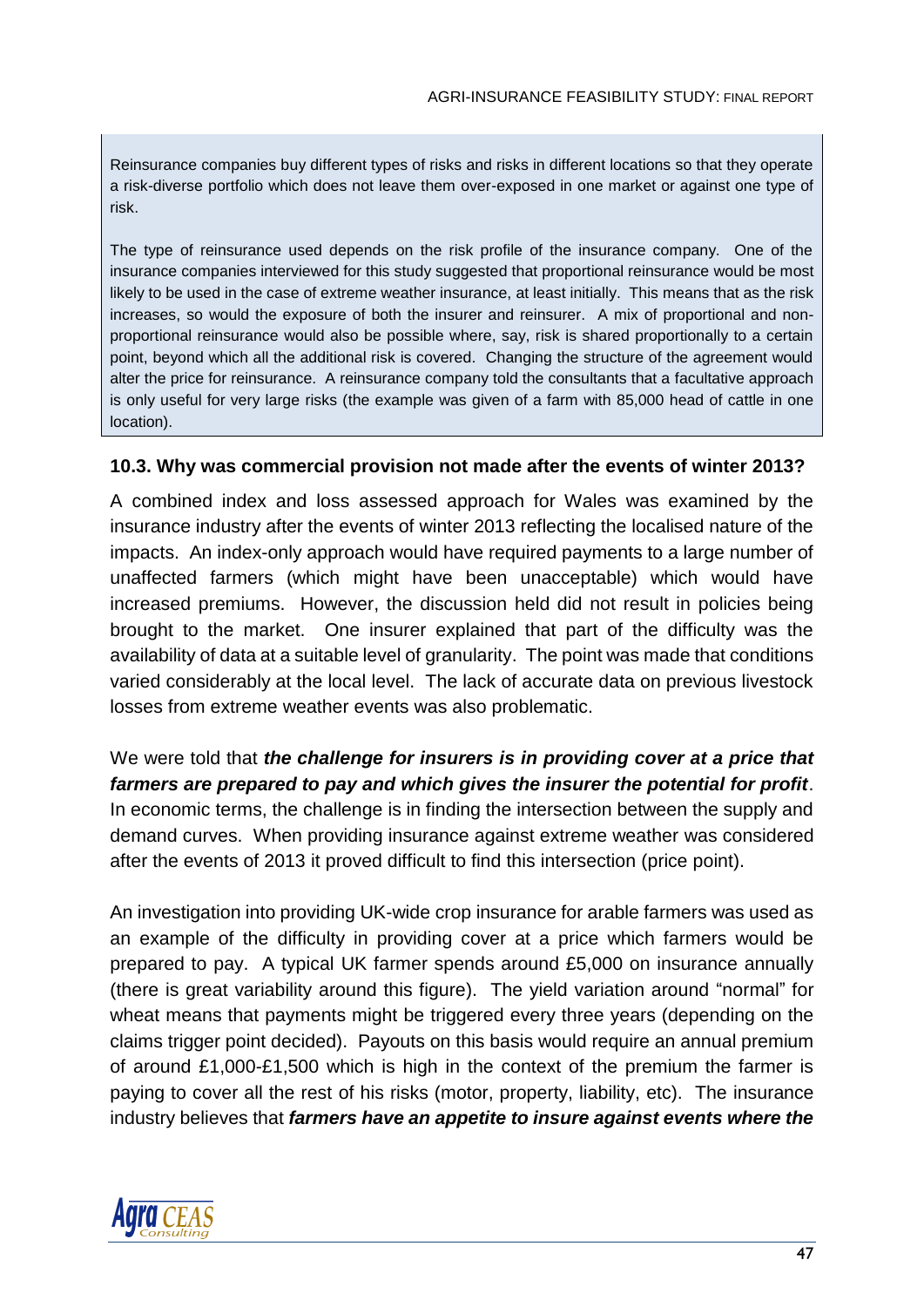*survival of the business might be in question*, but less of an appetite to cover events which, while potentially damaging do not threaten business continuity.

### **10.4. Data sources for establishing livestock losses in Wales**

The availability of data on the extent of losses (capital and income) suffered by farmers due to extreme weather and other natural disasters was investigated in interview with the Welsh Government.

Some animals are lost to bad weather every year in Wales (it is a normal part of farming), but it is not clear how many are lost normally, i.e. without specific extreme weather incidents. Without this baseline, it is not possible to calculate additional losses caused by extreme weather.

Veterinary sources could be a potential source of data as vets would be likely to be involved if large numbers of animals were affected by localised weather events (either killed or suffering adverse animal welfare consequences). We were told that individual schemes have used data on animal deaths on farm. For example, the 2012 outbreak of Schmallenberg virus may have involved hardship payments, the need for which would have been determined from the veterinary side. It is likely that there was some sort of evidence base behind these payments, although this is not something that we have been able to verify.

There is an official scheme for removing animals which die on farm, but, according to the Welsh Government, this does not have high take-up; other ways of disposal are used (from donation to kennels to (illegal) burial on farm). This could be a useful source of information, but it is clearly not comprehensive.

The Welsh Government explained that cattle have to be individually registered and so there is potential to build a data system around animals which die on farm. The registration system is becoming more advanced for sheep as well allowing individual identification, although batch registration is still used. We were told that it ought to be possible to identify abnormal numbers of deaths from these data sources. If an insurance scheme were to be introduced, there is potential to develop these registration systems to evidence losses.<sup>31</sup>

We were told that *there is no data set that provides detailed financial information from all farms*. The most comprehensive dataset is the Wales Farm Business Survey

<sup>&</sup>lt;sup>31</sup> Another potential data source mentioned was EDI Cymru, an initiative to provide electronic tagging for sheep and goats run by the industry for the Welsh Government.

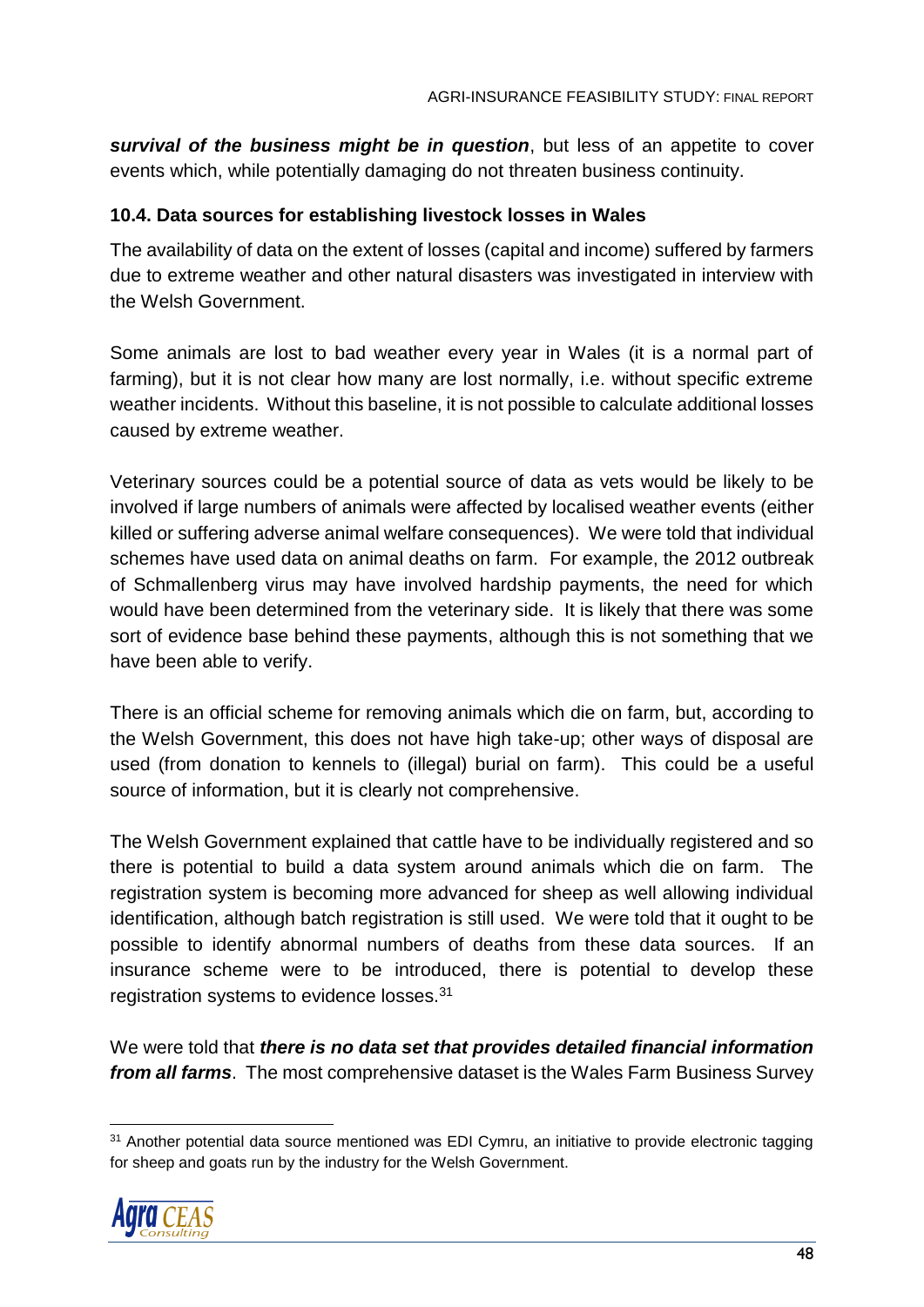(FBS) which encompasses 550 farms. This small sample size makes it unlikely that the FBS would include enough farms affected by localised extreme weather to allow this source to be used to provide data. Other technical barriers exist to using the FBS as a source. For example, the survey is anonymous, so the Welsh Government does not know the identity of farms in the sample. This makes it difficult to even locate farms within areas affected by extreme weather.

*Linking losses in income to causal factors is not straightforward*. Turnover levels are very variable anyway so, even if a farm could be shown to be in an affected area, it does not necessarily follow that this would have been caused by the extreme weather event. The more complicated the link between the animal and the financial return is, the harder it is to link causality to weather events. The cost of losing a lamb which would have been slaughtered is relatively easy to establish. However, establishing ultimate financial loss from losing a breeding ewe with breeding seasons left is much more complicated. Beef sucklers can produce calves for up to ten years; an early loss could be substantial. Whilst lost breeding stock can be replaced, there is a premium because these are recognised as capital assets rather than revenue.

The consultants were told that it had not proved possible to link revenue impacts to the Foot and Mouth Disease outbreak, even though this was relatively widespread. Localised issues can hit individual farms very hard, but might leave no trace on farms not affected, but in the same locality. In conclusion, the Welsh Government felt that it would be very hard to collect sufficient data through the FBS to allow insurers to risk assess policies.

The Welsh Government told the consultants that, in theory, the tax system could be used to provide data on losses (although issues of causality would remain). This would require individual tax returns to be linked to status as a farm, and this might not be something that HMRC would be willing to allow.

## **10.5. Potential for Welsh Government support in relation to extreme events**

## **10.5.1. How can the Government provide support?**

As the literature review has shown, *there are several ways for governments directly to address the impact of extreme weather events*. Only some involve insurance. An *ex ante* approach is taken in New Zealand where farmers are aware that there is a graded set of responses to disasters of various levels of seriousness. One of the farming unions interviewed for this research suggested that a similar system could operate in Wales, although the frequency of events which might require support would be lower than in New Zealand. It was also thought that flooding would be a more

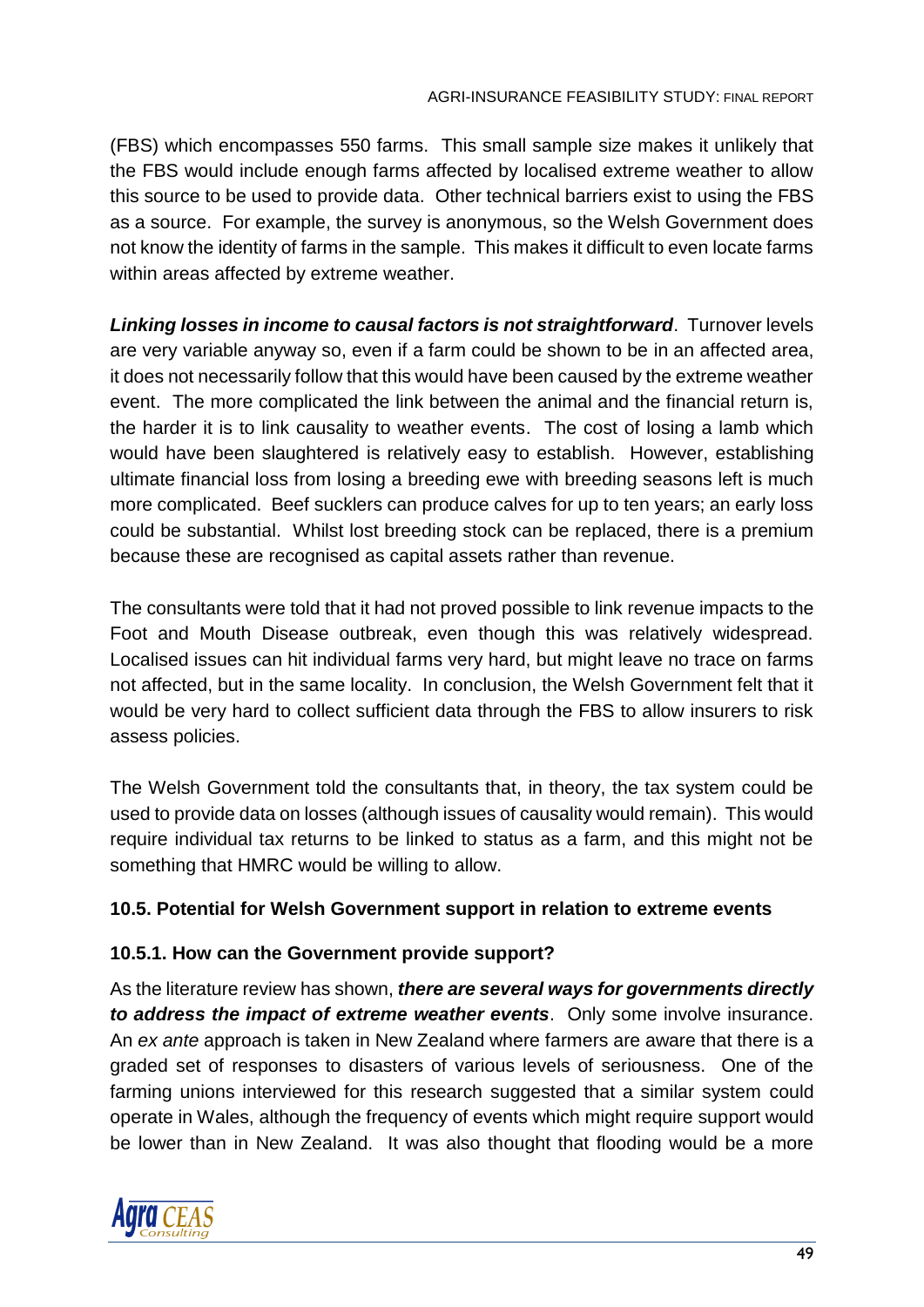suitable risk to tackle in this manner given that it occurs more frequently than heavy snow. That said, the union was unsure that even flooding is a significant enough problem in terms of its impact on national production to warrant intervention. It was noted that the advantage of an *ex ante* approach is that farmers know where they stand in relation to support.

### **10.5.2. Government attitude towards providing support**

The Welsh Government explained that *ex ante* payments are contrary to Welsh Government policy (although flood mitigation measures are a feature of some agrienvironment schemes). However, an *ex ante* approach need not involve *ex ante* payments, just the establishment of a set of actions to be followed when triggered by extreme weather. Elements of an *ex ante* approach are actually in place already in Wales, see section 1).

Policy officials within the Welsh Government were asked about Government attitude to providing help to support the provision of insurance products to the agricultural sector. The following potential options were listed:

- subsidies to premiums charged by commercial insurance providers;
- supplements to indemnity payments to farmers;
- a Welsh Government-operated insurance scheme;
- direct re-insurance by WG of commercial providers of insurance;
- subsidies to re-insurance of commercial providers; and,
- subsidies to the establishment and/or running of mutual funds to cover such losses (including tax relief on contributions)?

It was stressed that while the Government has no current plans to introduce a natural disaster scheme with the commercial sector, *support would not be ruled out for any of the options at this stage*; Government lawyers and business experts would need to assess these options once developed further. No work has been carried out to investigate any of these options to date. The Welsh Government has partnerships with commercial operators in several economic areas, so it is possible to envisage a system under which commercial insurance could be used to cover some level of risk with the Government providing *ex post* payments beyond this. Of course, any proposals for such a system would need to be fully assessed and scoped.

Welsh Government officials explained that support to facilitate insurance would be limited by the availability of funds to resource such a scheme. *The Government could not estimate the level of annual subsidies that could be tolerated by the national*  **budget**. State Aid rules currently apply and restrict the Government's options for intervention (see Appendix 1, section A1.6.1). However, ultimately it is for the Welsh

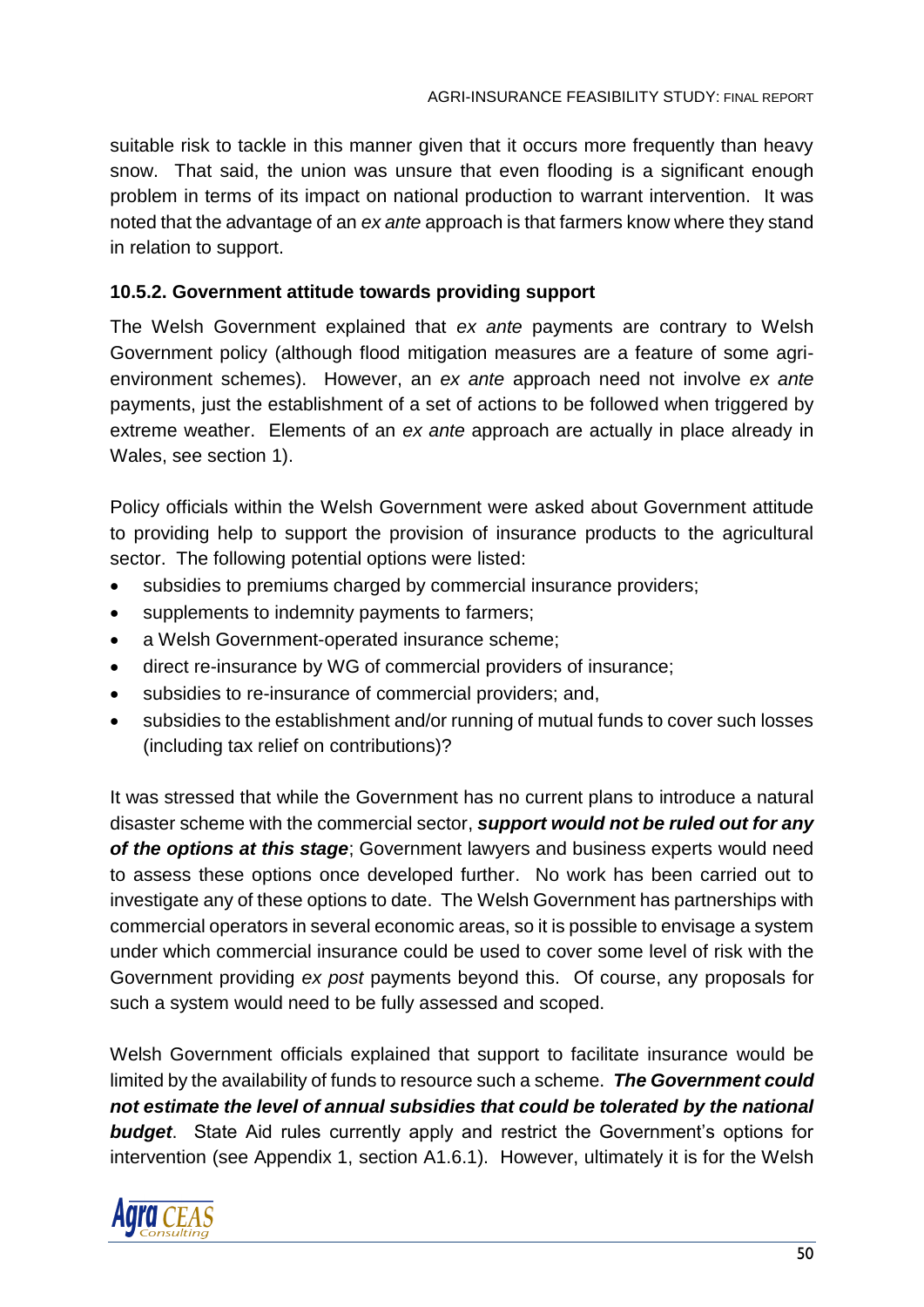Ministers to determine policy based on priorities and risks. It was noted that Ministers might also have political reasons for not supporting such an approach.

## **10.5.3. Farming sector attitude to potential Government support**

Farming unions told us that *farmers would consider insurance against the impacts of extreme weather events if this was incentivised* (via the farmer or the insurer). One union pointed to the use of subsidised insurance in Canada and the USA to support this argument. Another union felt that farmers' decision to take up insurance is simply a matter of balancing perceived risk against cost and that subsidising insurance would alter this balance by reducing the premium. It was suggested that one way of doing this could be via tax relief on premiums.

It was also noted that to date, the Government has supported industries (not just agriculture) almost as an insurer of last resort. If this were not the case in the future, the union thought that farmers would probably think more carefully about using insurance. However, there is an expectation currently amongst farmers that support would be provided in extreme cases.

## **10.5.4. Insurance industry attitude to potential Government support**

The insurance companies spoken to were asked whether, from their side, reinsurance by the Welsh Government would be a viable option to make the provision of cover for extreme weather events commercially viable. All agreed that this would be an option worth exploring; the private sector can deal with attritional low volume risk, but government help can be needed beyond this. One operator explained that *some form of public money would probably be required in order to facilitate the provision of insurance against extreme weather in Wales*. This operator pointed out that public money is used with respect to earthquake/flood insurance in some countries where the private insurance sector does not find it commercially attractive to offer cover. Another pointed out that, in a sense, the Welsh Government is already the insurer of last resort and that the US government acts formally in this role.

The consultants were told that there are cases where governments provide a cap on reinsurance losses. For example, the government of South Korea receives a premium from reinsurance companies to provide a loss cap.<sup>32</sup> Under this policy, the government covers losses above a 300% loss ratio. Such an approach can provide cover for a 1 in 250-year event, whereas the private sector might only be able to provide cover for a 1 in 100-year risk on a fully commercial basis.

<sup>&</sup>lt;sup>32</sup> The nature of the insurance was not specified, but is not relevant in any case.



 $\overline{a}$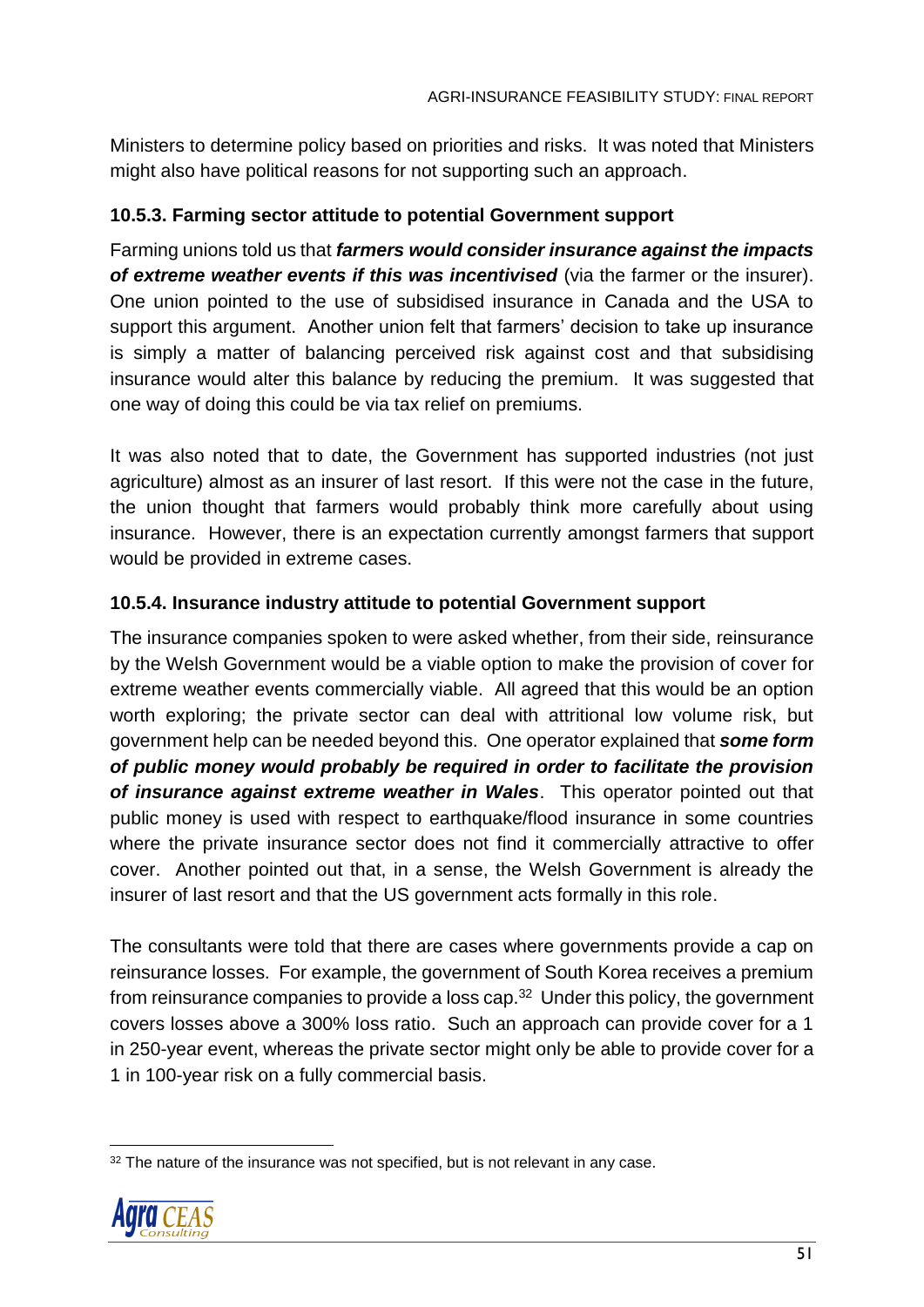A reinsurer explained that internalising the cost is probably the most efficient approach to reinsurance and that lowering the cost of reinsurance would drive down the cost of insurance to farmers. If the Welsh Government acted as a reinsurer, it would have to make sure that these cost savings were passed on to the farmer and were not captured by the insurance industry.

The insurance companies interviewed for this research were asked whether, hypothetically, they would be willing to operate an insurance system on behalf of the Welsh Government, in return for a suitable fee. The response was rather equivocal. We were told that while this would be technically possible, there would need to be certainty that this was appropriate and the support provided would be adequate to cover for lost commercial opportunities. However, one operator said that as insurance is offered on a commercial basis, it should not be necessary to incentivise the industry, unless this is necessary to break inertia. We were also told that designing a system would be challenging and that the system would need to be as simple as possible for farmers.

Insurance providers explained that other countries subsidise insurance in different ways (see also the literature review). We were told that in most countries where there is subsidised insurance, the farmer is charged the whole premium and receives support in turn from the government. However, in Canada, the government makes a direct payment to the insurance providers to cover the expenses of running the scheme; payments to subsidise premiums are also paid to the insurer. In the US, the level of subsidy is the subject of negotiation between the government and insurers (the subsidy, which contributes to running costs, is paid to the insurers).

For sugar beet insurance in the UK, the subsidy (from British Sugar) is paid to the grower. In the case of insurance against extreme weather, as this would be an infrequent loss situation, the insurance providers felt that any subsidy would be better paid to the insurer (insurers, reinsurers or both) rather than to the farmer.

As alluded to in section 10.5.3, subsidies do not have to involve actual transfers of money. We were told that in Australia, the government is considering providing a taxbreak on insurance payments (this lowers tax receipts, but does not require a direct payment from the government). According to an insurance company interviewed, there is a risk in paying subsidies to farmers that this money may not always be used for insurance premiums. It is easier to have the government pay the insurers directly in return for lower premium payments.

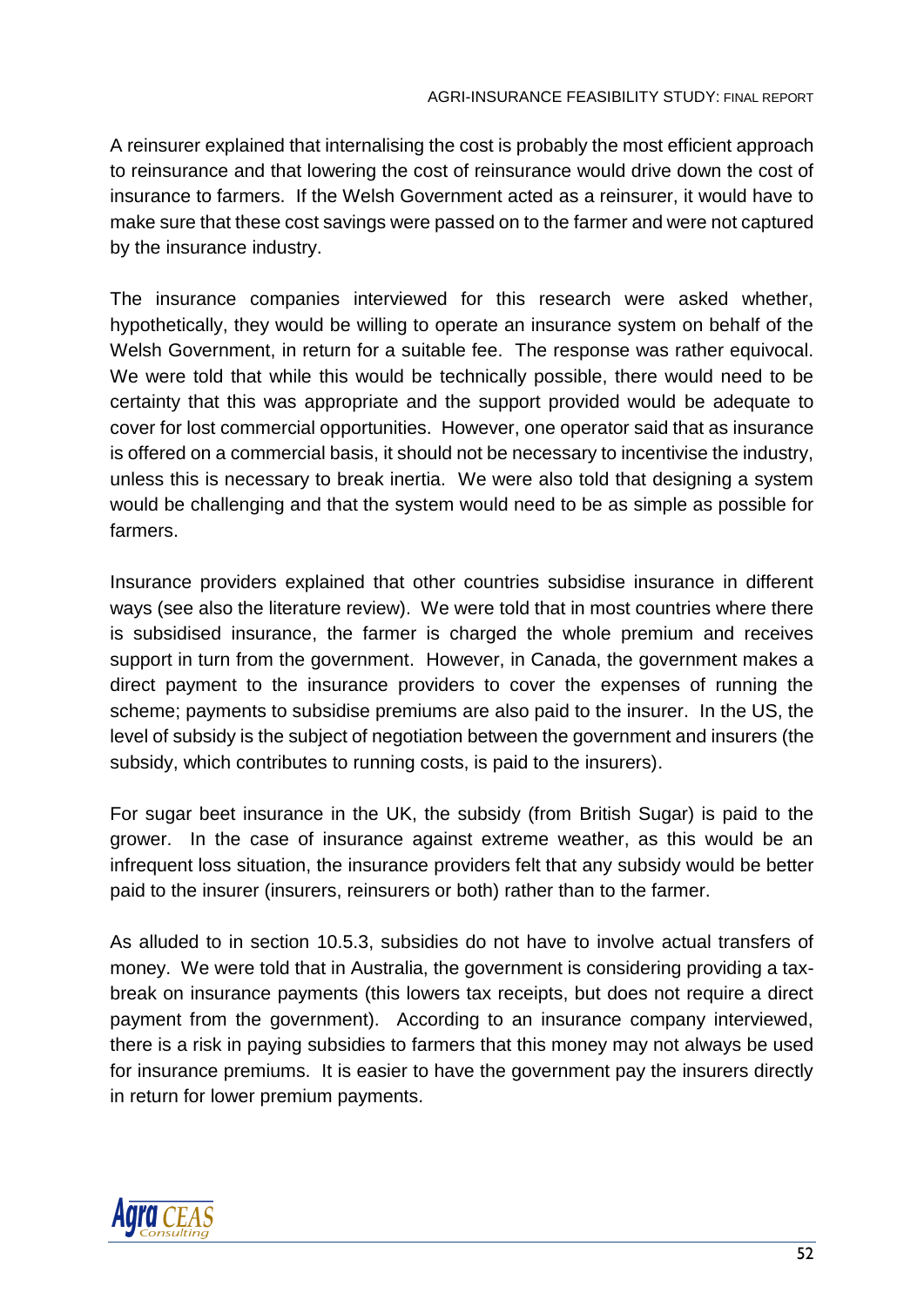According to one insurer spoken to, the Flood Re model (see section 7.2) is unlikely to be appropriate in relation to extreme weather because the pool of agricultural insurers would not be large enough to build up sufficient capital reserves. In the opinion of this insurer, there would have to be a new tax on agricultural insurers which would require primary legislation and which might not be viable in any case. This insurer felt that Government support, not just an industry pool, would be required to make something like Flood Re work for extreme weather insurance for agriculture in Wales (and the wider UK).

In principle, it would be possible to hold a Dutch auction if extreme weather insurance were to be subsidised in the UK, but there are not many insurers. There are, though, a lot of reinsurers globally who would be interested in the UK market.

Finally, it would be possible for the government to buy the policy on behalf of farmers, the farmer need not be involved at all. The farming organisations spoken to felt that subsidising payments (by whichever means) would encourage some farmers to take up insurance against extreme weather, but the nature of the policy offered would also be key to uptake.

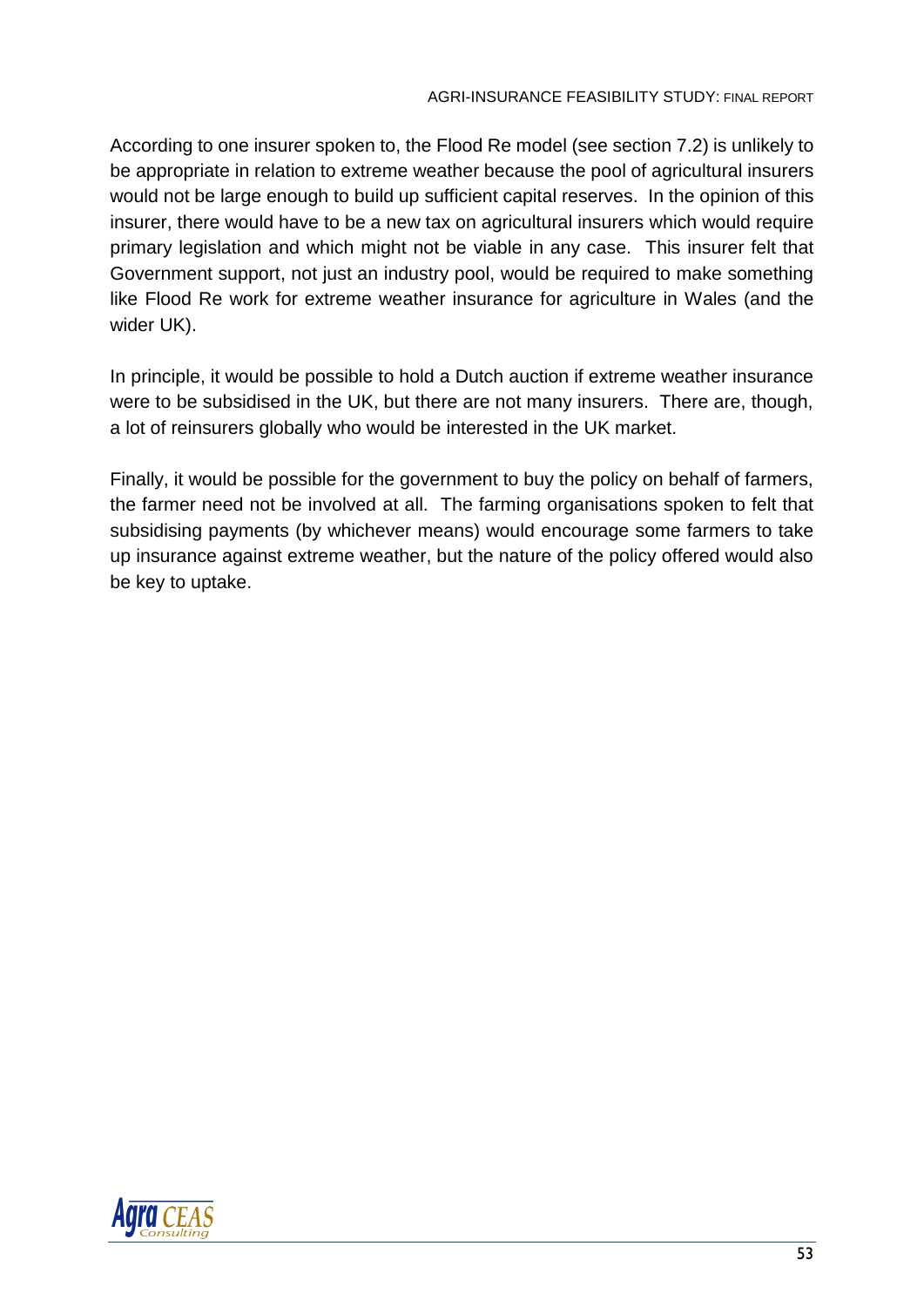# **11. Options for Wales**

This section brings together the research undertaken to provide a set of options for dealing with extreme weather crises in Wales, assesses how they compare and how they could be brought to market.

*There is a wide range of possible options, only some of which include subsidised insurance*. These have been set out in this report, with the insurancebased approaches investigated further in the Welsh context through our interview programme. It should be noted that these options are not equivalent in terms of the support they would offer the agricultural sector and, as a result, they would have different impacts. These options include the following:

- *Ad hoc* aid organised *ex post* and financed from government non-specific reserves (as used in Wales in winter 2013)
- Stratified planned approach setting out pre-determined responses to defined events (an *ex ante* approach)
- Government-run income or revenue safety nets
- Mutual funds
- Commercial insurance
- Subsidised insurance

The *stratified planned approach*, under which a graded set of responses are set out *ex ante* to disasters of various levels of severity (as used in New Zealand's Adverse Events Framework, where drought is the main risk factor, though it should be noted that subsidised insurance does not form part of the response package). This approach was thought by one of the farming unions to be capable of operation in Wales and received support from other sources. A feature of this approach in New Zealand is to ensure that all opportunities are exploited by farmers.

It should be noted that basic elements of an *ex ante* approach already exist in Wales in that Farming Connect offers advice and training which farmers can use to manage their risk. The availability of this advice is clearly signposted by the Welsh Government. The opportunity for farmers to carry out income averaging to reduce their tax bill already in place, as is access to commercial credit and social security payments. Further elements of support could be added to this existing framework. For example, the Scottish Government announced in November 2017 that it is to set up a special advisory panel to help farmers and crofters respond to the effects of extreme weather on their businesses.<sup>33</sup>

<sup>33</sup> <http://www.fwi.co.uk/news/expert-panel-help-farmers-battling-extreme-weather.htm>



 $\overline{a}$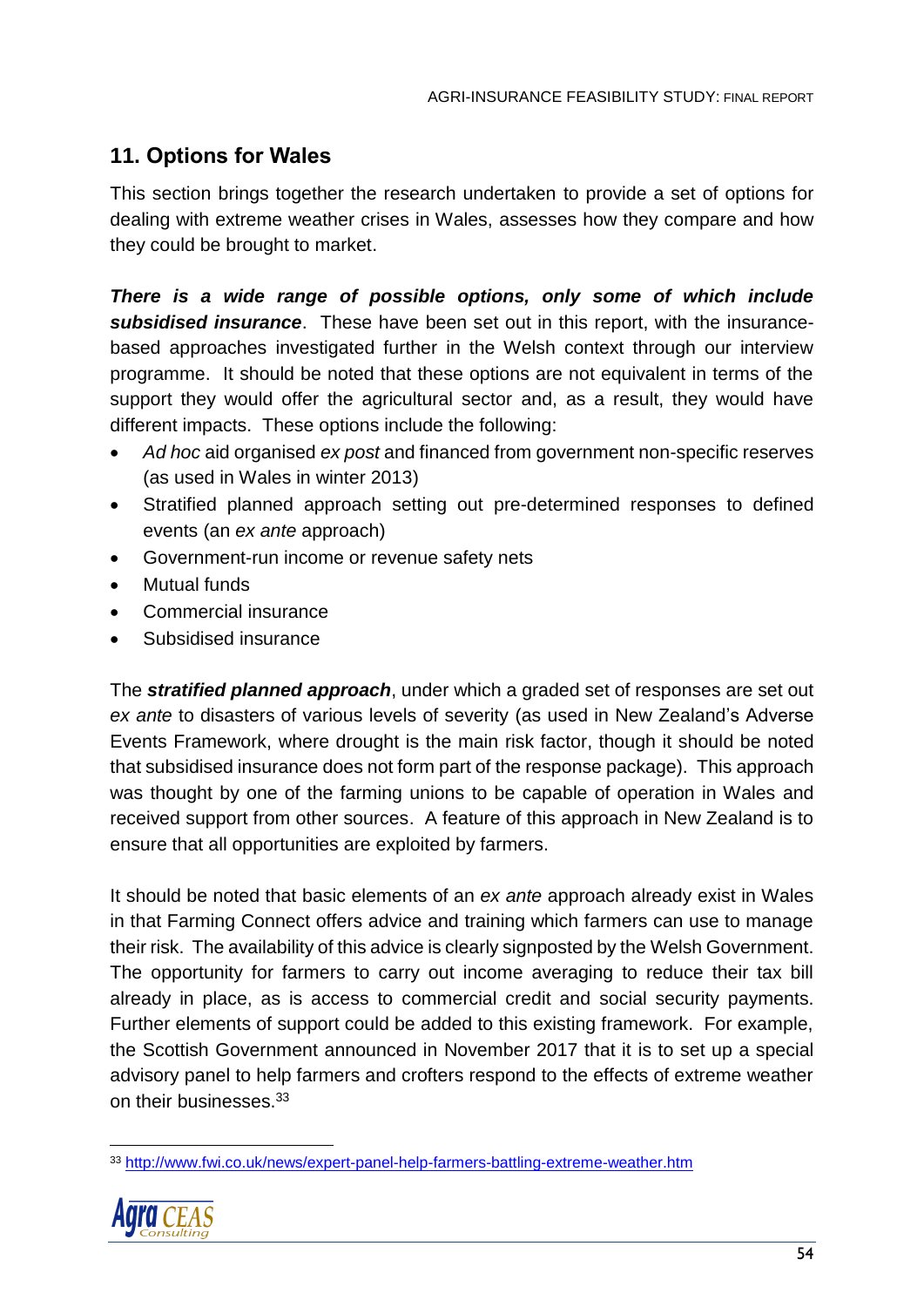The consultants were told that a formalised and further developed *ex ante* approach to extreme weather might be better suited to dealing with flooding rather than heavy snow because of the very localised nature of the latter. A formalised system might also be better suited to situations where extreme weather events are both more frequent and more severe. The public costs of an *ex ante* approach clearly depend on what is provided, but it should be noted that they extend beyond the agricultural budget into the social welfare system and HMRC; this can be seen as an advantage if the agricultural budget is under pressure. Additional costs of signposting are likely to be modest and already covered under Farming Connect and the Farm Liaison Service. It should also be noted that the farming charities and other organisations play a role in this signposting too.

*Government-run income or revenue safety nets* (as used in Canada and the USA) need to be mindful of WTO requirements. A key requirement is that income losses can be demonstrated at the level of the individual farm, which is very data-demanding and is only practical in countries where there is ready public access to taxation records or similar registers that cover all operators of farm businesses (a sub-sample is not sufficient). In the UK, access to such data is not available to the operators of agricultural policy support mechanisms, so such an approach can be ruled out for technical reasons, at least for the foreseeable future.

*Mutual funds* are widely used in some other EU Member States, but there is little tradition of their use in the UK in the co-operative form found elsewhere (for example, in France and the Netherlands). This lack of familiarity may help explain the negative perception that the farming industry appears to have, although it is also possible that a generally negative perception explains their lack of use. The consultants were told that farmers would be reluctant to engage with mutualised funds because there is a potential discontinuity between those paying into these funds and those drawing on them. In the specific case of extreme weather, farmers in more sheltered lowland areas would be reluctant to pay into funds more likely to be drawn on by farmers in more exposed areas. Consideration of the use of levy funds for this purpose was considered a non-starter by farming unions. The use of mutual funds can therefore be ruled out on the grounds of acceptability.

*Commercial insurance* might develop against a policy background which involves the removal of direct support in the form of the Basic Payment Scheme which, to some extent, currently "crowds out" commercial insurance by providing a degree of protection from risk. However, the extent to which this commercial market might develop is by no means clear due to factors on both the supply and demand sides

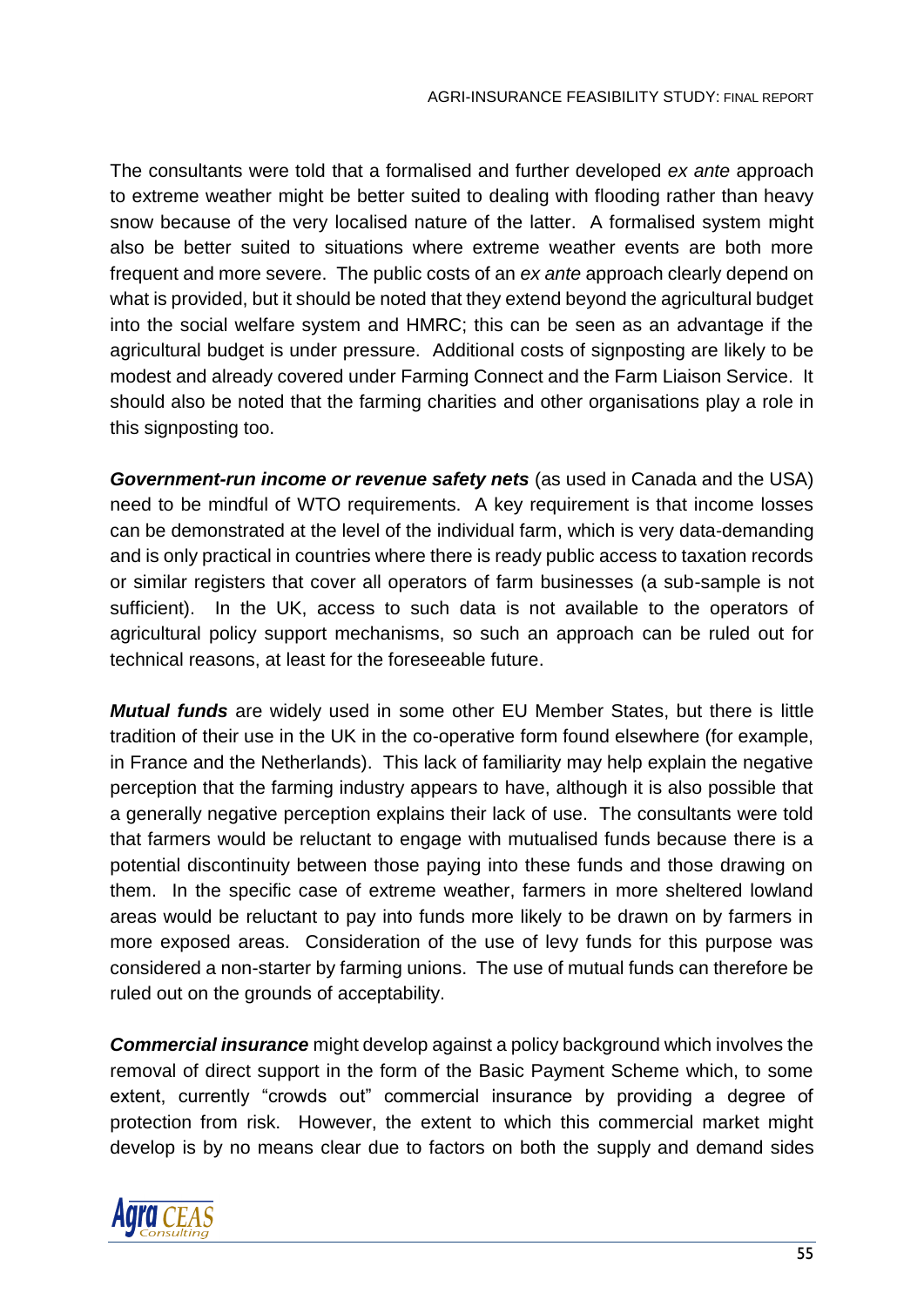(farmers tend to underestimate irregular and very occasional risks and it would be necessary for farmers to be reminded of these risks on a regular basis) and the lack of clarity at this stage in the development of future UK domestic policy. The Government's role in the provision of commercial insurance is limited to facilitation through addressing market failures in information. The costs of this are likely to be fairly modest where existing data infrastructure could be developed.

The purpose of this research was explicitly to consider the use of *subsidised insurance* in comparison to the *status quo*. While a member of the European Union, there was the possibility to use the risk management toolkit under the Rural Programme Development component of the Common Agricultural Policy (Pillar II), one element of which is subsidies to insurance. However, since this work was commissioned, the UK took the decision to invoke Article 50 of the treaty on the Functioning of the European Union with the likely consequence that the UK leaves the EU and therefore the CAP. This renders the use of the RDP risk management tools rather less likely and instead places this work in the context of a possible national agricultural policy. This has meant a stronger focus on the provision of subsidised insurance in principle, which might form part of future Welsh agricultural policy, rather than on the take-up of the option involving joint funding under the CAP.

The next section therefore examines the possibility of developing a subsidised insurance framework and compares this to the current use of an *ad hoc ex post*  approach. It should be noted that the two approaches do not deliver the same impacts. The *ad hoc* approach in Wales has, at least so far, not attempted to compensate businesses for losses of animals as capital assets; rather, support has been focused on how these losses have impacted on personal living standards, well-being and farm viability, but with the amount of support available quite restricted and shaped with the household needs primarily in mind. In contrast, the use of subsidised insurance can be expected to be concerned primarily with the impacts on the business in terms of assets (livestock) destroyed and consequential falls in anticipated profits from the business.

#### **11.1. Comparison of subsidised insurance against the** *status quo*

We have used a SLEPT<sup>34</sup> analytical framework to assess the potential to use subsidised insurance and to compare this to the current use of an *ad hoc* approach (as applied after the events of winter 2013). Many of the aspects relate to insurance whether it is subsidised or not. It should be recalled that there are different approaches

 <sup>34</sup> Social, Legal, Economic, Political, Technological. SLEPT is a development of PEST analysis that adds Legal considerations.

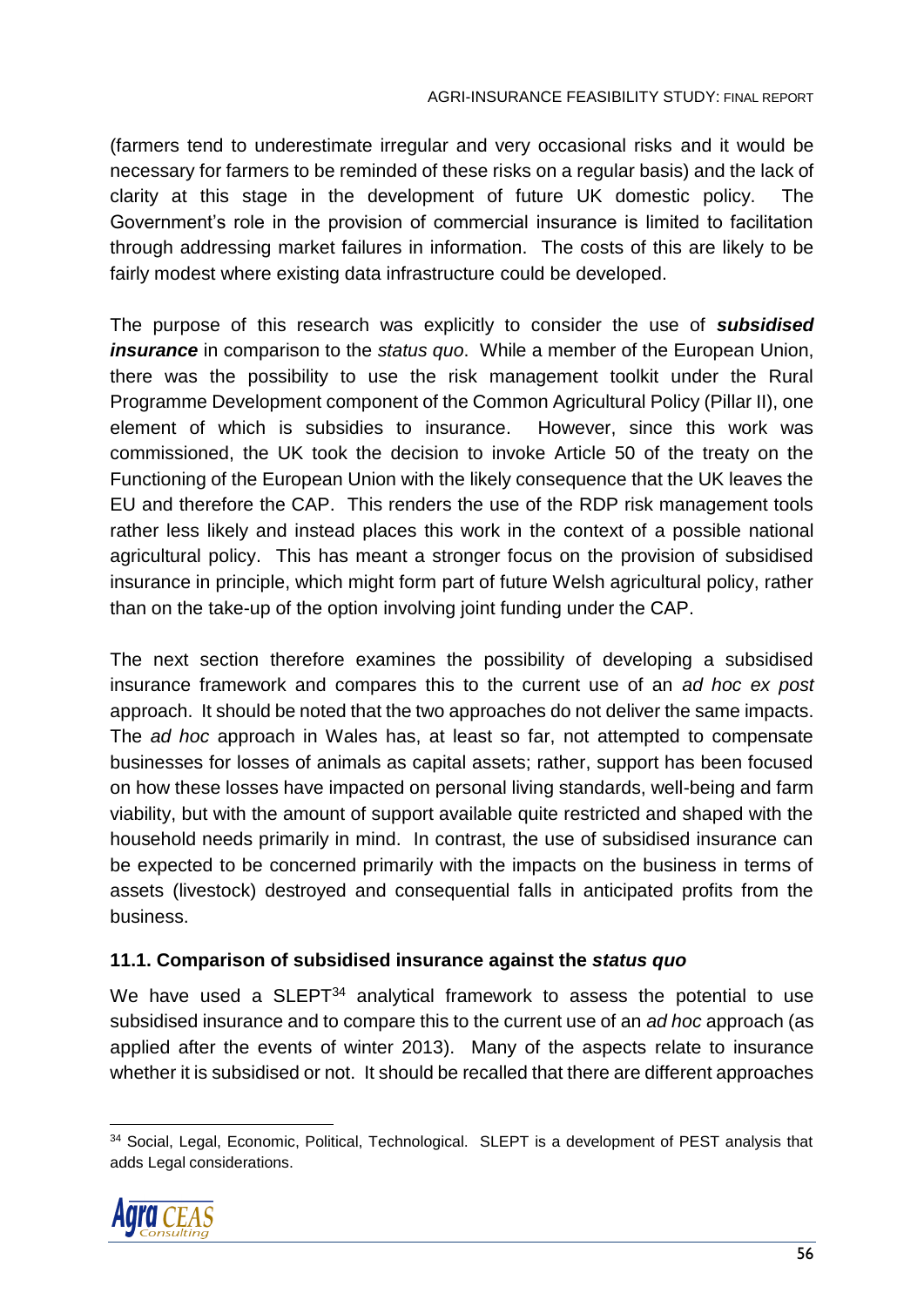to subsidising insurance and these might result in slightly different issues; the approach used to date has focused on farmer household welfare and business continuity whereas subsidised insurance would focus on capital losses and associated effects on profit.

|                  | <b>Subsidised insurance</b>                                                                                                                                                                                                                                                                                                                                                                                                                                                  | Ad hoc approach                                                                                                                                                                                                                                                                                                                                                                                                                                                                                                                                                                                                                             |
|------------------|------------------------------------------------------------------------------------------------------------------------------------------------------------------------------------------------------------------------------------------------------------------------------------------------------------------------------------------------------------------------------------------------------------------------------------------------------------------------------|---------------------------------------------------------------------------------------------------------------------------------------------------------------------------------------------------------------------------------------------------------------------------------------------------------------------------------------------------------------------------------------------------------------------------------------------------------------------------------------------------------------------------------------------------------------------------------------------------------------------------------------------|
| <b>Social</b>    | • Farmers are comfortable with the<br>concept of insurance.<br>• Farmers need to recognise a risk that<br>need insuring against.<br>• There would be no stigma in calling on<br>an insurance policy.<br>• Farmers are comfortable with policy<br>which receives public support.<br>• Insurance<br>would<br>available<br>be<br>nationally, but would be called upon as<br>required at the local level.<br>• (Voluntary) insurance might not be<br>taken up by all farmers.    | • Distributing money via charities might<br>make some farmers unwilling to accept<br>support.<br>• Support can be tailored to welfare<br>needs (socially targeted).<br>• Support can be delivered in a timely<br>way.<br>• Support is made available where it is<br>needed, i.e. at the local level.<br>• Support is made available universally<br>where deemed necessary.                                                                                                                                                                                                                                                                  |
| Legal            | • There is no requirement for legal<br>facilitate<br>changes<br>commercial<br>to<br>insurance.<br>• Providing subsidised insurance would<br>almost certainly require legislation.                                                                                                                                                                                                                                                                                            | · Support is not provided directly to<br>farmers related to production and there<br>therefore<br>no need to ensure<br>İS.<br>compatibility with State Aid or WTO<br>requirements.                                                                                                                                                                                                                                                                                                                                                                                                                                                           |
| <b>Economic</b>  | • There may be costs associated with<br>addressing data gaps to facilitate<br>commercial insurance.<br>• Subsidised insurance would involve a<br>regular cost which would need to be<br>determined in conjunction with the<br>insurance companies.<br>• Once established, the costs would be<br>known and regular which would allow<br>accurate budgeting.<br>. It would be necessary to decide how to<br>provide the subsidy, i.e. to farmers or<br>the insurance industry. | · Support is provided "as needed".<br>Whilst political pressure could bid the<br>amount of support up, it is also possible<br>that a lack of concerted pressure<br>and/or other demands for political<br>attention could result in a payment<br>lower than might otherwise have been<br>provided.<br>• Uncertainty<br>that<br>the<br>means<br>government is not able accurately to<br>budget for the use of ad hoc support,<br>neither do farmers know what to expect<br>in the case of disaster.<br>• Funds will be drawn from government<br>contingency funds and therefore there<br>is a need for government to maintain<br>these funds. |
| <b>Political</b> | . No political impact in relation to<br>commercial insurance.<br>· Subsidised insurance would require<br>political agreement and the allocation                                                                                                                                                                                                                                                                                                                              | • By agreeing ad hoc support, the<br>government is seen to be doing<br>something.                                                                                                                                                                                                                                                                                                                                                                                                                                                                                                                                                           |

| Table 11.1: SLEPT analysis of subsidised insurance versus an ad hoc approach |  |
|------------------------------------------------------------------------------|--|
|------------------------------------------------------------------------------|--|

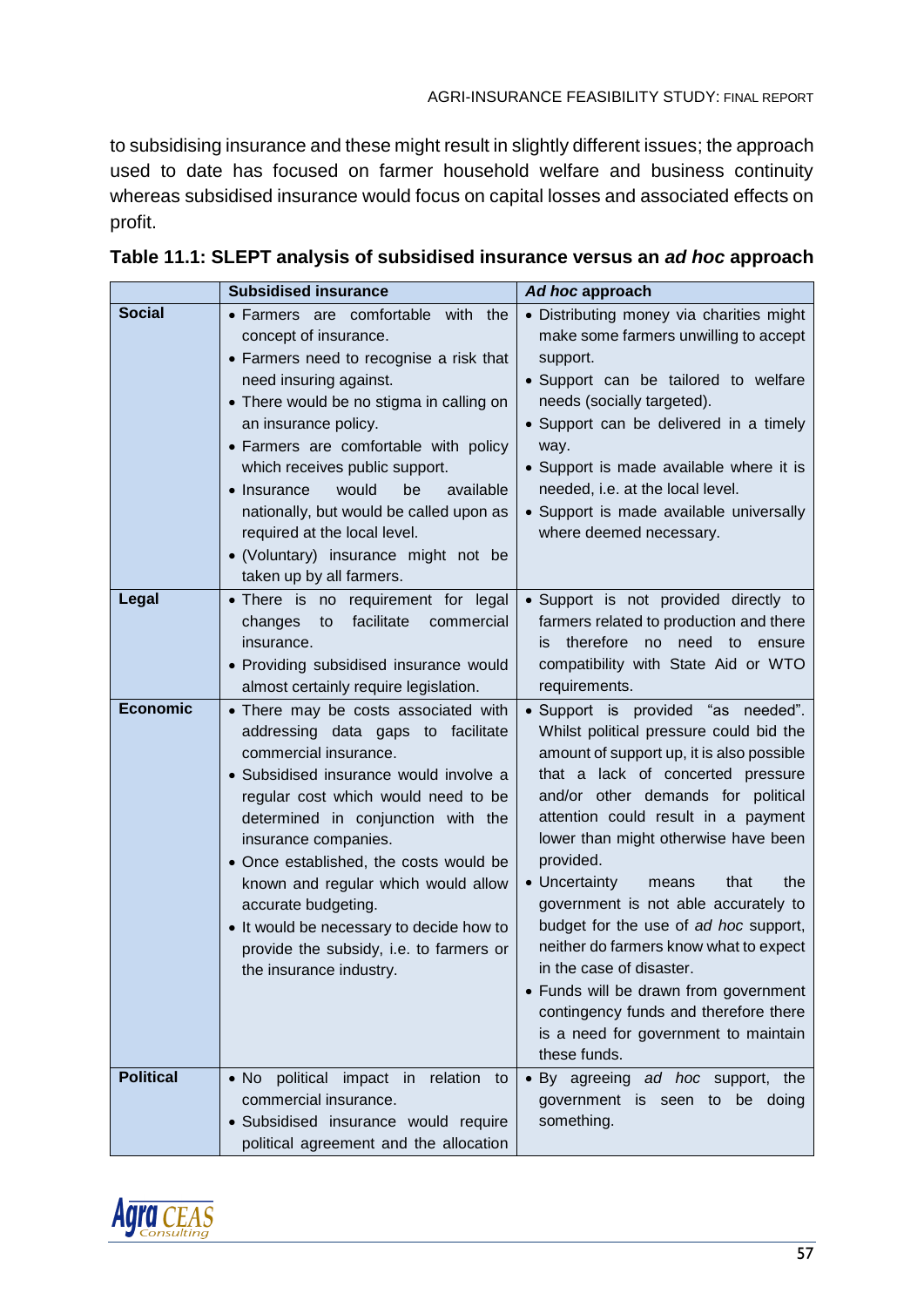#### AGRI-INSURANCE FEASIBILITY STUDY: FINAL REPORT

|                  | <b>Subsidised insurance</b>                                                                                                                                                                                                                                                                                                                                                              | Ad hoc approach                                                                                                                                                                                                                                                                                                       |
|------------------|------------------------------------------------------------------------------------------------------------------------------------------------------------------------------------------------------------------------------------------------------------------------------------------------------------------------------------------------------------------------------------------|-----------------------------------------------------------------------------------------------------------------------------------------------------------------------------------------------------------------------------------------------------------------------------------------------------------------------|
|                  | of necessary funds which would then<br>not be available elsewhere.                                                                                                                                                                                                                                                                                                                       | • Charities may not be willing regularly to<br>act on behalf of the government if they<br>experience difficulties in providing<br>support due to eligibility criteria, etc.<br>• Government may face claims for<br>similar treatment of other sectors (such<br>as tourism) where natural catastrophes<br>have impact. |
| <b>Technical</b> | • Weather data is generally of high<br>quality in the UK. However, data on<br>snow is more problematic due to its<br>tendency to drift. Data on actual losses<br>resulting from extreme weather are<br>sparse.<br>• Although insurers have explained that<br>it is possible to estimate premiums with<br>very little actual data, this data gap is<br>priced in, making premiums higher. | • Technical requirements are low. The<br>Government<br>largely<br>can<br>leave<br>intervention to the charities once the<br>area affected has been defined and<br>broad basis of support agreed.                                                                                                                      |

There are advantages and disadvantages of both subsidised insurance and the *ad hoc* approach previously used. A key advantage of the *ad hoc* approach is simplicity, there is no requirement for legislative change and no requirement to develop data sets to allow premiums to be calculated; technical requirements are low. However, this approach implies budgetary uncertainty and does not provide certainty for farmers in terms of what they can expect when faced with a disaster; a subsidised insurance approach would provide certainty on both sides. In social terms, farmers may be reluctant to accept help from charities and are more likely to draw on their own insurance policy, however, voluntary insurance might not be universally taken up. Finally, a subsidised insurance approach better fits within the cost sharing agenda than the *ad hoc* approach.

## **11.2. Route to market**

The *ad hoc* approach used in winter 2013 has been reviewed and lessons have been learned. This section therefore focuses on the route to market for both commercial and subsidised insurance. *Even if an insurance solution is in place, there may still be calls for ad hoc assistance in the form of welfare support in the most extreme situations*, although this might be politically awkward as those with insurance policies might consider this unequitable. 35 In this context, it should be noted that *ad hoc* support

 <sup>35</sup> The literature review found that in Canada and the USA the extensive use of insurance had not completely eliminated calls for and provision of *ad hoc* aid.

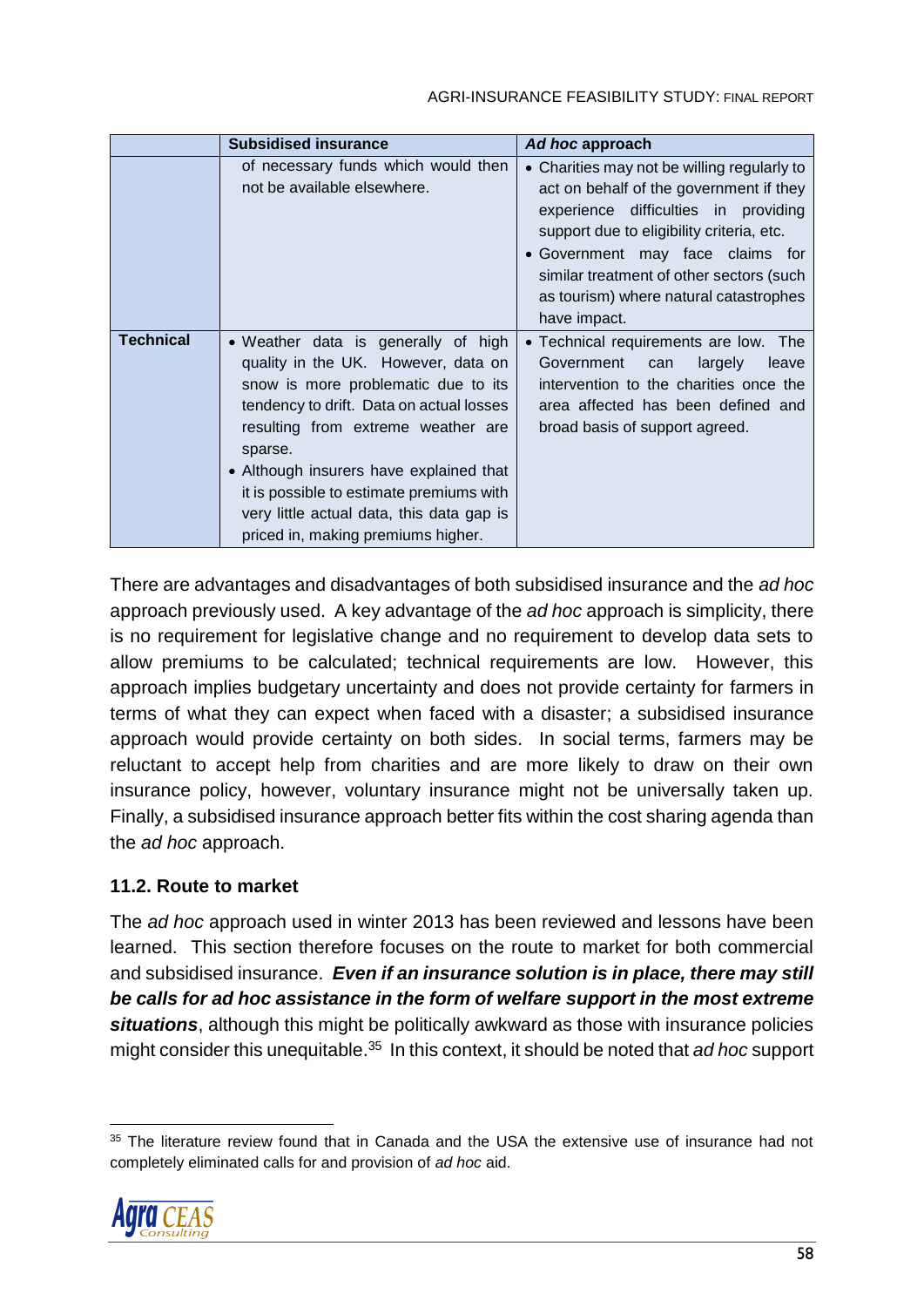is often not available where insurance policies exist to avoid moral hazard (see Chapter 7).

When considering the route to market for insurance policies against the risk of losses from extreme weather events, it is necessary to distinguish between commercial and subsidised provision.

Our discussions with the insurance industry made clear that insurance against extreme weather events in Wales is unlikely to be provided on a purely commercial basis. This possibility was examined after the events of winter 2013, but the information gap with respect to the value of losses was a major contributing factor explaining why policies were not offered. This implies that *had there not been an information gap, commercial policies might have been written*. However, this is not necessarily the case; the size of premiums (reflecting the value of losses and the frequency with which these can be expected) might have been considered unaffordable by farmers, made more so by the loading of premiums that would have been incurred through using inadequate and incomplete data. Nonetheless, a prerequisite for the development of commercial insurance would appear to be the availability of adequate information on the value of losses incurred. Ways in which this market failure might be addressed have been explored with the Welsh Government. These focused on the potential to develop existing information systems to capture the information required.

In addition to the cost of premiums, the appeal of insurance to farmers depends on the wider policy framework. The support provided under Pillar I of the CAP reduces the need for farmers to consider insurance policies. Domestic agricultural policy after the UK leaves the EU will be influenced by the relationship with the single market post-exit and, at this stage, this remains unknown. However, *should direct payments be removed or severely scaled back, farmer interest in insurance may naturally increase*.

It is possible, but by no means certain, that commercial insurance policies would be brought to the market if information were made available on actual losses incurred due to extreme weather events. Domestic agricultural policy could also change in ways which encourage farmers to take steps to insure their own risk, for example, if direct payments were removed or severely curtailed. However, should these conditions not be met, or, if they are met and commercial provision is still not brought to the market, then it may be necessary to consider subsidising the provision of insurance, if this is felt by the Welsh Government to be a suitable policy direction. As noted above, this is likely to depend to some extent on the domestic agricultural policy in place after the UK leaves the EU.

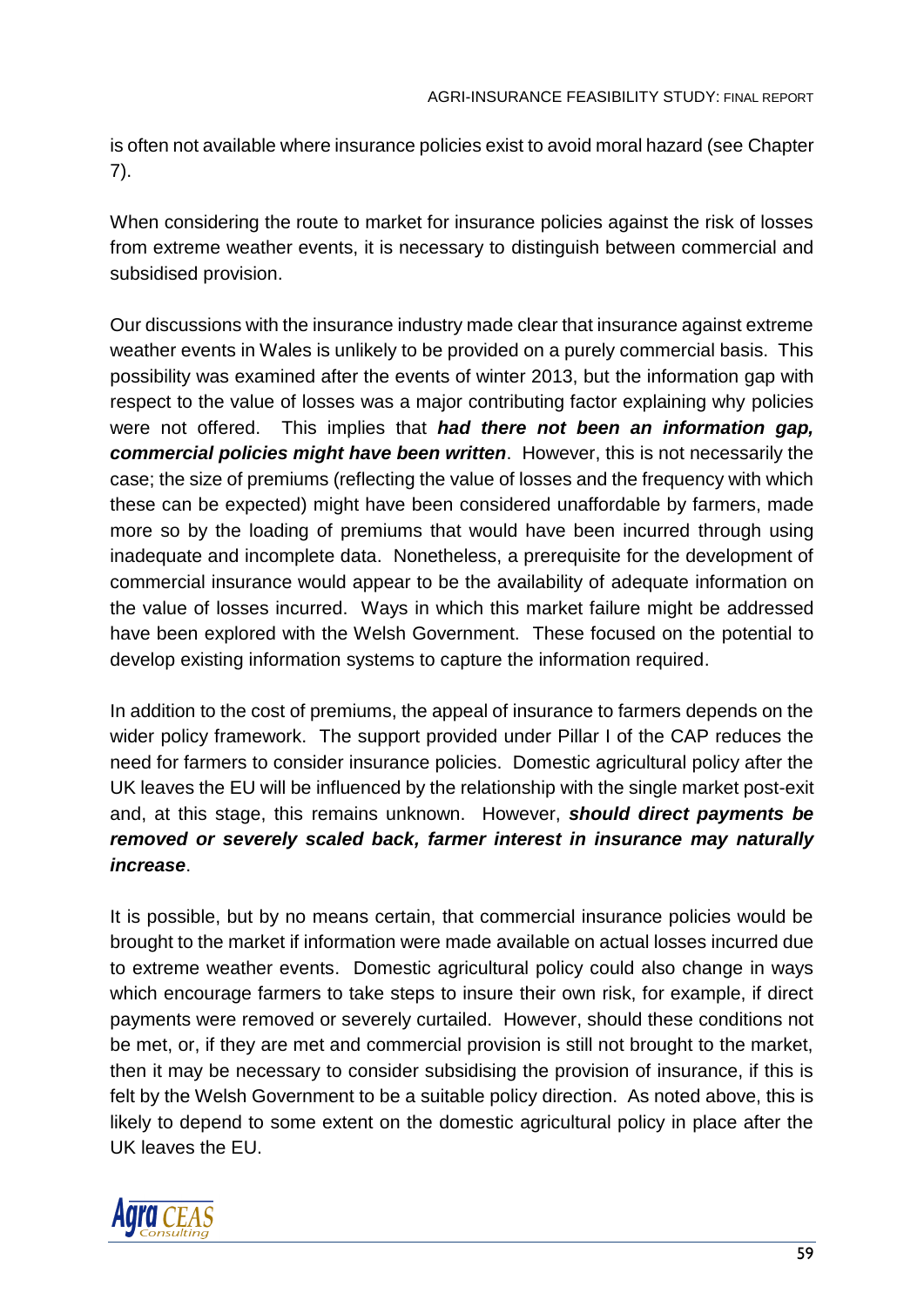*The first step on the route to market in this case (assuming that the information gap has been successfully addressed) is for the Government to declare a willingness in principle to assist the insurance industry in writing policies*. At the present time, insurance companies have only been willing to discuss generalities. Having decided that this is something that is seriously to be explored, *the Welsh Government would then need to engage in detail with the main suppliers of insurance* in Wales, or a consortium of them, to discuss the practicalities. While our discussions with the industry have explored the issues in a preliminary way, it was evident that matters needed to be put on a more certain and official footing before the potential providers were prepared to reveal details which might carry commercial sensitivity (such as premium levels).

This discussion would need to cover the nature of support provided such as whether the insurance industry would require a fee to provide an insurance service, the level of subsidies needed to support provision, whether these should be paid to farmers or insurers, whether insurance would be mandatory or voluntary, whether, and in what form, reinsurance would be required, whether it would be necessary for the Government to cap the liability of insurers to contain their exposure to risk, etc.

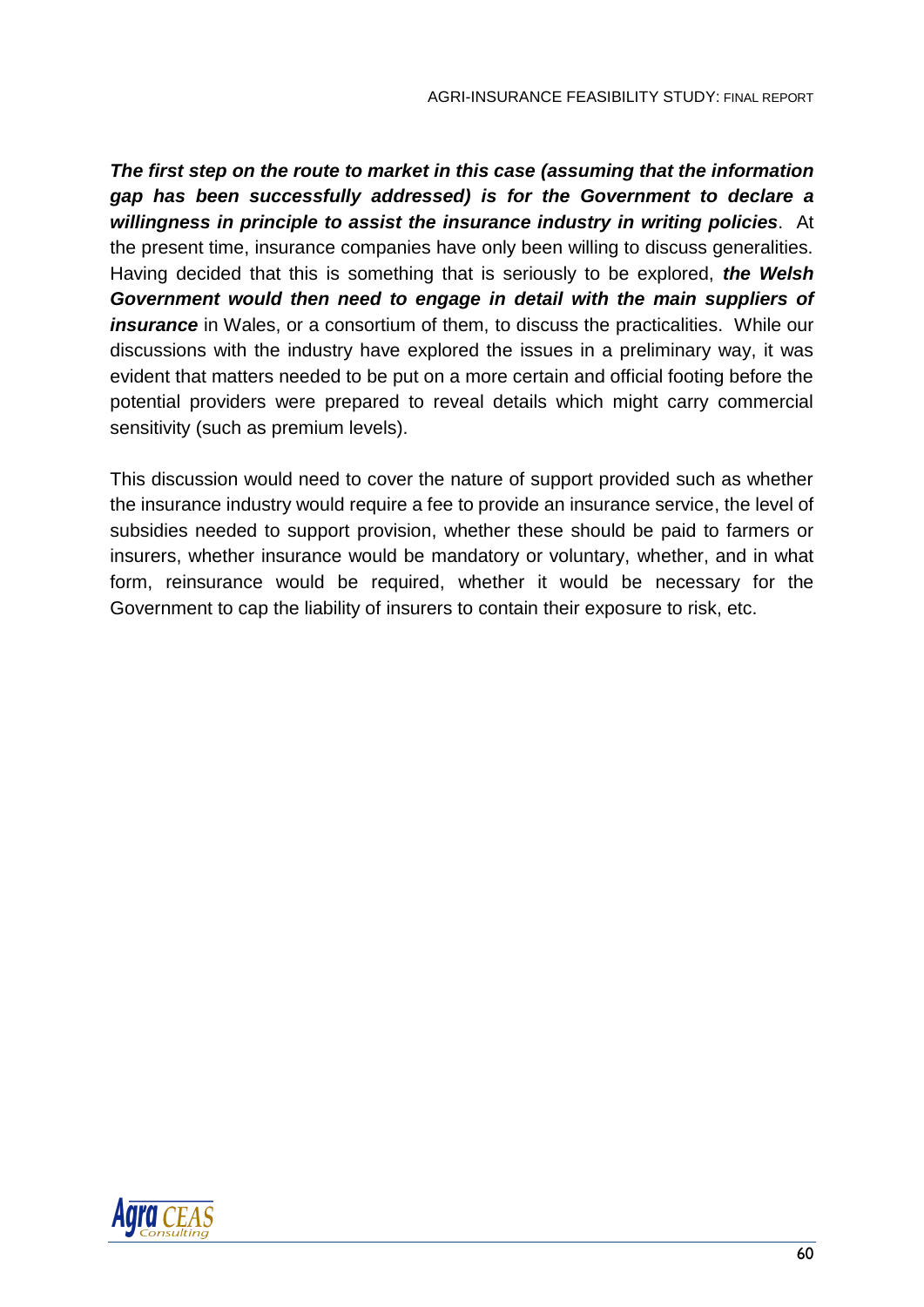# **12. Conclusions**

This research for the Welsh Government was prompted by the extreme weather event of winter 2013 and was initiated before the UK's referendum on leaving the EU. The context was therefore different from the present, with the potential use of subsidised insurance against extreme weather events then seen as an option under EU rural development policy. The subsequent vote to leave the EU, though likely to close off the RDP opportunity, opened up the possibility of subsidised insurance as a policy tool within domestic agricultural policy.

In addition, the effects of anticipated climate change are uncertain, but include generally higher temperatures and, as a result, reduced snowfall. However, rarity may exacerbate impacts if farmers no longer routinely prepare for heavy snow. On the other hand, there may be increased incidence of other extreme weather such as summer drought and winter flooding. *It is therefore possible that insurance against extreme weather will be of greater interest in the future*.

The OECD recommends that Governments take a holistic approach to risk management, starting with the provision of information and training, their "risk retention layer". The Welsh Government deals with this principally through Farming Connect. To date, this approach has been supplemented by the provision of *ad hoc ex post* support. Whilst "ordinary" risk, the OECD's "market insurance layer", is adequately addressed via commercial insurance policies, there is no commercial provision against the impact of extreme weather events, the OECD's "market failure layer".

After the extreme weather events of winter 2013, the Welsh Government provided £500,000 to three farming charities to allow them to provide complementary assistance to the agricultural community. This assistance focused on the welfare of farming households and short-term business continuity. Though not the route chosen, had there been a policy concern with impact on productive capacity, disaster aid in the form of *ad hoc* compensation for lost animals might have been made from public funds. *A system of insurance, when used against extreme weather events, would offer protection through providing compensation for asset loss and income foregone*; such provision would not therefore be directly comparable to the approach taken in 2013.

The use of (subsidised) insurance has proved to be a practical way of providing support to agricultural sectors outside Wales, most notably in Canada and the USA, though policy history, insurance penetration and data sources there are different from Wales/UK. Insurance is also successfully used to provide cover against natural

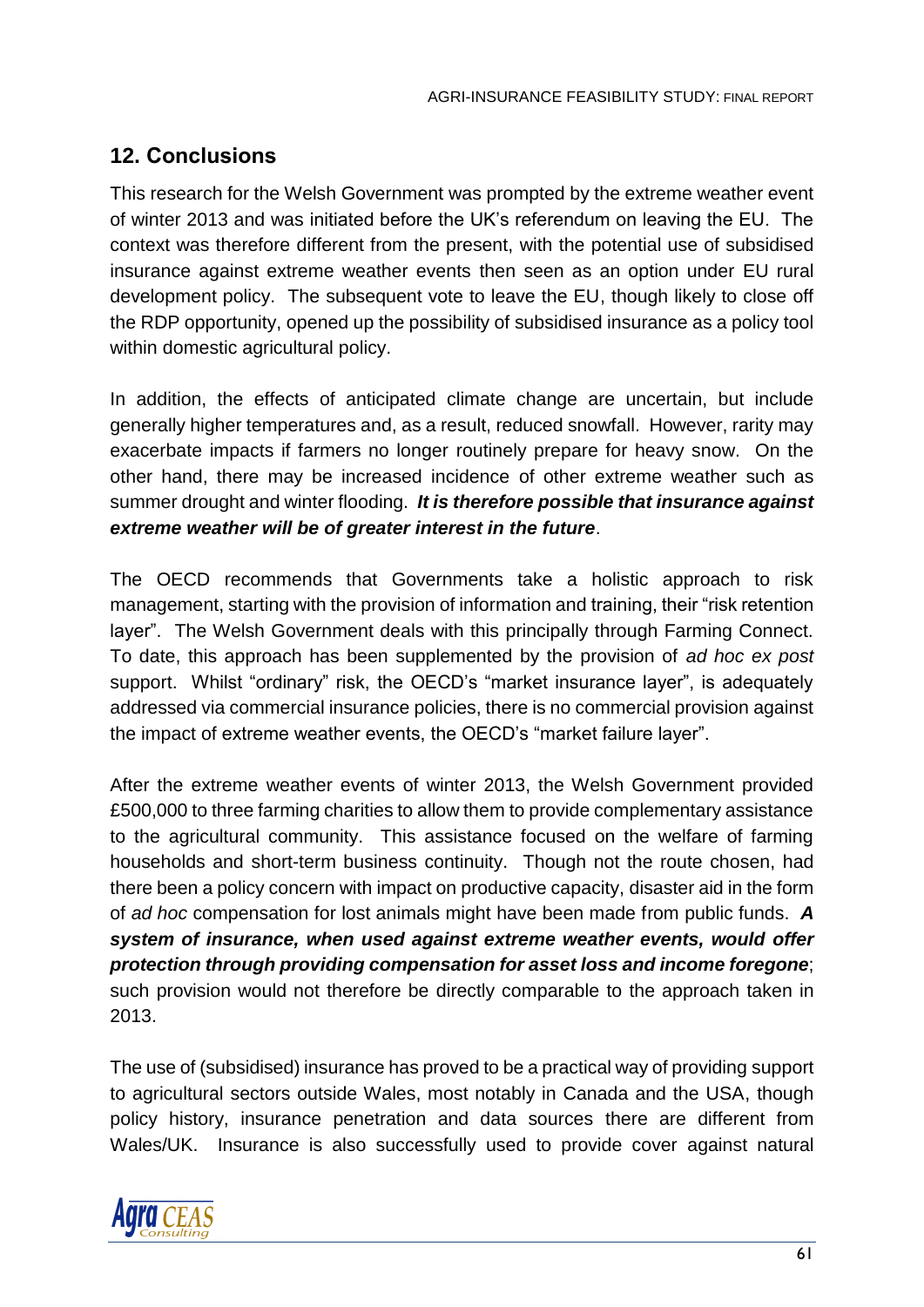disasters, for example cold insurance for sugar beet growers in England and livestock producers in Mongolia.

Whilst farmers in Wales have a clearly demonstrated appetite for various forms of "ordinary" insurance, they hold *a perception that the cost of premiums for insurance of non-breeding livestock would be prohibitive*. Our interviews and literature review revealed *no intrinsic attitudinal barrier against the use of insurance against extreme weather risks*, although there is some suggestion that farmers underestimate the impact of events that are relatively rare.

However, *there is no apparent present effective demand for this form of insurance in Wales*. This is likely to be at least partly because direct payments under the current policy framework to some extent "crowd out" the need for insurance solutions to the presence of risk. Within the context of the UK leaving the EU, it is possible to envisage a future domestic agricultural policy under which insurance solutions become more attractive, such as if direct payments are reduced in magnitude or removed altogether.

Given the current lack of supply from the insurance industry of policies covering losses from extreme weather, our initial expectation had been that there were technical barriers to the introduction. However, this research has shown that such provision is more possible than initially thought since providers have ways to address these problems. As noted above, the reason for the lack of development of products to date is related to the existing policy framework and an associated lack of demand. That said, provision might be hampered by the failure of demand and supply curves to intersect, i.e. *premiums would need to be at a level farmers are not prepared to pay*.

Part of this problem appears to relate to market failure in terms of data on actual losses. The insurance industry explained that, while data on the value of losses are not actually required to establish initial premium levels, the lack of information has to be priced in, meaning that premiums are higher than they would otherwise be. Nevertheless*, the lack of information on the value of losses was cited as the main explanation why it did not prove possible for the insurance industry to develop commercial policies against extreme weather after the events of winter 2013*. The OECD notes that facilitating good start-up conditions (information, regulation and training) should be the primary role of government in the development of commercial insurance. *Consideration should therefore be given to gathering and developing likely sources of data relating to losses of animals*. According to the evidence gathered

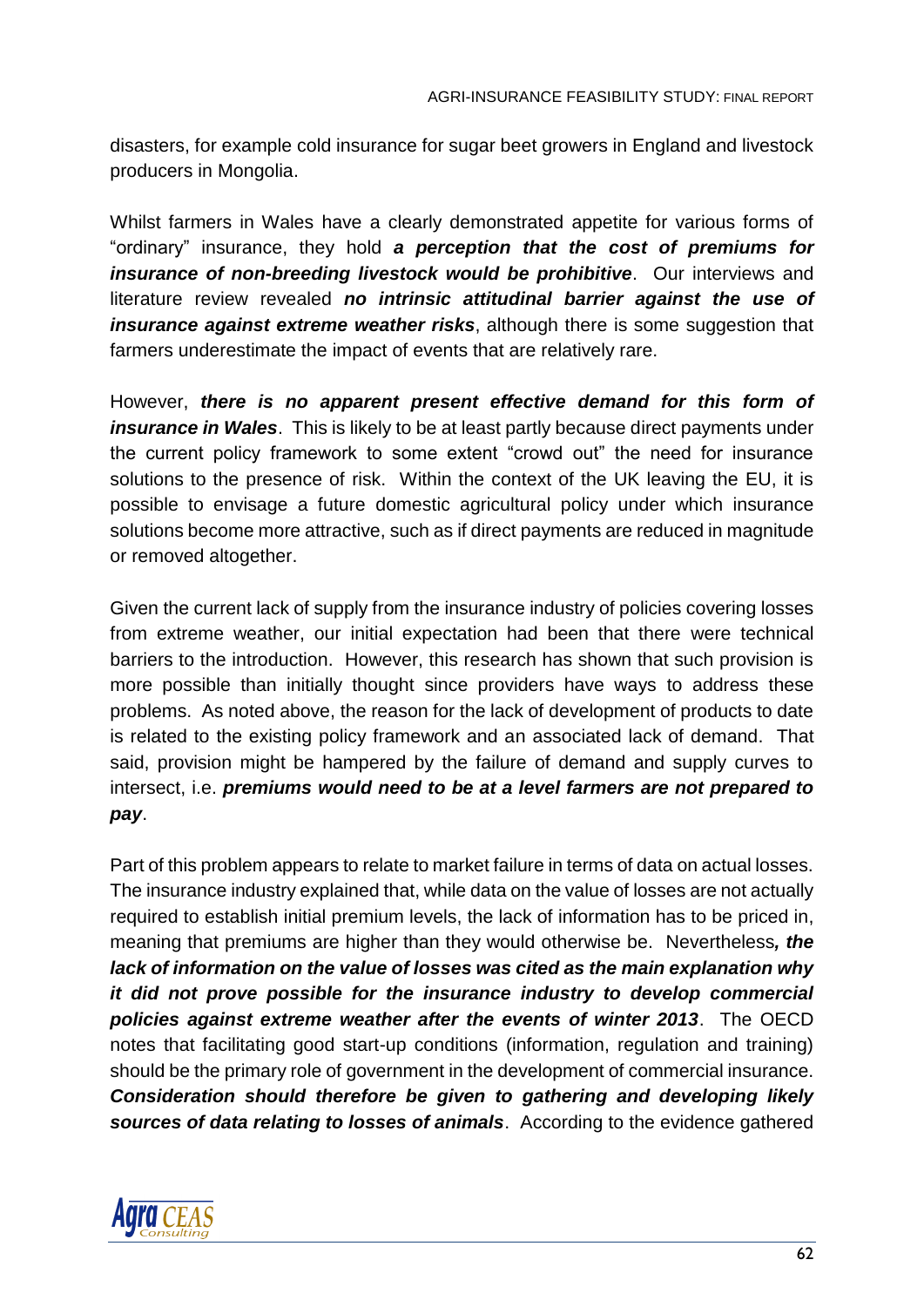as part of this research, the availability of reinsurance does not present a barrier to the development of commercial insurance.

*Insurance companies told the consultants that they would be willing to consider various forms of insurance products subsidised by the Welsh Government*. They would also be prepared to consider operating an insurance system on behalf of the Welsh Government for a suitable fee. We were told that a variety of methods exist to subsidise insurance, including granting tax relief to premiums, making payments to farmers, and subsidising the insurance industry directly. The latter approach is, perhaps understandably, more attractive to the industry and is probably also a less costly way of providing subsidy, as it would avoid contact with individual farmers and validation of their insurance purchases.

*A variety of approaches to subsidising insurance would be possible* and, in view of these unknowns, the level of subsidy required cannot be estimated without discussion between the Welsh Government and insurance suppliers.

*Should the Welsh Government decide that subsidised insurance provision is worthy of serious investigation as a policy tool after the UK leaves the EU, it would be prudent to undertake further exploration with insurers as to how this might be done. Before embarking on such discussions, as noted above, it would be useful to undertake further development of data systems capable of providing information on actual livestock losses through extreme weather.*

Our discussions with the insurance industry could not take the estimation of costs any further than general principles. *A more closely specified set of intentions on the part of the Welsh Government is required to go further*.

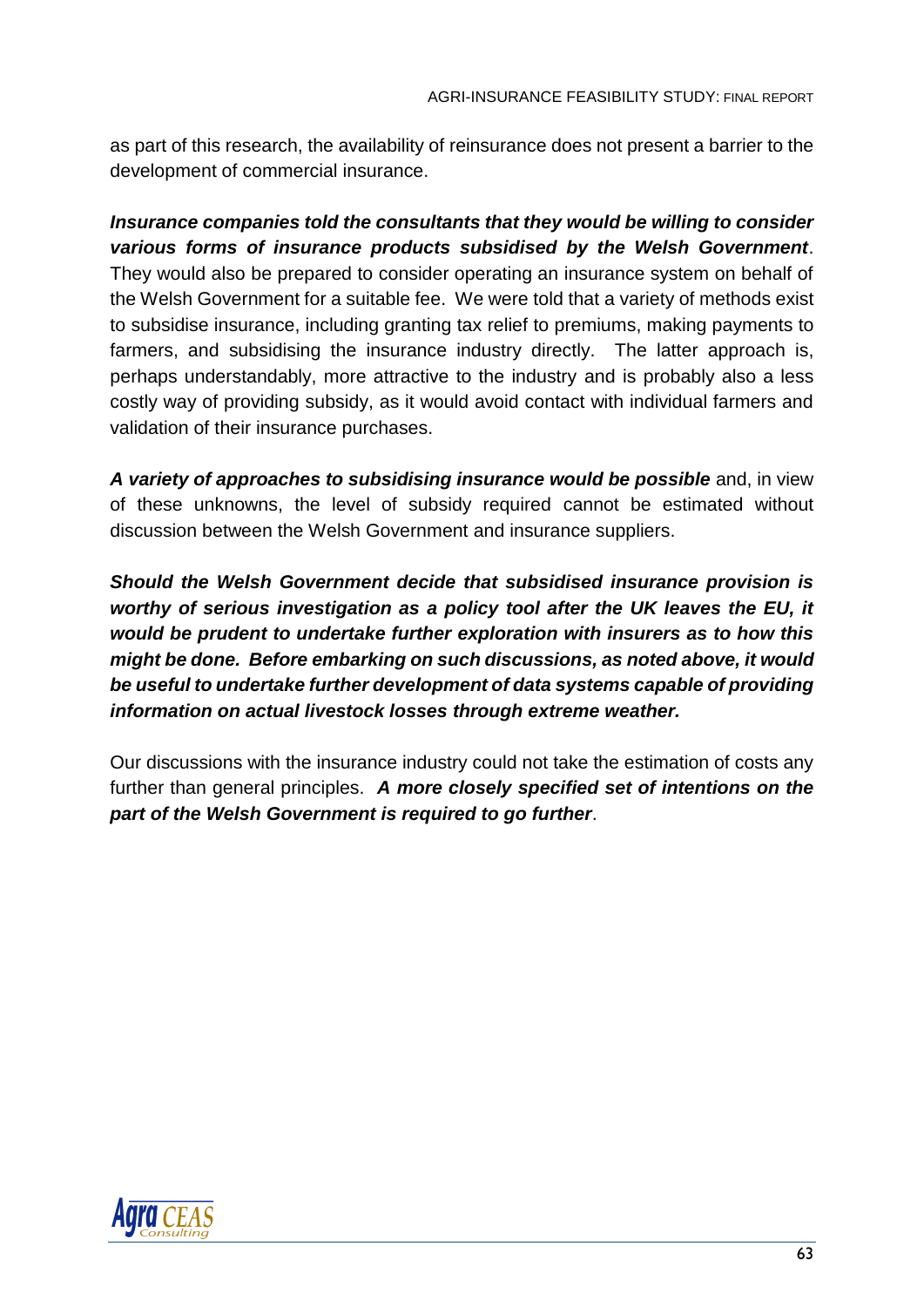# **13. References**

**AAFC** (2008) "*The New Business Risk Management Suite*". Agriculture and Agri-food Canada. [\(http://www4.agr.gc.ca/AAFC-AAC/display-af](http://www4.agr.gc.ca/AAFC-AAC/display-af-ficher.do?id=1200408916804&lang=e)[ficher.do?id=1200408916804&lang=e\)](http://www4.agr.gc.ca/AAFC-AAC/display-af-ficher.do?id=1200408916804&lang=e).

**AAFC** (2016) AgriInsurance Program. <http://www.agr.gc.ca/eng/?id=1284665357886> **AAFC** (2015) AgriRecovery Program. <http://www.agr.gc.ca/eng/?id=1387480598562>

- **Agricultural Markets Taskforce** (2016) Improving Market Outcomes: Enhancing the Position of Farmers in the Supply Chain. Report of the Agricultural Markets Taskforce. The Commission, Brussels.
- **Agriculture Canada** (2007a and 2009) AgriStability: Program Handbook.
- **Agriculture Canada** (2007b) AgriStability: Program Guidelines.
- **Antón, J. and Kimura, S.** (2011) Risk Management in Agriculture in Spain. OECD Food, Agriculture and Fisheries Papers, No. 43, OECD Publishing. <http://dx.doi.org/10.1787/5kgj0d57w0wd-en>
- **Antón, J., Kimura, S. and Martini, R.** (2011) "*Risk Management in Agriculture in Canada*". OECD Food, Agriculture and Fisheries Papers, No. 40, OECD.
- **Australian Government** (2016) Managing Farm Risk Programme: Information for farm businesses considering agricultural insurance. [www.agriculture.gov.au/mfrp](http://www.agriculture.gov.au/mfrp)
- **Australian Productivity Commission** (2014) Natural Disaster Funding Arrangements. Productivity Commission Inquiry Report. No. 74, 17 December 2014.
- **Ayenew, H. Y., Sauer, J. and Abate-Kassa, G.** (2016) "*Cost of risk exposure, farm disinvestment and adaptation to climate uncertainties: the case of arable farms in the EU*". Paper prepared for presentation at the 2016 Agricultural & Applied Economics Association Annual Meeting, Boston, Massachusetts, July 31-August 2, 2016.
- **Baas, S., Ramasamy, S, DePryck, J. D. and Battista, F.** (2008) Disaster Risk Management Systems Analysis. Rome: FAO.
- **Babcock, B. A. and Hart, C. E.** (2004) "*Risk-Free Farming?*". Iowa Ag Review, Center for Agricultural and Rural Development. Vol. 10, No.1, winter 2004.
- **Bardají, I., Garrido, A., Blanco, I., Felis, A., Sumpsi, J. M., García-Azcárate, T., Enjolras, G. and Capitanio, F.** (2016) State of play of risk management tools implemented by Member States during the period 2014-2020: National and European Frameworks. Study, Directorate-General for Internal Policies Policy Department B: Structural and Cohesion Policies, Agriculture and Rural Development, European Parliament. IP/B/AGRI/IC/2015\_75, March 2016, PE 573.41.

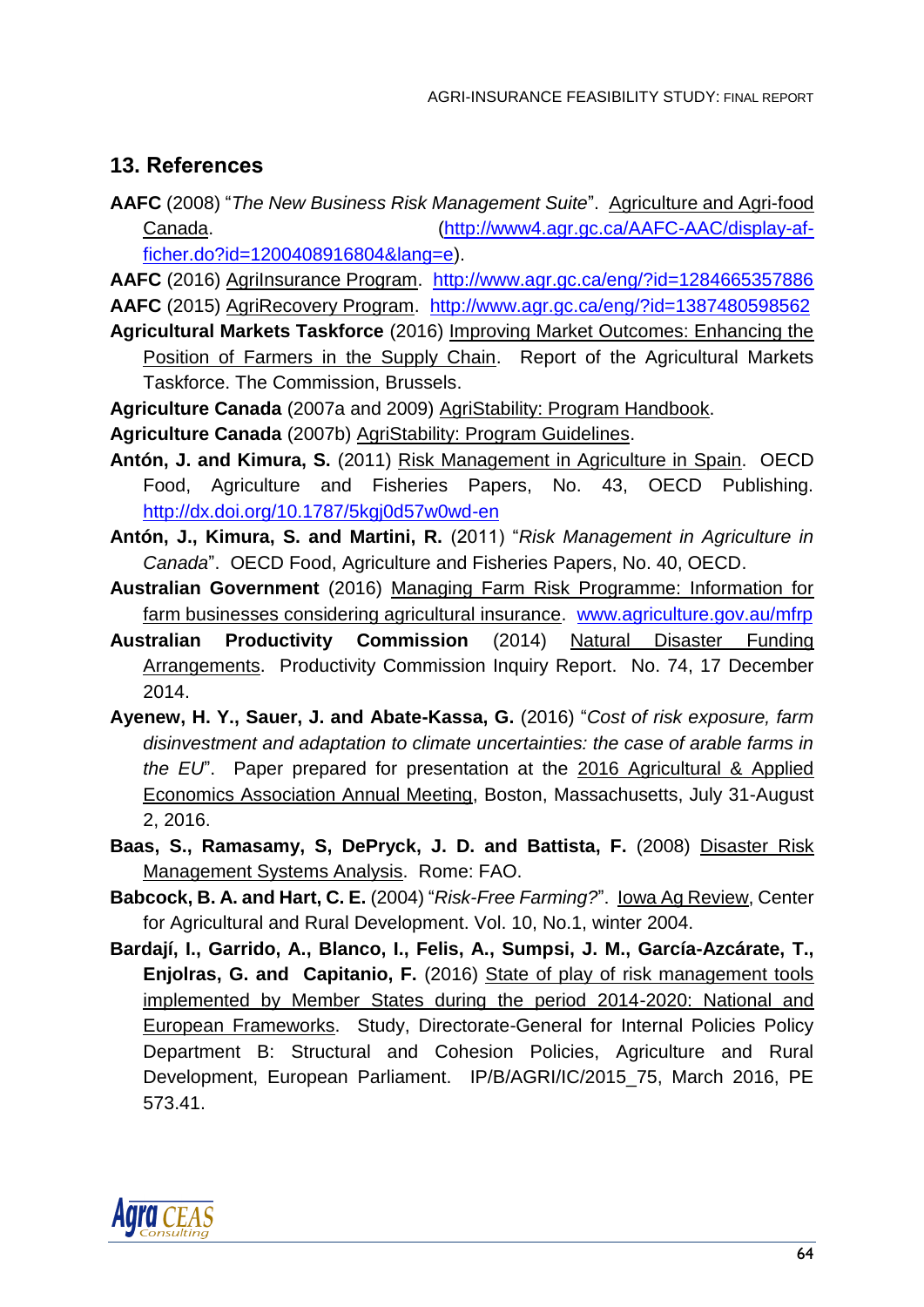- **Barnett, B. J.** (1999) "*USA Government natural disaster assistance: historical analysis and a proposal for the future*". Disasters: the Journal of Disaster Studies, Policy & Management, 23, 139-155.
- **Barnett, B. J. and Mahul, O.** (2007) "*Weather index insurance for agriculture and rural areas in lower-income countries*". Amer. J. Agr. Econ. 89 (Number 5) 1241-1247.
- **Bielza, M., Stromblmair, J., Gallego, J., Conte, C. and Dittmann, C.** (2007a) "*Agricultural risk management in Europe*". Paper presented at the 101 EAAE Seminar Management of Climate Risks in Agriculture, Berlin, Germany, July 5-6, 2007.
- **Bielza Diaz-Caneja, M., Conte, C. Dittmann, C., Gallego Pinilla, F. J. and Stroblmair, J.** (2007b). "*Mapping climatic risks in the EU agriculture*". Paper presented at the 101 EAAE Seminar Management of Climate Risks in Agriculture, Berlin, Germany, July 5-6, 2007.
- **Bielza Diaz-Caneja, M., Conte, C., Dittmann, C., Gallego Pinilla, F. J. and Stroblmair, J.** (2008a) Agricultural insurances schemes. JRC Scientific and Technical Report EUR 23392 EN, JRC45927.
- **Bielza Diaz-Caneja, M., Conte, C., Catenaro, R. and Gallego Pinilla, F. J.** (2008b) Agricultural insurance schemes II: Index insurances. JRC Scientific and Technical Report EUR 23392 EN/2, JRC50546.
- **Bielza Diaz-Caneja, M., Catenaro, R., Conte, C.G. and Gallego Pinilla, F.J.** (2008c) "*Regional index insurance for arable crops in EU-27*". Paper presented at the XIIth Congress of the European Association of Agricultural Economists in Ghent, Belgium, August 26-29.
- **Bielza Diaz-Canaja, M., Conte, C. G., Gallego-Pinilla, F. J., Stroblmair, J., Catenaro, R. and Dittmann, C.** (2009) Risk management and agricultural insurance schemes in Europe. JRC Reference Reports. The Institute for the Protection and Security of the Citizen, JRC, European Commission.
- **Black, J.** (1997) A Dictionary of Economics. Oxford University Press, Oxford.
- **Blandford, D. and Hill, B.** (2006) "*Adjustment Policy for Agriculture in Developed Countries*". In: Blandford, D and Hill, B. (eds) Policy Reform and Adjustment in the Agricultural Sectors of Developed Countries. CAB International, Wallingford.
- **Bowen, J. P. and Martin, J.** (2016) "*The 'Big Freeze' of 1962–63: the loss of livestock, the issue of fodder supply and the problem of the commons in two upland hillfarming regions in England and Wales*". Agricultural History Review 64, II, pp. 226–60.
- **Brink, L.** (2016) UK Brexit and WTO farm support limits. [http://capreform.eu/uk-brexit](http://capreform.eu/uk-brexit-and-wto-farm-support-limits/)[and-wto-farm-support-limits/.](http://capreform.eu/uk-brexit-and-wto-farm-support-limits/) July 13, 2016, accessed 26/07/16.
- **Cordier J.** (2014) Comparative analysis of risk management tools supported by the 2014 Farm Bill and the CAP 2014-2020. Study for the European Parliament's Committee on Agriculture and Rural Development, Policy Department B: Structural

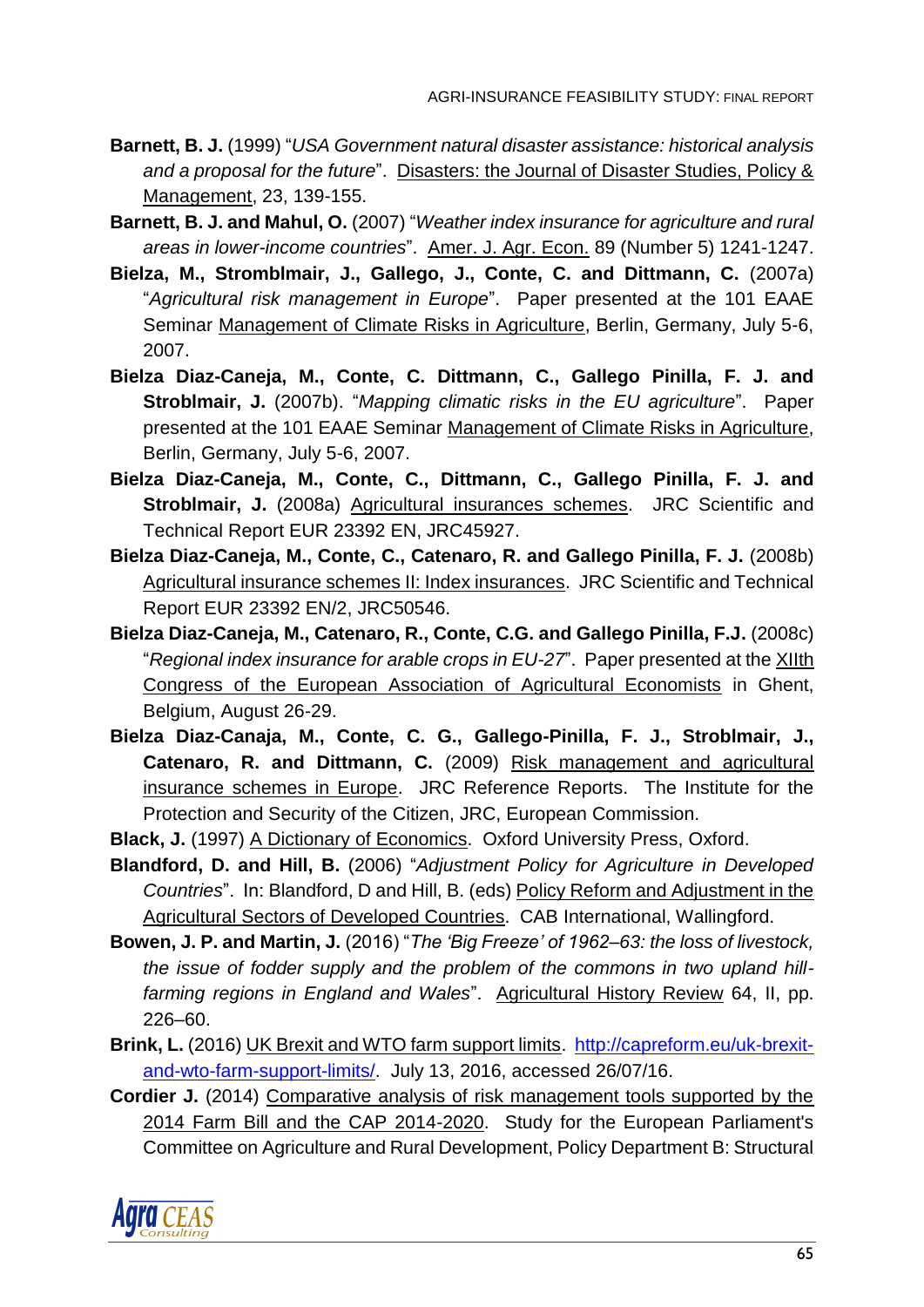and Cohesion Policies, IP/B/AGRI/IC/2014-044. Available at: http://www.europarl.europa.eu/RegData/etudes/STUD/2014/540343/IPOL\_STU( 2014)5403 43\_EN.pdf.

- **Dercon, S.** (2008) "*Risk-coping strategies*" in Durlauf, S. N. and Blum, L. E. (eds) The New Palgrave Dictionary of Economics. Second Edition, Palgrave Macmillan (online).
- **Dismukes, R., Bird, Jr. J. L, and Linse, F.** (2004) "*Risk Management Tools in Europe: Agricultural Insurance, Futures, and Options*". In: U.S.-EU Food and Agriculture Comparisons. Economic Research Service, USDA. WRS-04-04.
- **Dismukes, R., and Glauber, J.** (2005) "*Why hasn't crop insurance eliminated disaster assistance?*" Amber Waves. Economic Research Service, USDA. June 2005.
- **EAGRCS** (England Advisory Group on Responsibility and Cost Sharing) (2010) Final Report. December 2010.
- **Environmental Working Group** (2015) Crop Insurance: Crop Insurance vs. *ad hoc* Disaster Payments. November 5, 2015: [http://www.ewg.org/research/crop](http://www.ewg.org/research/crop-insurance/crop-insurance-vs-ad-hoc-disaster-payments)[insurance/crop-insurance-vs-ad-hoc-disaster-payments](http://www.ewg.org/research/crop-insurance/crop-insurance-vs-ad-hoc-disaster-payments)
- **European Commission** (2001) Risk management tools for EU agriculture, with a special focus on insurance. Working Document, Agriculture Directorate-General.
- **European Commission** (2005a) Communication from the Commission to the Council on risk and crisis management in agriculture. COM, 74.
- **European Commission** (2005b) Commission Staff Working Document on risk and crisis management in agriculture. SEC (2005) 320 {COM(2005) 74}.

**European Commission** (2006a) Agricultural insurance schemes. JRC report – Ispra.

- **European Commission** (2006b) Agricultural Insurance Schemes Summary report. Joint Research Centre - Institute for the Protection and Security of the Citizen Agriculture and Fisheries Unit Post: IPSC- AGRIFISH, TP 266, Joint Research Centre, I-21020 Ispra (VA), Italy URL: http://agrifish.jrc.it/, November 2006.
- **European Commission** (2008) Impact Assessment [of various Regulations and a Decision]. COM(2008) 306 final.
- **European Commission** (2014) European Union Guidelines for State aid in the agricultural and forestry sectors and in rural areas 2014 to 2020. Notices from European Union institutions, bodies, offices and agencies. 2014/C 204/01.
- **European Commission** (2016) Study on risk management in EU agriculture. Tender specifications. Call for tenders n° agri-2016-eval-07. Directorate-general for agriculture and rural development. Directorate E. Economic analysis, perspectives and evaluation; communication. E.4. Evaluation and studies.
- **FAPRI** (2014) Assessing the costs of risk management tools: A crop insurance scenario based on a stochastic partial equilibrium model approach. FAPRI-UK Project. Authors: Siyi Feng, Myles Patton, Julian Binfield, and John Davis. Food and Agricultural Policy Research Institute, University of Missouri.

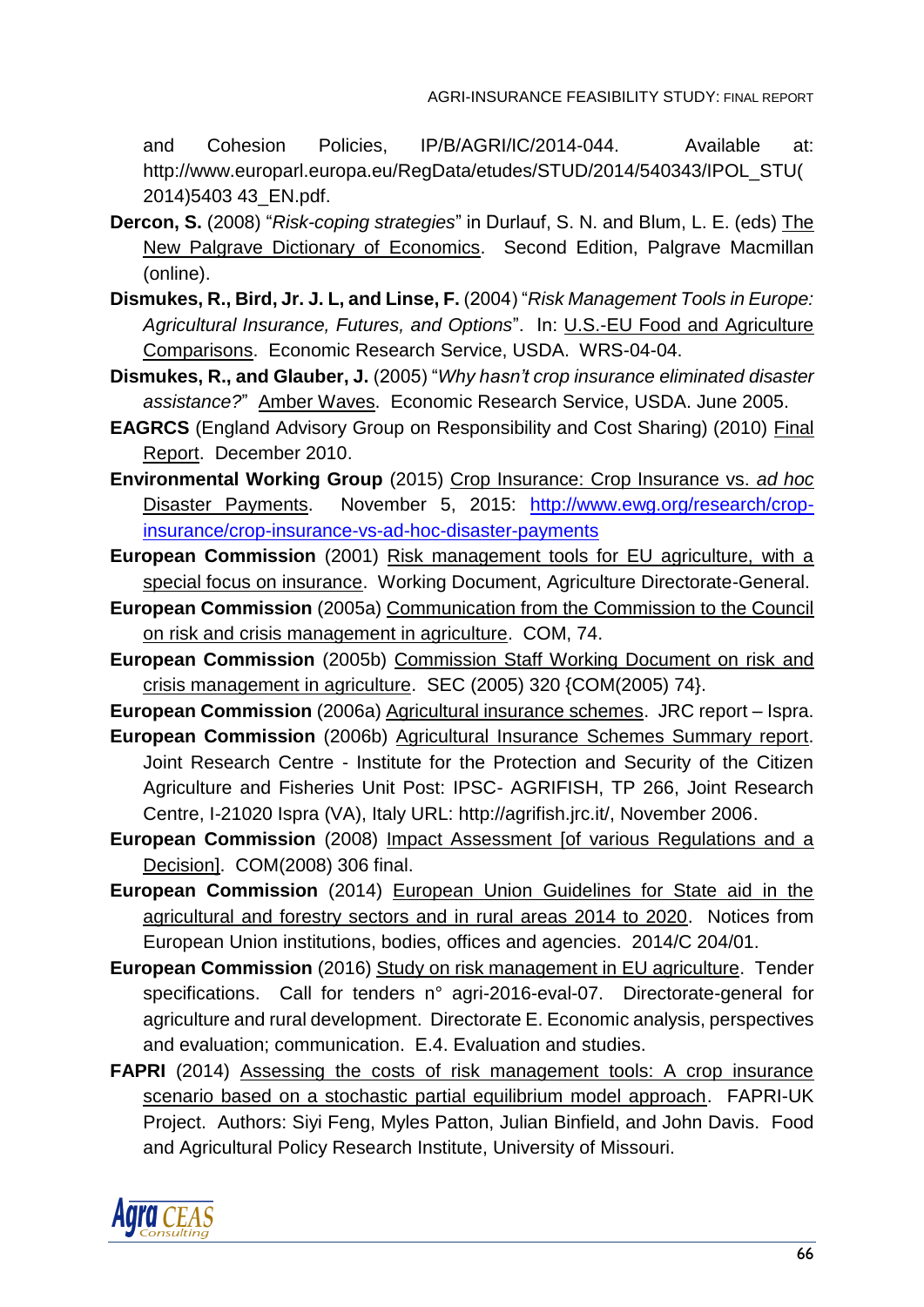- **FSA** (2015a) Farm Service Agency Disaster Assistance Programs at a Glance. Fact Sheet on Disaster Assistance. Farm Service Agency, US Department of Agriculture.
- **FSA** (2015b) Livestock Indemnity Program (LIP). 2014 Farm Bill Fact Sheet, Farm Service Agency, US Department of Agriculture.
- **Garrido, A.** (2007) Policy options for (crisis) risk management at the EU level. WP4, Madrid, Income Stabilisation in European Agriculture.
- **Garrido, A. and Bielza, M.** (2008) "*Income stabilisation in a changing agricultural world: policy and tools*". Paper prepared for the 108th EAAE Seminar Income stabilisation in a changing agricultural world: policy and tools, Warsaw, February 8-9, 2008.
- Gohin, A. (2012) The mechanisms of the single CMO and risk management instruments under the new CAP. Study for the European Parliament's Committee on Agriculture and Rural Development, Policy Department B: Structural and Cohesion Policies, IP/B/AGRI/CEI/2011\_097/E010/SC1. Available at: http://www.europarl.europa.eu/RegData/etudes/STUD/2014/529067/IPOL\_STU( 2014)5290 67\_EN.pdf.
- **Goodwin, B. K. and Smith, V. H.** (2013) "*What harm is done by subsidizing crop insurance?*" American Journal of Agricultural Economics. Volume 95, Issue 2, 1 January 2013, pages 489–497,<https://doi.org/10.1093/ajae/aas092>
- **Glauber, Joseph W., Keith J. Collins, and Peter J. Barry.** (2002) "*Crop insurance, disaster assistance and the role of the Federal Government in providing catastrophic risk protection*". Agricultural Finance Review 62.2 (2002): 81-101.
- **Hardaker, J. B., Huirne, R. B. M., Anderson, J. R. and Lien, G.** (2004) Coping with Risk in Agriculture. 2nd ed. Oxfordshire: CABI Publishing.
- **Harwood, J., Heifner, R., Coble, K., Perry, J. and Somwaru, A.** (1999) Managing Risk in Farming: Concepts, Research and Analysis. Agricultural Economic Report No. 774. Economic Research Service, USDA. March 1999. (http://www.ers.usda. gov/publications/aer774/aer774.pdf).
- **Hill, B.** (2010) Counter-Cyclical Payments an addition to or replacement for the Single Payment Scheme? Report for Defra. Department for Environment, Food and Rural Affairs, London.
- **Hill, B.** (2014) An Introduction to Economics 4th edition: Concepts for Students of Agriculture and the Rural Sector. CAB International, Wallingford, UK.
- **House of Lords** (2016) Responding to price volatility: creating a more resilient agricultural sector. European Union Committee 15th Report of Session 2015–16 HL Paper 146.
- **Huirne, R., Meuwissen, M. and Asseldonk, M. van** (2007) Importance of Whole-Farm Risk Management in Agriculture. Springer US.

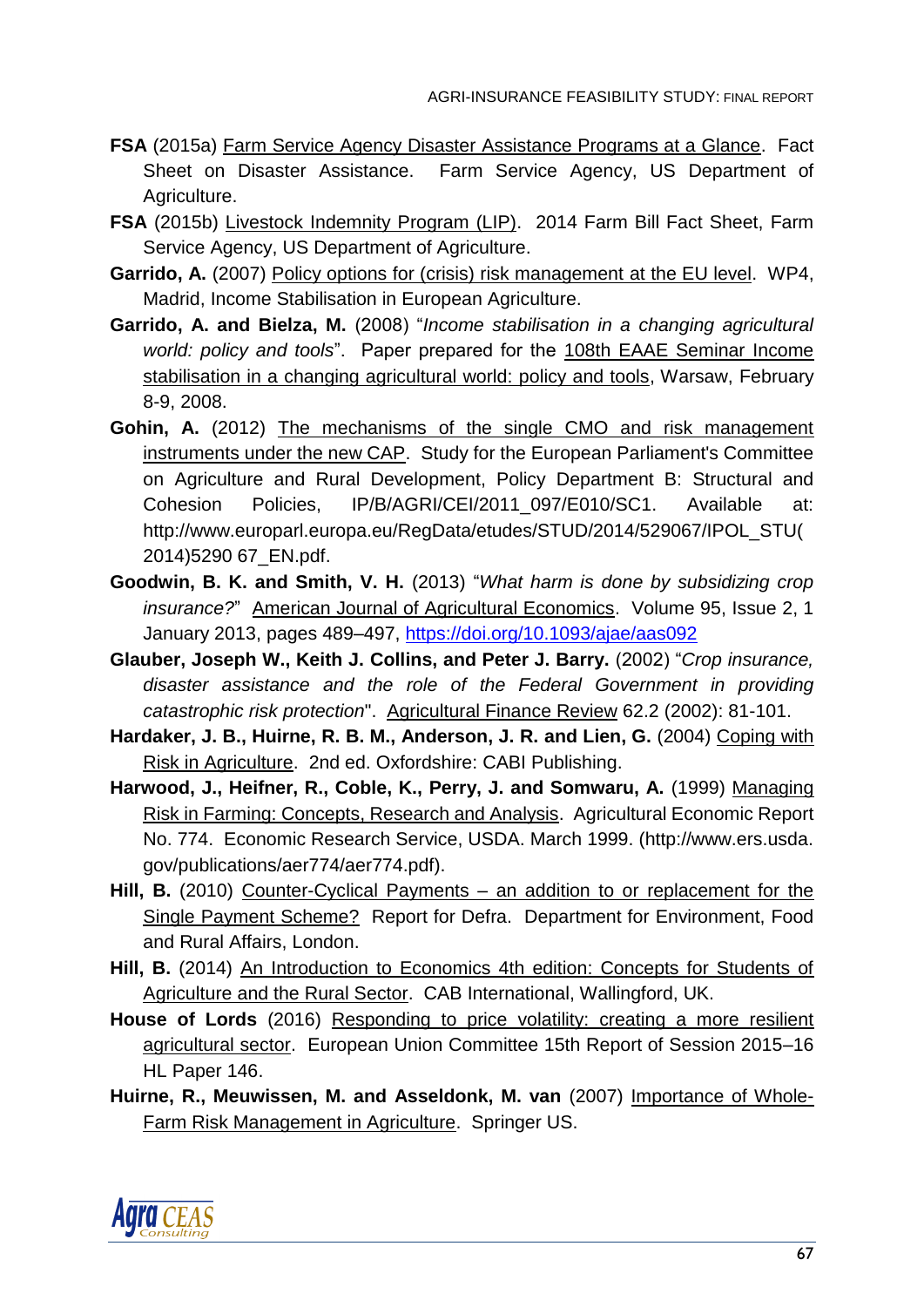- **ICTSD** (2015) The United States 2014 Agricultural Act: From Decoupled Payments to Insurance Schemes. International Centre for Trade and Sustainable Development, Country brief, December 2015.
- **Jones, C. A., Davies, S. J., Macdonald, N.** (2012) "*Examining the social consequences of extreme weather: the outcomes of the 1946/1947 winter in upland Wales, UK*". Climatic Change (2012) 113:35–53.
- **Kemény G., Varga T., Fogarsi, J. And Nemes, A.** (2013) "*The effects of weather risks on micro-regional agricultural insurance premiums in Hungary*". Studies in Agricultural Economics 115 (2013) 8-15.
- **Khuu, A. and Weber, E. J.** (2007) How Australian farmers deal with risk. Business School, University of Western Australia.
- **Kimura, S. and Antón, J.** (2011) Risk Management in Agriculture in Australia. OECD Food, Agriculture and Fisheries Papers, No. 39, OECD Publishing. <http://dx.doi.org/10.1787/5kgj0d8bj3d1-en>
- **Kimura, S., Antón, J. and LeThi, C.** (2010) Farm Level Analysis of Risk and Risk Management Strategies and Policies: Cross Country Analysis. OECD Food, Agriculture and Fisheries Working Papers, No. 26, OECD Publishing. doi: 10.1787/5kmd6b5rl5kd-en.
- **Kirwan, B. E.** (2009) "*Adversity and the propensity to fail: The impact of disaster payments and multiple peril crop insurance on U.S. farm exit rates*". Paper prepared for presentation at the Agricultural and Applied Economics Association AAEA & ACCI Joint Annual Meeting, Milwaukee, Wisconsin, July 26-29, 2009 2009.
- **Jaffee, D. M. and Russell, T.** (1997) "*Catastrohpe Insurance, Capital Markets and Uninsurable Risks*". Journal of Risk and Insurance, Vol 64, No 2, 205-230.
- **Leblois, A. and Quirion, P.** (2010) "*Agricultural insurances based on meteorological indices: Realisations, methods and research agenda*". Nota di Lavoro 71.2010. Fondazione Eni Enrico Mattei, Milano, Italy.
- **Li, Y. and Miranda, M. J.** (2015) "*Mitigation Index Insurance*". Presentation to the Agricultural and Applied Economics Association 2015 AAEA & WAEA Annual Meeting, July 26-28, San Francisco, California.
- **MAF** (2006) Building Resilience: a Review of the On-Farm Adverse Events Recovery Framework. Public Discussion Document, New Zealand Ministry of Agriculture and Forestry.
- **Mehr, R. I. and Camack, E.** (1976) Principles of Insurance. 6th edition, ISBN-13: 978- 0256030082.
- **Melyukhina, O.** (2011a) Risk Management in Agriculture in New Zealand. OECD Food, Agriculture and Fisheries Papers, No. 42, OECD Publishing. <http://dx.doi.org/10.1787/5kgj0d3vzcth-en>

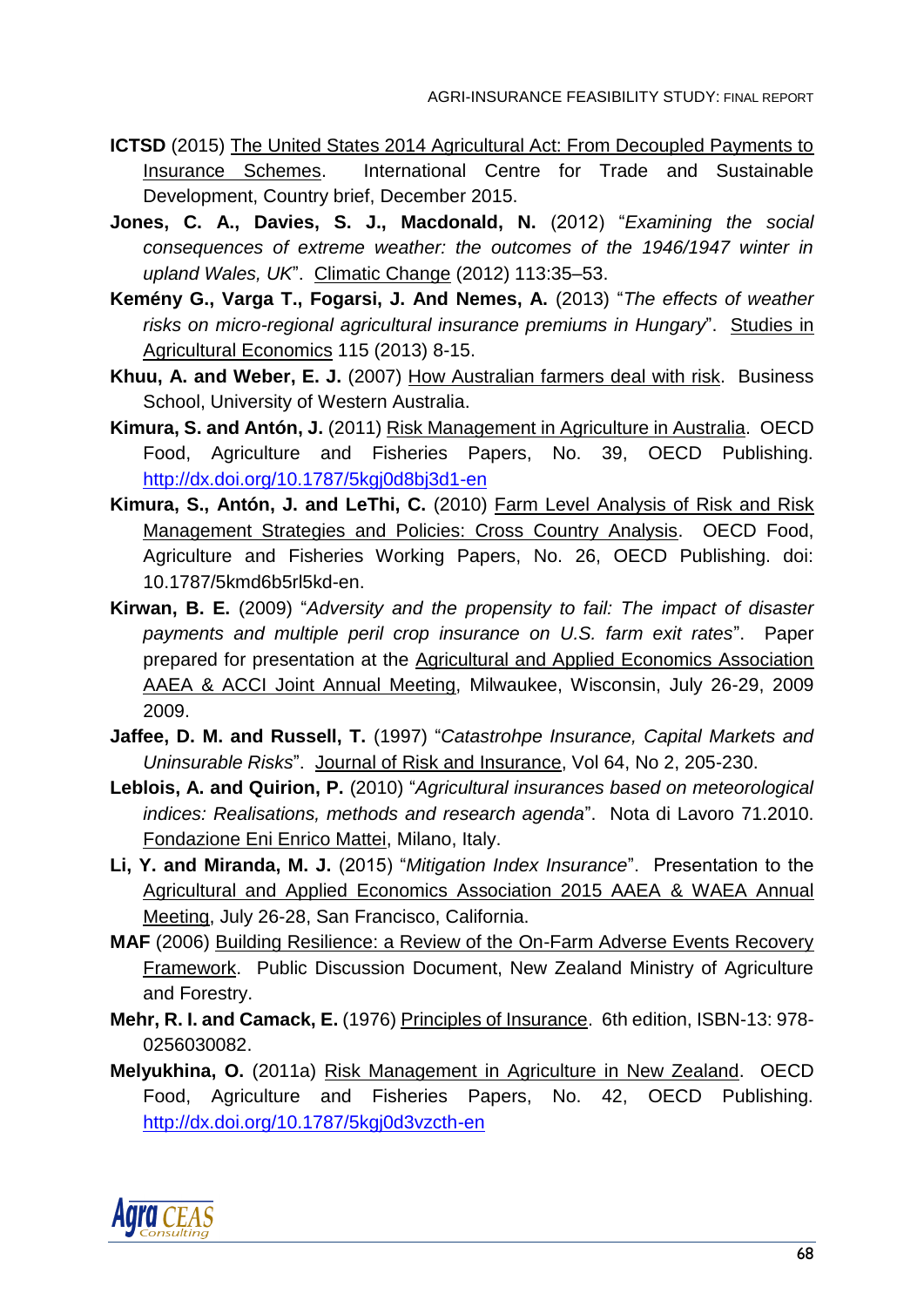- **Melyukhina, O.** (2011b) Risk Management in Agriculture in the Netherlands. OECD Food, Agriculture and Fisheries Papers, No. 41, OECD Publishing. http://dx.doi.org/10.1787/5kgj0d5lgn48-en
- **Meuwissen, M., P., M., Asseldonk, M., A., P., M., and Huirne, R., B., M.** (2006) "*Coping with crisis risk in European Agriculture*". Point de Vue. EuroChoices, Volume 5, Issue 3, pages 34–39, December 2006.
- **Meuwissen, M. P. M., van Asseldonk, M. A. P. M. and Huirne, R. B. M.** (eds) (2008) Income stabilisation in European Agriculture: design and economic impact of risk management tools. Wageningen Academic Press. ISBN 970-90-8686-079-1.
- **Miranda, M. and Vedenov, D. V.** (2001) "*Innovations in agricultural and natural disaster insurance*". American Journal of Agricultural Economics Vol. 83, No. 3 (Aug., 2001), pp. 650-655.
- **OECD** (2000) Income risk management in agriculture. Organisation for Economic Cooperation and Development, Paris.
- **OECD** (2008a) An assessment of risk exposure in agriculture: A literature review. Working Party on Agricultural Policies and Markets. [Authors are K H Coble and B J Barnett, Department of Agricultural Economics, Mississippi State University]. December 2008. TAD/CA/APM/WP(2008)23/FINAL.
- **OECD** (2008b) An overview of risk-related policy measures. Working Party on Agricultural Policies and Markets. [Author C. Moreddu]. TAD/CA/APM/WP(2008)23/FINAL.
- **OECD** (2009) Risk management in agriculture: A holistic conceptual framework. Working Party on Agricultural Policies and Markets. [Author - Jesús Antón]. March 2009. TAD/CA/APM/WP(2008)22/FINAL.
- **OECD** (2011) Managing risk in agriculture. Policy assessment and design, OECD Publishing. Available at: [http://dx.doi.org/10.1787/9789264116146-en.](http://dx.doi.org/10.1787/9789264116146-en)
- **OECD** (2017) Evaluation of the Common Agricultural Policy (CAP) 2014-20. Working Party on Agricultural Policies and Markets. May 2017. TAD/CA/APM/WP (2016)22/FINAL.
- **Prior, J. and Kendon, M.** (2011) "*The UK winter of 2009/2010 compared with severe winters of the last 100 years*". Weather – January 2011, Vol. 66, No. 1.
- **Productivity Commission** (2009) Government Drought Support. Final Report, Commonwealth of Australia.
- **Productivity Commission** (2014) Submission to the Agricultural Competitiveness Taskforce. Australian Government, Canberra.
- **Roberts, K.** (2014) Review into the Resilience of Welsh Farming. Independent review published by the Welsh Government.
- **Santeramo, F. G and Ramsay, A. F.** (2017) "*Crop Insurance in the EU: Lessons and Caution from the US*". EuroChoices 2017, DOI: 10.1111/1746-692X.12154

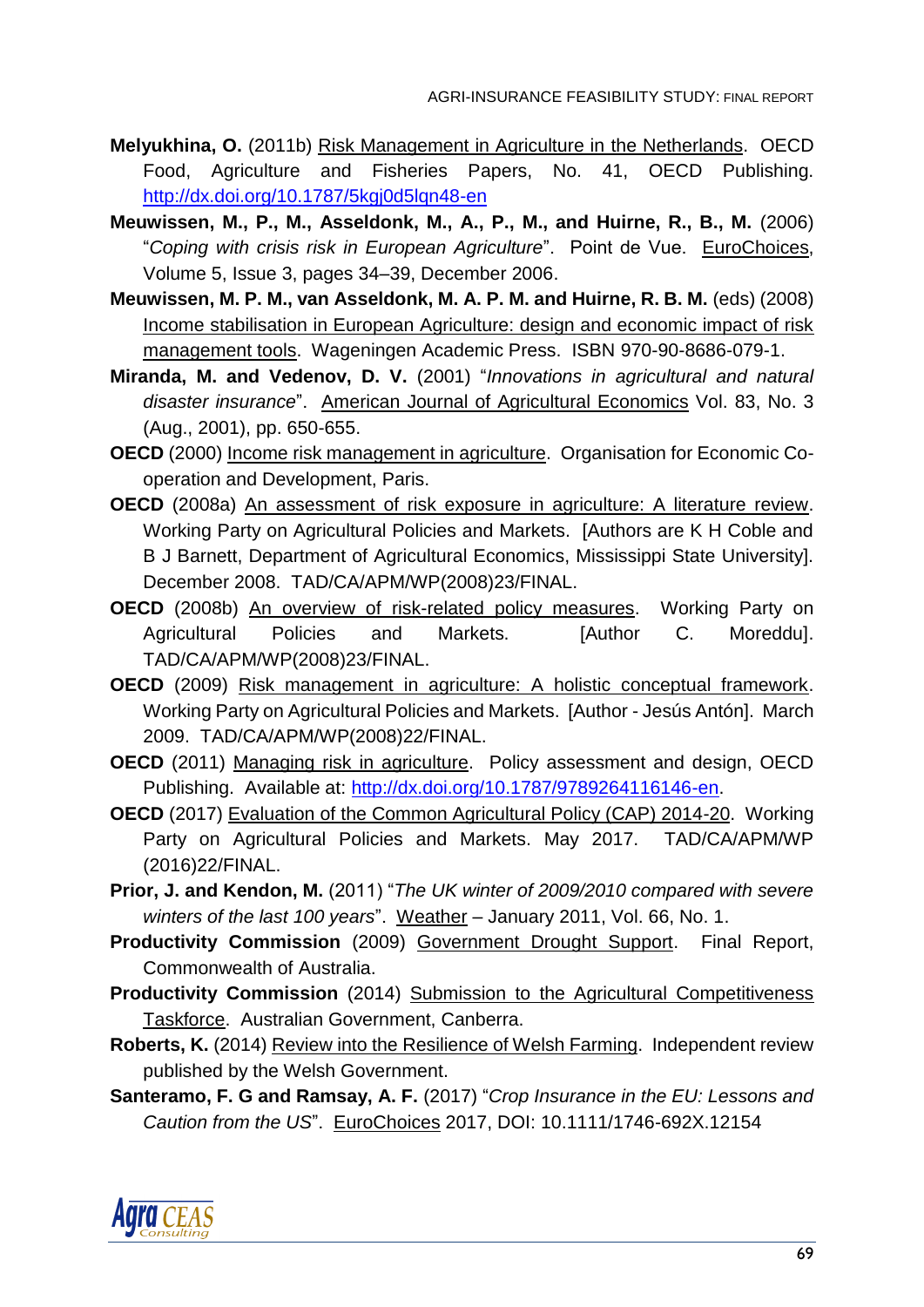- **Sauer, J.** (2011) "*Natural Disasters and Agriculture: Individual Risk Preferences towards Flooding*". Paper prepared for presentation at the EAAE Congress – Change and Uncertainty. Aug 3 to Sept 2, 2011. Zurich, Switzerland.
- **Shoengold, K., Ding, Y, and Headlee, R.** (2012) "*The impact of* ad hoc *disaster programs on the use of conservation practices*". Paper prepared for presentation at the Agricultural and Applied Economics 2012 Annual Meeting, Seattle, Washington, August 12-14, 2912.
- **Skees, J. R. and Barnett, B. J.** (1999) "*Conceptual and practical considerations for sharing catastrophic/systemic risks*". Review of Agricultural Economics, 21: 424- 441.
- **Smart-Lereco, U. and Cordie, J.** (2014) Comparative Analysis of Risk Management Tools Supported by the 2014 Farm Bill and the CAP 2014-2020. European Parliament, Directorate-General For Internal Policies Policy Department B: Structural and Cohesion Policies, Agriculture and Rural Development. Study, IP/B/AGRI/IC/2014-044 December 2014 PE 540.343.
- **Tangermann, S.** (2011) Risk management in agriculture and the future of the EU's Common Agricultural Policy. Issue Paper 34. International Centre for Trade and Sustainable Development (ICTSD), Geneva, Switzerland.
- **Thomas, R. G.** (2008) "*Loss coverage as a public policy objective for risk classification schemes*". Journal of Risk & Insurance, 75: 997-1018.
- **Van Asseldonk, M., Tzouramani, I., Ge, L. and Vrolijk, H.** (2016) "*Adoption of risk management strategies in European Agriculture*". Studies in Agricultural Economics. 118, 154-162.
- **Wang, M., Peijun, S., Ye. T., Liu, M. and Zhou, M.** (2011) "*Agriculture insurance in China: History, experience and lessons learned*". International Journal of Disaster Risk Science, Vol 2, Issue 2, pp10-22.
- **Welsh Assembly Government** (2008) Responsibility and Cost Sharing for Animal health and Welfare in Wales. March 2008.
- **Welsh Government** (2016) Responsibility and cost sharing. Last updated 10 March 2016:

[http://gov.wales/topics/environmentcountryside/ahw/responsibilityandcostsharing/](http://gov.wales/topics/environmentcountryside/ahw/responsibilityandcostsharing/?lang=en) [?lang=en.](http://gov.wales/topics/environmentcountryside/ahw/responsibilityandcostsharing/?lang=en)

- **Westhoff, P. and Gerlt, S.** (2013) Impacts of Selected Provisions of the House and Senate Farm Bills. Food and Agricultural Policy Research Institute (FAPRI).University of Missouri. FAPRI‐MU Report.
- **WRMF** (2011) Managing weather risk for agricultural development and disaster risk reduction. IFAD/WFP.
- **WTO** (1994) The Uruguay Round 1994 Agreement on Agriculture. Legal text, Annex 2.